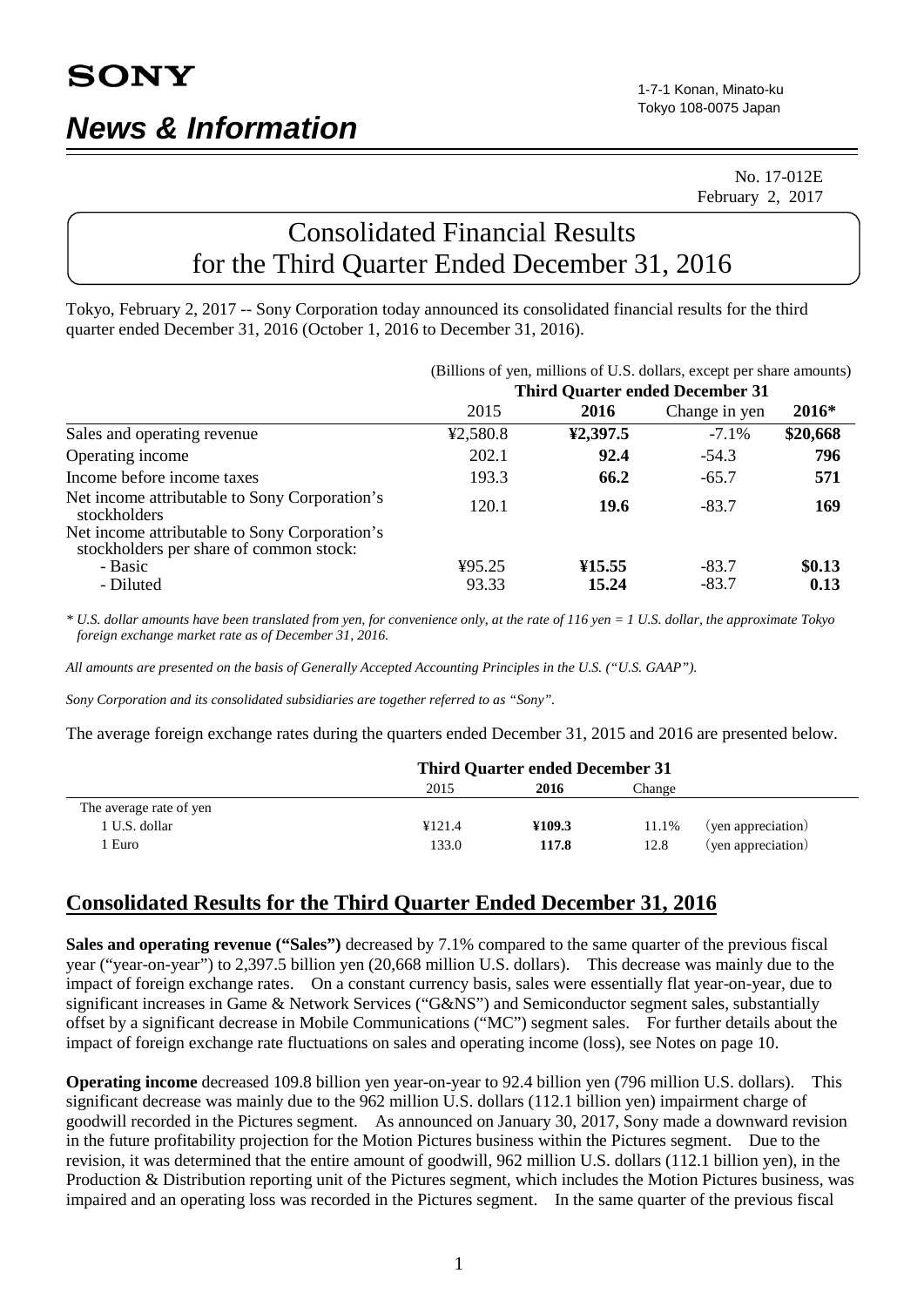year, a 30.6 billion yen impairment charge related to long-lived assets of the battery business was recorded in the Components segment.

During the current quarter, restructuring charges, net, decreased 1.0 billion yen year-on-year to 5.1 billion yen (44 million U.S. dollars). This amount is recorded as an operating expense included in the above-mentioned operating income.

**Equity in net income of affiliated companies**, recorded within operating income, decreased 0.5 billion yen year-on-year to 1.3 billion yen (11 million U.S. dollars).

The net effect of **other income and expenses** was an expense of 26.1 billion yen (225 million U.S. dollars), a deterioration of 17.3 billion yen year-on-year, primarily due to an increase in net foreign exchange losses.

**Income before income taxes** decreased 127.1 billion yen year-on-year to 66.2 billion yen (571 million U.S. dollars).

During the current quarter, Sony recorded 37.0 billion yen (319 million U.S. dollars) of **income tax expense**, resulting in an effective tax rate of 55.8%, which exceeded the effective tax rate of 28.8% in the same quarter of the previous fiscal year. This higher effective tax rate was mainly due to the nondeductible impairment charge of goodwill recorded during the current quarter.

**Net income attributable to Sony Corporation's stockholders**, which deducts net income attributable to noncontrolling interests, decreased 100.5 billion yen year-on-year to 19.6 billion yen (169 million U.S. dollars).

## **Operating Performance Highlights by Business Segment**

*"Sales and operating revenue" in each business segment represents sales and operating revenue recorded before intersegment transactions are eliminated. "Operating income (loss)" in each business segment represents operating income (loss) reported before intersegment transactions are eliminated and excludes unallocated corporate expenses.*

## *Mobile Communications (MC)*

|                             | (Billions of yen, millions of U.S. dollars)<br><b>Third Quarter ended December 31</b> |        |               |         |  |  |
|-----------------------------|---------------------------------------------------------------------------------------|--------|---------------|---------|--|--|
|                             | 2015                                                                                  | 2016   | Change in yen | 2016    |  |  |
| Sales and operating revenue | ¥384.5                                                                                | ¥248.6 | $-35.3%$      | \$2,143 |  |  |
| Operating income            | 24.1                                                                                  | 21.2   | $-12.1$       | 183     |  |  |

**Sales** decreased 35.3% year-on-year (a 32% decrease on a constant currency basis) to 248.6 billion yen (2,143 million U.S. dollars). This significant decrease was primarily due to a reduction in smartphone unit sales mainly in Europe, as well as in unprofitable regions where downsizing measures were implemented during the previous fiscal year.

**Operating income** decreased 2.9 billion yen year-on-year to 21.2 billion yen (183 million U.S. dollars). Despite cost reductions from the benefit of restructuring initiatives, the positive impact of foreign exchange rates and a reduction in restructuring charges, operating income decreased due to the effect of the above-mentioned decrease in sales. During the current quarter, there was a 12.1 billion yen positive impact from foreign exchange rate fluctuations (which includes the impact of foreign exchange hedging).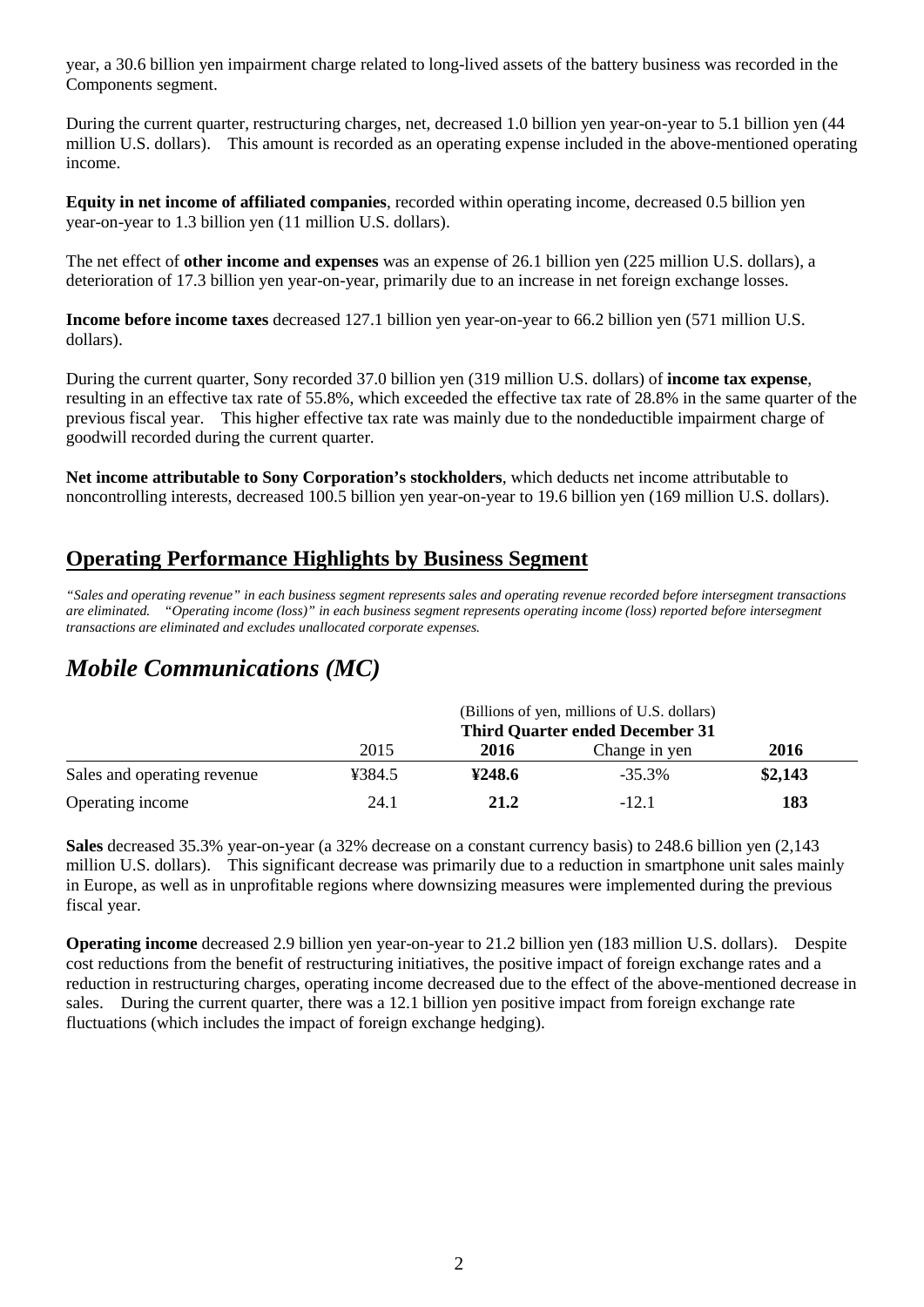## *Game & Network Services (G&NS)*

|                             | (Billions of yen, millions of U.S. dollars)<br><b>Third Quarter ended December 31</b> |        |               |         |  |
|-----------------------------|---------------------------------------------------------------------------------------|--------|---------------|---------|--|
|                             | 2015                                                                                  | 2016   | Change in yen | 2016    |  |
| Sales and operating revenue | 4587.1                                                                                | ¥617.7 | $+5.2\%$      | \$5,325 |  |
| Operating income            | 40.2                                                                                  | 50.0   | $+24.5$       | 431     |  |

*The G&NS segment includes the Hardware, Network, and Other categories. Hardware includes home and portable game consoles; Network includes network services relating to game, video and music content provided by Sony Interactive Entertainment; Other includes packaged software and peripheral devices.*

**Sales** increased 5.2% year-on-year (a 15% increase on a constant currency basis) to 617.7 billion yen (5,325 million U.S. dollars). This increase was primarily due to an increase in PlayStation®4 ("PS4") software sales including sales through the network and the contribution of PlayStation®VR which was launched in October 2016, partially offset by the impact of foreign exchange rates as well as the impact of a price reduction for PS4 hardware.

**Operating income** increased 9.9 billion yen year-on-year to 50.0 billion yen (431 million U.S. dollars). This significant increase was primarily due to PS4 hardware cost reductions and the above-mentioned increase in PS4 software sales, partially offset by the effects of the price reduction for PS4 hardware. During the current quarter, there was a 1.4 billion yen positive impact from foreign exchange rate fluctuations.

## *Imaging Products & Solutions (IP&S)*

|                             | (Billions of yen, millions of U.S. dollars)<br><b>Third Quarter ended December 31</b> |        |               |         |  |
|-----------------------------|---------------------------------------------------------------------------------------|--------|---------------|---------|--|
|                             | 2015                                                                                  | 2016   | Change in yen | 2016    |  |
| Sales and operating revenue | ¥184.8                                                                                | ¥167.1 | $-9.6\%$      | \$1,441 |  |
| Operating income            | 22.8                                                                                  | 21.1   | $-7.5$        | 182     |  |

*The IP&S segment includes the Still and Video Cameras as well as Other categories. Still and Video Cameras includes interchangeable lens cameras, compact digital cameras, consumer video cameras and video cameras for broadcast; Other includes display products such as projectors and medical equipment. Due to certain changes in Sony's organizational structure, sales and operating revenue and operating income (loss) of the IP&S segment of the comparable prior period have been reclassified to conform to the current presentation. For details, please see Notes on page 10.*

**Sales** decreased 9.6% year-on-year to 167.1 billion yen (1,441 million U.S. dollars) mainly due to the impact of foreign exchange rates. On a constant currency basis, sales were essentially flat year-on-year primarily due to an improvement in the product mix of Still and Video Cameras reflecting a shift to high value-added models, substantially offset by a decrease in unit sales across all categories.

**Operating income** decreased 1.7 billion yen year-on-year to 21.1 billion yen (182 million U.S. dollars). This slight decrease was mainly due to the negative impact of foreign exchange rates and the impact of the above-mentioned decrease in unit sales, partially offset by the improvement in product mix of Still and Video Cameras and cost reductions. During the current quarter, there was a 9.2 billion yen negative impact from foreign exchange rate fluctuations.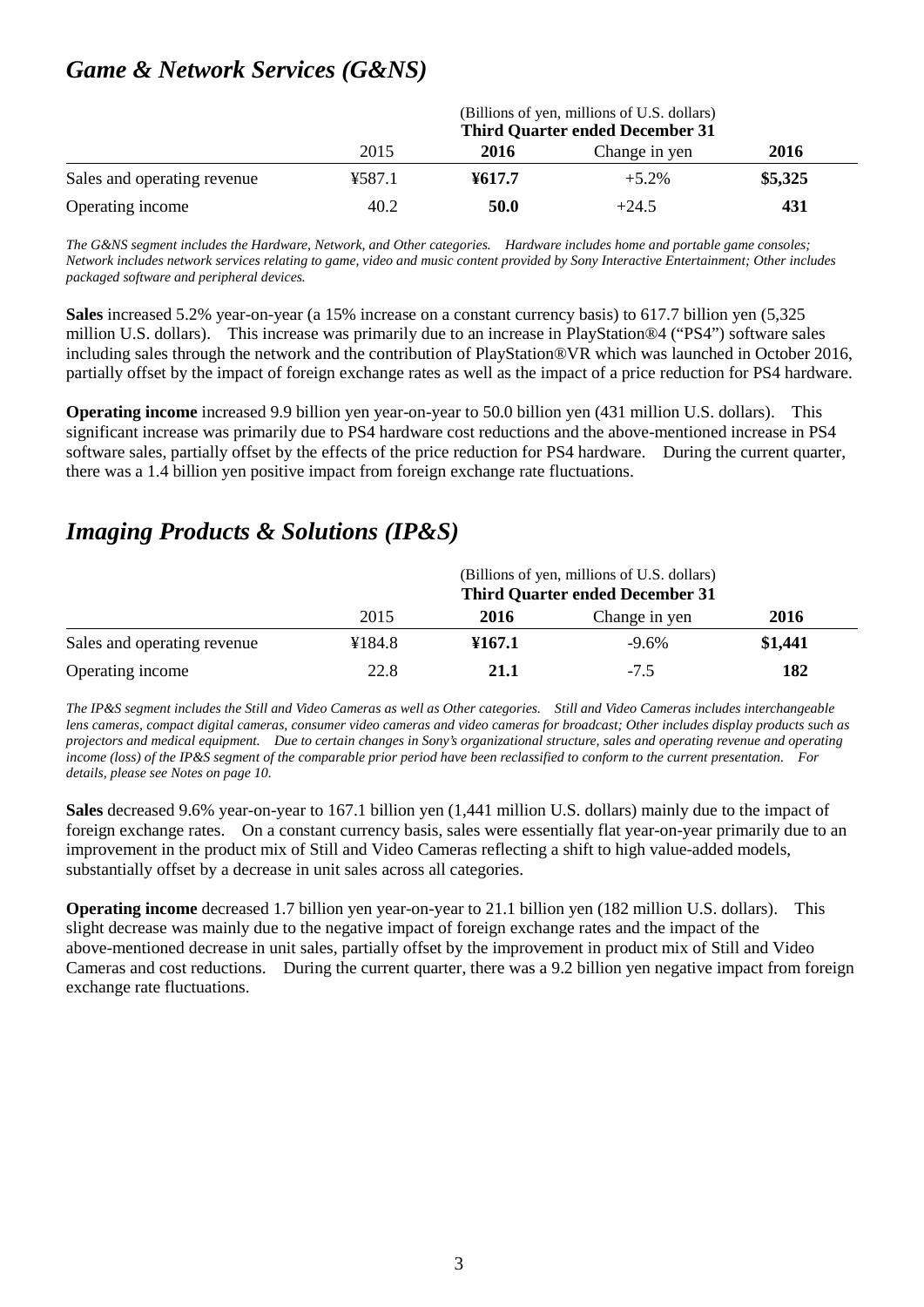# *Home Entertainment & Sound (HE&S)*

|                             | (Billions of yen, millions of U.S. dollars)<br><b>Third Quarter ended December 31</b> |        |               |         |
|-----------------------------|---------------------------------------------------------------------------------------|--------|---------------|---------|
|                             | 2015                                                                                  | 2016   | Change in yen | 2016    |
| Sales and operating revenue | ¥402.0                                                                                | ¥353.4 | $-12.1\%$     | \$3,047 |
| Operating income            | 31.2                                                                                  | 25.9   | $-16.7$       | 224     |

*The HE&S segment includes the Televisions as well as Audio and Video categories. Televisions includes LCD televisions; Audio and Video includes Blu-ray DiscTM players and recorders, home audio, headphones and memory-based portable audio devices.*

**Sales** decreased 12.1% year-on-year (a 2% decrease on a constant currency basis) to 353.4 billion yen (3,047 million U.S. dollars). This significant decrease was primarily due to the impact of foreign exchange rates and a decrease in home audio and video unit sales reflecting a contraction of the market, partially offset by an improvement in product mix across all categories reflecting a shift to high value-added models.

**Operating income** decreased 5.2 billion yen year-on-year to 25.9 billion yen (224 million U.S. dollars). This decrease was primarily due to the negative impact of foreign exchange rates, an increase in expenses\* resulting from the change in the method of calculating royalties and other costs for brand and patent utilization, pursuant to the separation of Sony's businesses into distinct subsidiaries and the realignment of corporate functions, as well as the above-mentioned decrease in sales. Partially offsetting the decrease in operating income was the above-mentioned improvement in the product mix reflecting a shift to high value-added models. During the current quarter, there was a 4.8 billion yen negative impact from foreign exchange rate fluctuations.

*\* For further details, see footnote on page F-6.*

## *Semiconductors*

|                             | (Billions of yen, millions of U.S. dollars)<br><b>Third Quarter ended December 31</b> |        |               |         |  |
|-----------------------------|---------------------------------------------------------------------------------------|--------|---------------|---------|--|
|                             | 2015                                                                                  | 2016   | Change in yen | 2016    |  |
| Sales and operating revenue | ¥200.0                                                                                | 4233.9 | $+16.9%$      | \$2,016 |  |
| Operating income            | 21.3                                                                                  | 27.2   | $+27.6$       | 234     |  |

*The Semiconductors segment includes image sensors and camera modules. Due to certain changes in Sony's organizational structure, sales and operating revenue and operating income (loss) of the former Devices segment of the comparable prior period have been reclassified to conform to the current presentation. For details, please see Notes on page 10.*

**Sales** increased 16.9% year-on-year (a 28% increase on a constant currency basis) to 233.9 billion yen (2,016 million U.S. dollars). This increase in sales was primarily due to a significant increase in the unit sales of image sensors mainly for mobile products, partially offset by the impact of foreign exchange rates and a significant decrease in sales for camera modules, a business which is being downsized. Sales to external customers increased 23.7% year-on-year.

**Operating income** increased 5.9 billion yen year-on-year to 27.2 billion yen (234 million U.S. dollars). This increase was primarily due to the above-mentioned significant increase in unit sales of image sensors mainly for mobile products, partially offset by the negative impact of foreign exchange rates. During the current quarter, there was a 14.1 billion yen negative impact from foreign exchange rate fluctuations.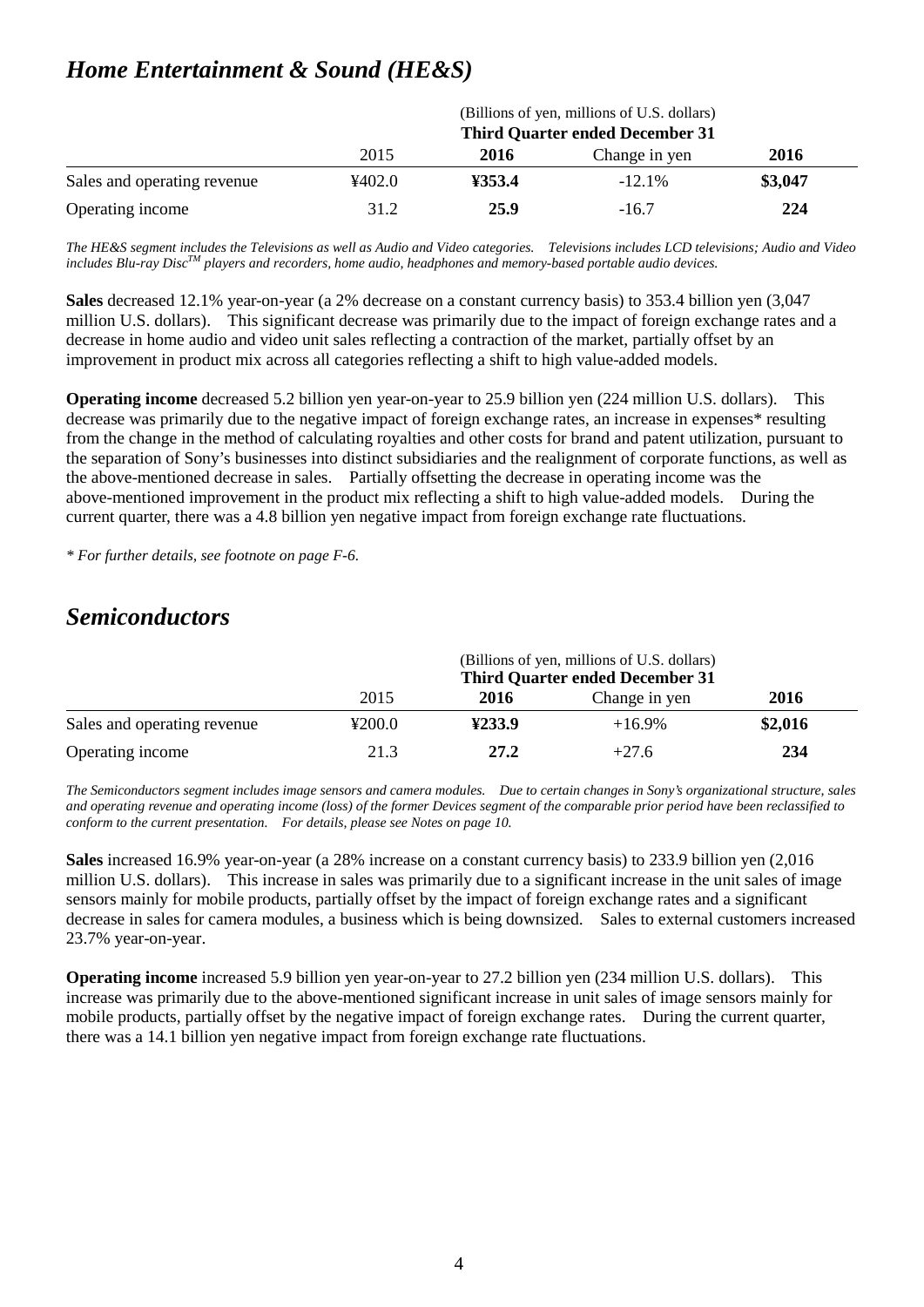# *Components*

|                             | (Billions of yen, millions of U.S. dollars)<br><b>Third Quarter ended December 31</b> |       |                          |       |  |
|-----------------------------|---------------------------------------------------------------------------------------|-------|--------------------------|-------|--|
|                             | 2015                                                                                  | 2016  | Change in yen            | 2016  |  |
| Sales and operating revenue | ¥57.3                                                                                 | ¥51.4 | $-10.3\%$                | \$443 |  |
| <b>Operating loss</b>       | (32.7)                                                                                | (3.7) | $\overline{\phantom{a}}$ | (32)  |  |

*The Components segment includes batteries and recording media. Due to certain changes in Sony's organizational structure, sales and operating revenue and operating income (loss) of the former Devices segment of the comparable prior period have been reclassified to conform to the current presentation. For details, please see Notes on page 10.*

**Sales** decreased 10.3% year-on-year (a 1% decrease on a constant currency basis) to 51.4 billion yen (443 million U.S. dollars) primarily due to the impact of foreign exchange rates.

**Operating loss** decreased 29.0 billion yen year-on-year to 3.7 billion yen (32 million U.S. dollars). This significant decrease in loss was primarily due to the absence of the 30.6 billion yen impairment charge related to long-lived assets of the battery business recorded in the same quarter of the previous fiscal year, partially offset by the above-mentioned decrease in sales. During the current quarter, there was a 1.1 billion yen negative impact from foreign exchange rate fluctuations.

\* \* \* \* \*

**Total inventory** of the six Electronics\* segments above as of December 31, 2016 was 585.9 billion yen (5,051 million U.S. dollars), a decrease of 58.8 billion yen, or 9.1% year-on-year. Inventory decreased by 186.7 billion yen, or 24.2% compared with the level as of September 30, 2016.

*\* The term "Electronics" refers to the sum of the MC, G&NS, IP&S, HE&S, Semiconductors and Components segments.*

*In connection with the realignment made from the first quarter of the fiscal year ending March 31, 2017, total inventory of the six Electronics segments as of December 31, 2015 has been reclassified to conform to the current presentation. For further details, please see Notes on* page 10.

\* \* \* \* \*

# *Pictures*

|                             | (Billions of yen, millions of U.S. dollars)<br><b>Third Quarter ended December 31</b> |         |                          |         |
|-----------------------------|---------------------------------------------------------------------------------------|---------|--------------------------|---------|
|                             | 2015                                                                                  | 2016    | Change in yen            | 2016    |
| Sales and operating revenue | 4262.1                                                                                | 4225.2  | $-14.1\%$                | \$1,941 |
| Operating income (loss)     | 20.4                                                                                  | (106.8) | $\overline{\phantom{0}}$ | (920)   |

*The Pictures segment is comprised of the Motion Pictures, Television Productions, and Media Networks categories. Motion Pictures includes the worldwide production, acquisition and distribution of motion pictures and direct-to-video content; Television Productions includes the production, acquisition and distribution of television programming; Media Networks includes the operation of television and digital networks worldwide.*

*The results presented in Pictures are a yen-translation of the results of Sony Pictures Entertainment Inc. ("SPE"), a U.S.-based operation that aggregates the results of its worldwide subsidiaries on a U.S. dollar basis. Management analyzes the results of SPE in U.S. dollars, so discussion of certain portions of its results is specified as being on "a U.S. dollar basis."*

**Sales** decreased 14.1% year-on-year (a 5% decrease on a U.S. dollar basis) to 225.2 billion yen (1,941 million U.S. dollars). The decrease in sales on a U.S. dollar basis was due to significantly lower sales for Motion Pictures, partially offset by significantly higher sales for Television Productions. The decrease in Motion Pictures sales was primarily due to significantly lower theatrical revenues in the current quarter, as the same quarter of the previous fiscal year benefited from the strong worldwide performances of *Spectre* and *Hotel Transylvania 2*. The significant increase in sales for Television Productions was primarily due to higher subscription video-on-demand ("SVOD") licensing revenues.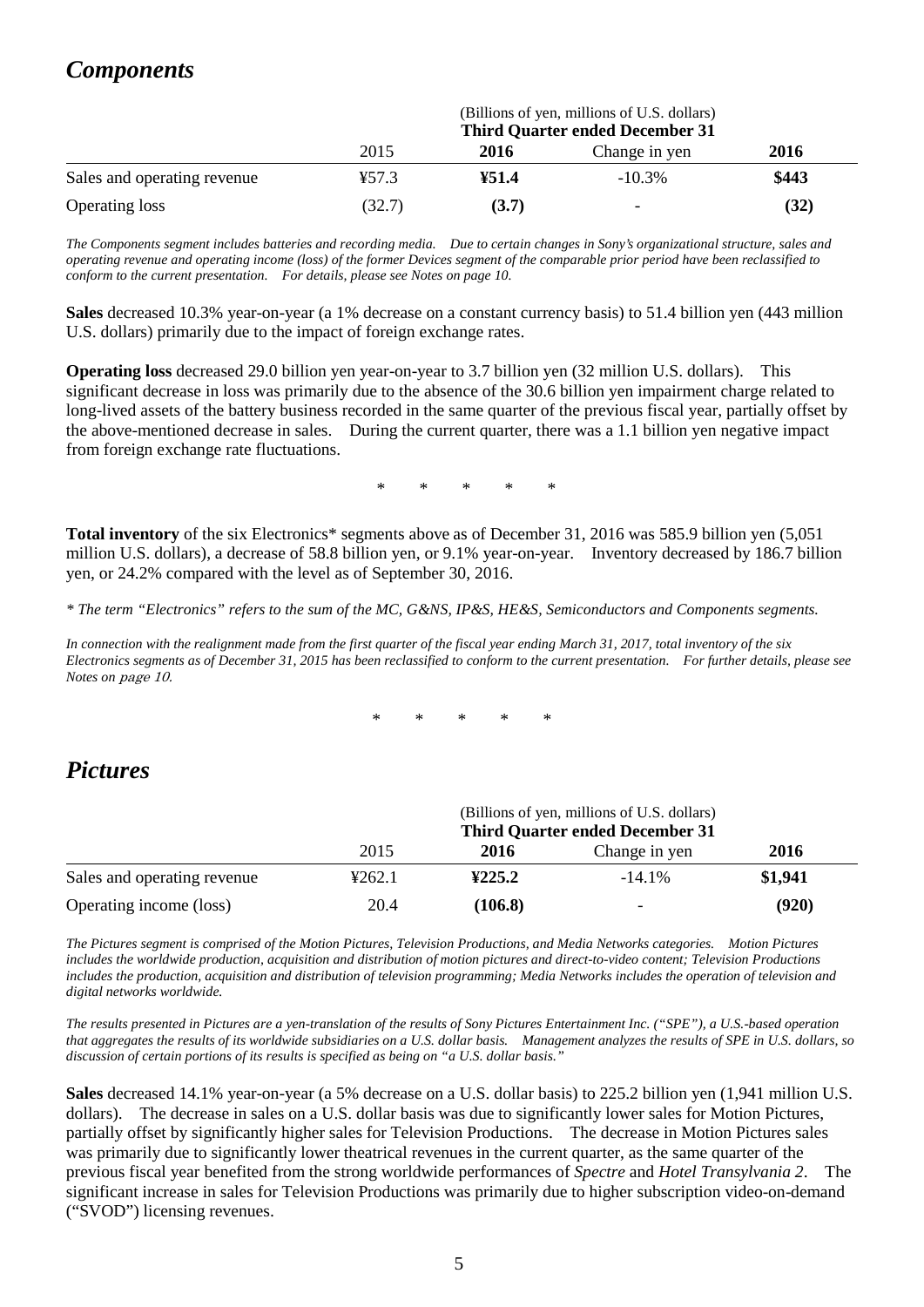**Operating loss** of 106.8 billion yen (920 million U.S. dollars) was recorded, compared to operating income of 20.4 billion yen in the same quarter of the previous fiscal year. This significant deterioration in operating results was primarily due to the above-mentioned 962 million U.S. dollars (112.1 billion yen) impairment charge of goodwill. Operating results were also negatively impacted by the above-mentioned lower sales for Motion Pictures.

## *Music*

|                             | (Billions of yen, millions of U.S. dollars)<br><b>Third Quarter ended December 31</b> |        |               |         |  |
|-----------------------------|---------------------------------------------------------------------------------------|--------|---------------|---------|--|
|                             | 2015                                                                                  | 2016   | Change in yen | 2016    |  |
| Sales and operating revenue | ¥181.8                                                                                | ¥178.5 | $-1.8\%$      | \$1,539 |  |
| Operating income            | 27.3                                                                                  | 28.0   | $+2.4$        | 241     |  |

*The Music segment is comprised of the Recorded Music, Music Publishing as well as Visual Media and Platform categories. Recorded Music includes the distribution of physical and digital recorded music and revenue derived from artists' live performances; Music Publishing includes the management and licensing of the words and music of songs; Visual Media and Platform includes the production and distribution of animation titles, including game applications based on the animation titles, and various service offerings for music and visual products. Due to certain changes in Sony's organizational structure, sales and operating revenue and operating income (loss) of the Music segment of the comparable prior period have been reclassified to conform to the current presentation. For details, please see Notes on page 10.*

*The results presented in Music include the yen-translated results of Sony Music Entertainment ("SME") and Sony/ATV Music Publishing LLC ("Sony/ATV"), both U.S.-based operations which aggregate the results of their worldwide subsidiaries on a U.S. dollar basis and the results of Sony Music Entertainment (Japan) Inc., a Japan-based music company which aggregates its results in yen.*

**Sales** decreased 1.8% year-on-year (a 4% increase on a constant currency basis) to 178.5 billion yen (1,539 million U.S. dollars). The decrease in sales was due to the impact of the appreciation of the yen against the U.S. dollar and lower Recorded Music sales, partially offset by an increase in Visual Media and Platform sales. Recorded Music sales decreased compared to the same quarter of the previous fiscal year which benefited from the record breaking sales of Adele's *25*. Visual Media and Platform sales increased due to the strong performance of *Fate/Grand Order*, a game application for mobile devices in Japan. Best-selling music titles included Pentatonix's *A Pentatonix Christmas*, Leonard Cohen's *You Want it Darker*, and Nogizaka46's *Sayonara no Imi*.

**Operating income** increased 0.7 billion yen year-on-year to 28.0 billion yen (241 million U.S. dollars). This increase was primarily due to the above-mentioned higher Visual Media and Platform sales, partially offset by the negative impact of the appreciation of the yen against the U.S. dollar.

# *Financial Services*

|                            | (Billions of yen, millions of U.S. dollars)<br><b>Third Quarter ended December 31</b> |             |               |            |
|----------------------------|---------------------------------------------------------------------------------------|-------------|---------------|------------|
|                            | 2015                                                                                  | 2016        | Change in yen | 2016       |
| Financial services revenue | ¥322.0                                                                                | ¥319.1      | $-0.9\%$      | \$2,751    |
| Operating income           | 52.2                                                                                  | <b>29.0</b> | $-44.5$       | <b>250</b> |

*The Financial Services segment results include Sony Financial Holdings Inc. ("SFH") and SFH's consolidated subsidiaries such as Sony Life Insurance Co., Ltd. ("Sony Life"), Sony Assurance Inc. and Sony Bank Inc. ("Sony Bank"). The results of Sony Life discussed in the Financial Services segment differ from the results that SFH and Sony Life disclose separately on a Japanese statutory basis.*

**Financial services revenue** was 319.1 billion yen (2,751 million U.S. dollars), essentially flat year-on-year. This was primarily due to a deterioration in investment performance in the general account, substantially offset by an improvement in investment performance in the separate account, both at Sony Life. The deterioration in investment performance in the general account was mainly driven by a deterioration in net gains and losses on derivative transactions to hedge market risk pertaining to minimum guarantees for variable life insurance as well as a decline in net gains on sales of securities. Revenue at Sony Life was 293.4 billion yen (2,529 million U.S. dollars), essentially flat year-on-year.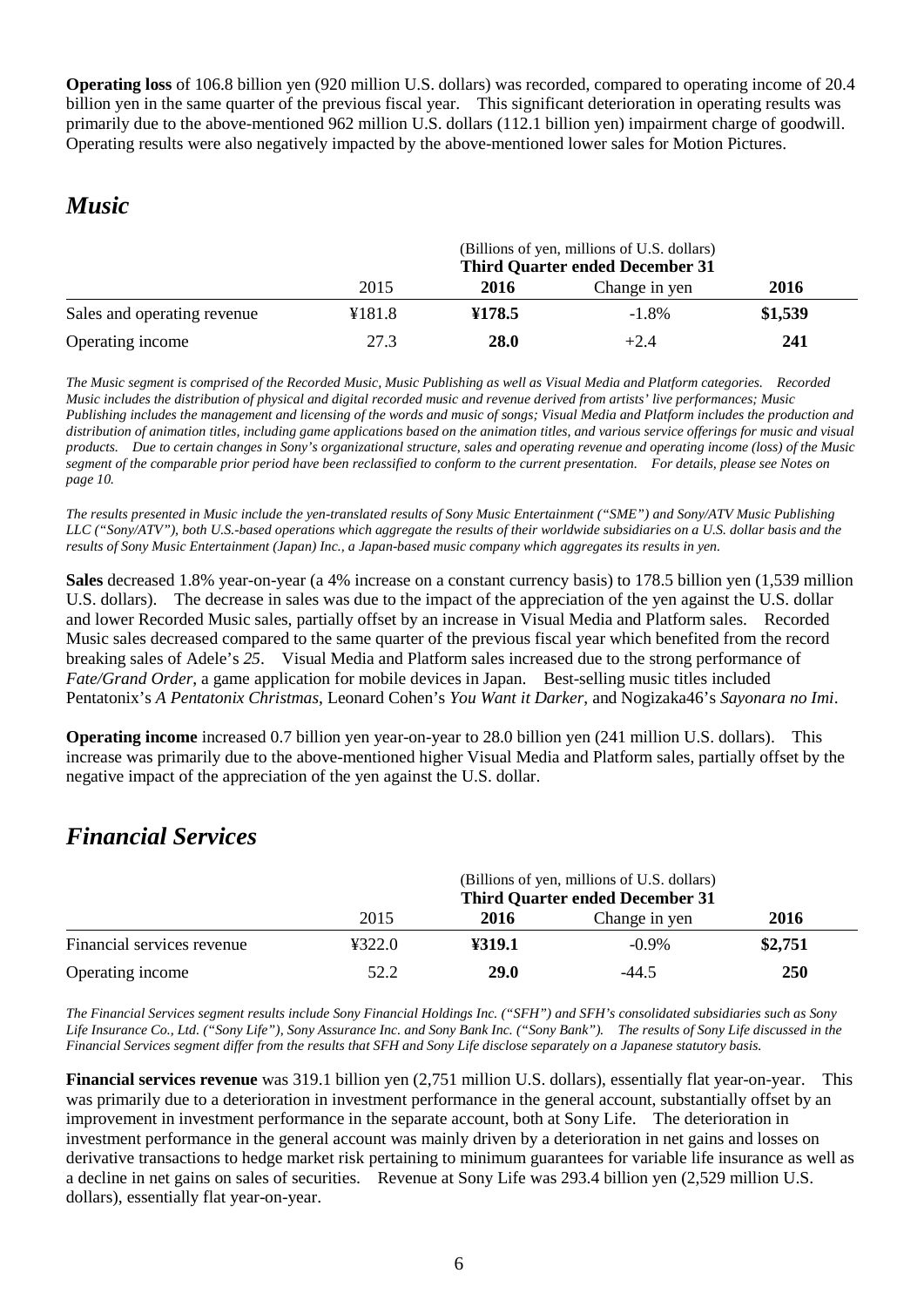**Operating income** decreased 23.2 billion yen year-on-year to 29.0 billion yen (250 million U.S. dollars). This decrease was mainly due to a decrease of operating income at Sony Life. Operating income at Sony Life decreased 20.6 billion yen year-on-year to 31.0 billion yen (267 million U.S. dollars) mainly due to the above-mentioned deterioration in investment performance in the general account.

\* \* \* \* \*

## **Consolidated Results for the Nine Months ended December 31, 2016**

## *For Consolidated Statements of Income and Business Segment Information for the nine months ended December 31, 2016 and 2015, please refer to pages F-3 and F-7 respectively.*

**Sales** for the nine months ended December 31, 2016 ("the current nine months") decreased 9.3% year-on-year to 5,699.6 billion yen (49,135 million U.S. dollars) primarily due to the impact of foreign exchange rates. On a constant currency basis, consolidated sales were essentially flat year-on-year. For further detail about sales on a constant currency basis, see Notes on page 10. During the current nine months, the average rates of the yen were 106.6 yen against the U.S. dollar and 118.1 yen against the euro, which were 14.1% and 13.8% higher, respectively, as compared with the same period in the previous fiscal year.

In the MC segment, sales decreased significantly mainly due to a significant decrease in smartphone unit sales mainly in Europe, as well as in unprofitable regions where downsizing measures were implemented during the previous fiscal year. In the G&NS segment, sales increased primarily due to an increase in PS4 software sales including sales through the network, partially offset by the impact of foreign exchange rates. In the IP&S segment, sales decreased significantly due to the impact of foreign exchange rates as well as a decrease in unit sales due to the impact of earthquakes in the Kumamoto region in 2016 (the "2016 Kumamoto Earthquakes"). In the HE&S segment, sales decreased significantly primarily due to the impact of foreign exchange rates and a decrease in home audio and video unit sales reflecting a contraction of the market. In the Semiconductors segment, sales decreased due to the impact of foreign exchange rates. Sales to external customers increased slightly year-on-year. In the Components segment, sales decreased significantly mainly due to the impact of foreign exchange rates and a decrease in sales of the battery business. In the Pictures segment, sales decreased due to the impact of foreign exchange rates. In the Music segment, sales increased primarily due to higher Visual Media and Platform sales, partially offset by the negative impact of the appreciation of the yen against the U.S. dollar. In the Financial Services segment, revenue was essentially flat year-on-year due to an increase in investment performance in the separate account, substantially offset by a decline in net gains on sales of securities in the general account, both at Sony Life.

**Operating income** decreased 192.8 billion yen year-on-year to 194.3 billion yen (1,675 million U.S. dollars). This significant decrease was primarily due to a significant deterioration in the operating results of the Pictures and Semiconductors segments.

Operating income in the current nine months includes a 962 million U.S. dollars (112.1 billion yen) impairment charge of goodwill recorded in the Pictures segment and a 32.8 billion yen (283 million U.S. dollars) impairment charge related to the planned transfer of the battery business in the Components segment. Additionally, in the Semiconductors segment, a 23.9 billion yen (206 million U.S. dollars) impairment charge against long-lived assets was recorded, resulting from the termination of the development and manufacturing of certain high-functionality camera modules for external sale, as well as net charges of 14.9 billion yen (129 million U.S. dollars) in expenses resulting from the 2016 Kumamoto Earthquakes. The expenses resulting from the 2016 Kumamoto Earthquakes include 15.7 billion yen (135 million U.S. dollars) of repair costs for certain fixed assets and a loss on disposal of inventories that were directly damaged (the "Physical Damage"), as well as 9.3 billion yen (80 million U.S. dollars) of idle facility costs at manufacturing sites. Of the Physical Damage, 10.0 billion yen (86 million U.S. dollars) was offset by the recognition of probable insurance recoveries.

Operating income in the same period of the previous fiscal year included a 30.6 billion yen impairment charge against long-lived assets for the battery business in the Components segment, and a 151 million U.S. dollar (18.1 billion yen) gain in the Music segment on the remeasurement to fair value of SME's 51% equity interest in Orchard Media, Inc. ("The Orchard"), which had previously been accounted for under the equity method, as a result of SME increasing its ownership interest to 100%, as well as a gain of 12.3 billion yen from the sale of a part of the logistics business, in connection with the formation of a logistics joint venture, recorded in Corporate and elimination.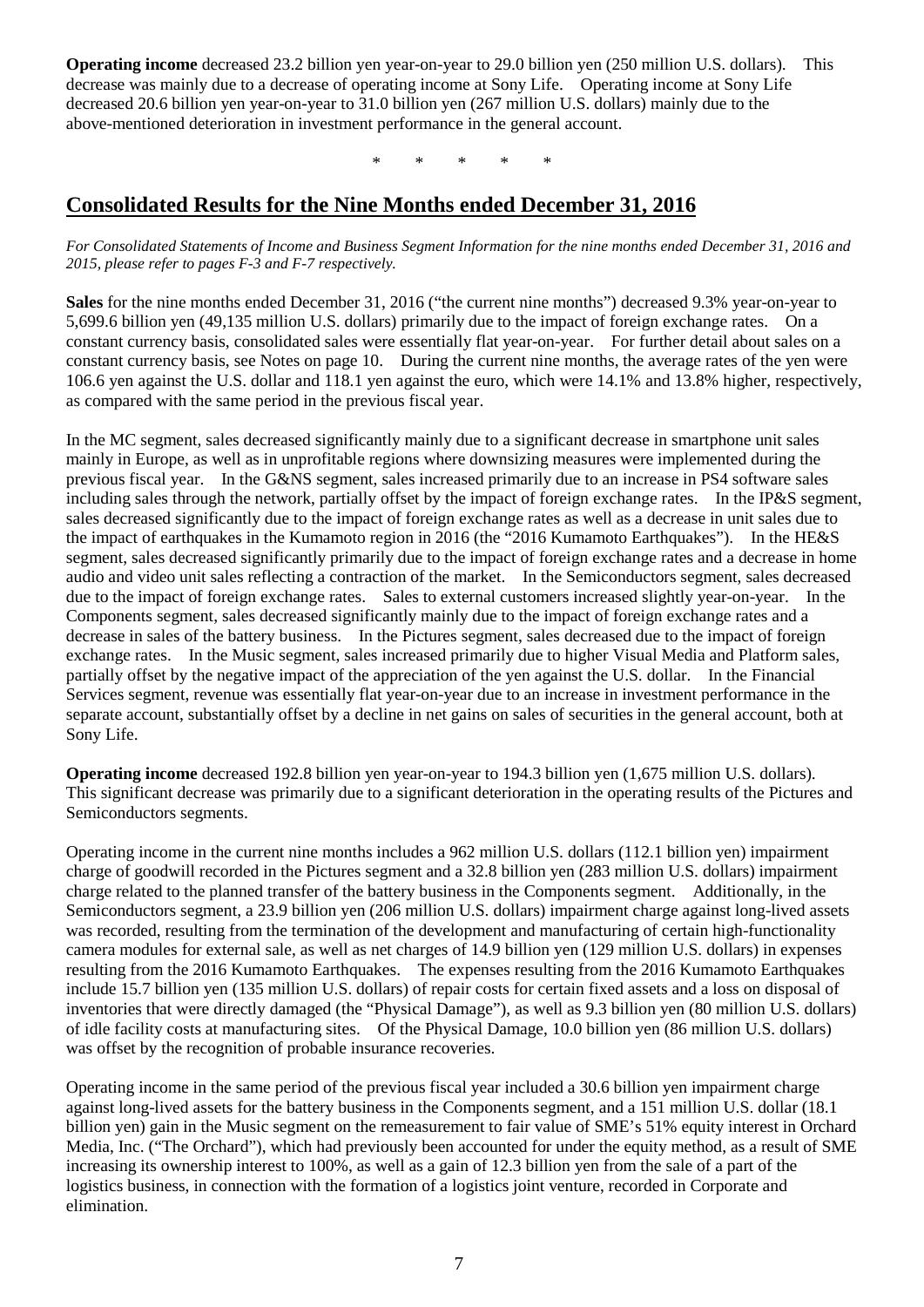In the MC segment, profitability improved significantly due to cost reductions resulting from the benefit of restructuring initiatives, improvement in product mix, the positive impact of foreign exchange rates and a decrease in restructuring charges, partially offset by a decrease in sales. In the G&NS segment, operating income increased primarily due to an increase in PS4 software sales including sales through the network. In the IP&S segment, operating income decreased significantly year-on-year mainly due to the negative impact of foreign exchange rates and the above-mentioned decrease in unit sales, partially offset by an improvement in the product mix and cost reductions. In the HE&S segment, operating income increased year-on-year primarily due to an improvement in product mix reflecting a shift to high value-added models and cost reductions, partially offset by the negative impact of foreign exchange rates. In the Semiconductors segment, operating results deteriorated significantly primarily due to the negative impact of foreign exchange rates, the above-mentioned impairment charge against long-lived assets relating to camera modules as well as the inclusion of the above-mentioned expenses relating to the 2016 Kumamoto Earthquakes, and a year-on-year increase in both inventory write-downs and expenses. In the Components segment, operating loss increased mainly due to the impact of the decrease in sales and the negative impact of foreign exchange rates. In the Pictures segment, operating results deteriorated significantly primarily due to the above-mentioned impairment charge of goodwill. In the Music segment, operating income decreased significantly primarily due to the above-mentioned gain recorded in the same period of the previous fiscal year on the remeasurement of SME's equity interest in The Orchard. The operating results of the Music segment were also affected by the impact of the above-mentioned increase in sales, partially offset by the negative impact of the appreciation of the yen against the U.S. dollar. In the Financial Services segment, operating income significantly decreased primarily due to a decline in net gains on sales of securities in the general account at Sony Life.

During the current nine months, restructuring charges, net, increased 17.6 billion yen year-on-year to 39.4 billion yen (340 million U.S. dollars), mainly due to the above-mentioned impairment charge related to the planned transfer of the battery business. This amount is recorded as an operating expense included in the above-mentioned operating income.

**Equity in net income of affiliated companies,** recorded within operating income, decreased 1.5 billion yen year-on-year to 1.7 billion yen (14 million U.S. dollars).

The net effect of **other income and expenses** was an expense of 30.5 billion yen (263 million U.S. dollars), compared to an income of 17.1 billion yen in the same period of the previous fiscal year. This was primarily due to the absence of a 46.8 billion yen gain on the sale of certain shares of Olympus Corporation ("Olympus"), recorded in the same period of the previous fiscal year.

**Income before income taxes** decreased 240.4 billion yen to 163.8 billion yen (1,412 million U.S. dollars).

During the current nine months, Sony recorded 80.9 billion yen (698 million U.S. dollars) of **income tax expense**, resulting in an effective tax rate of 49.4% which exceeded the effective tax rate of 29.5% in the same period of the previous fiscal year. This higher effective tax rate was mainly due to the nondeductible impairment charge of goodwill recorded during the current nine months and the tax impact of losses during the current nine months at Sony Corporation and its national tax filing group in Japan, which has established valuation allowances for deferred tax assets.

**Net income attributable to Sony Corporation's stockholders** decreased 190.5 billion yen year-on-year to 45.6 billion yen (393 million U.S. dollars).

\* \* \* \* \*

## **Cash Flows**

*For Consolidated Statements of Cash Flows, charts showing Sony's cash flow information for all segments, all segments excluding the Financial Services segment and the Financial Services segment alone, please refer to pages F-5 and F-17.*

**Operating Activities:** During the current nine months, there was a net cash inflow of 313.3 billion yen (2,700 million U.S. dollars) from operating activities, a decrease of 8.3 billion yen, or 2.6% year-on-year.

For all segments excluding the Financial Services segment, there was a net cash inflow of 80.6 billion yen (694 million U.S. dollars), an increase of 57.9 billion yen, or 255.8% year-on-year. This increase was primarily due to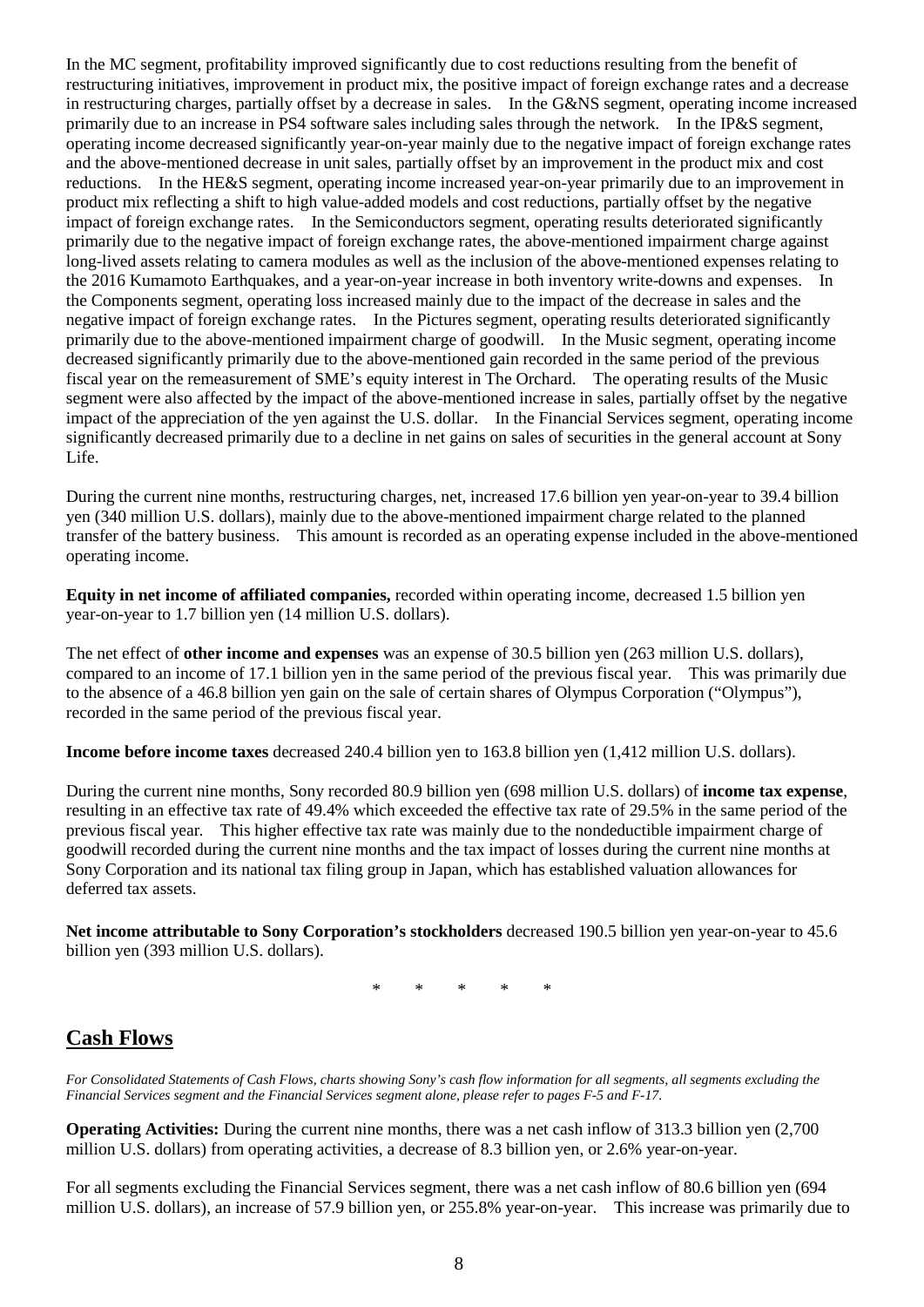an increase in net income after taking into account non-cash adjustments (including depreciation and amortization, gain on sales of securities investments and other operating income (expense)) and a lower year-on-year increase of inventories. This increase in net cash inflow was partially offset by the negative impact of a larger year-on-year increase in notes and accounts receivable, trade.

The Financial Services segment had a net cash inflow of 245.7 billion yen (2,118 million U.S. dollars), a decrease of 62.5 billion yen, or 20.3% year-on-year. This decrease was primarily due to a decrease in net income after taking into account a net gain on revaluation of marketable securities held for trading purposes.

**Investing Activities:** During the current nine months, Sony used 981.5 billion yen (8,461 million U.S. dollars) of net cash in investing activities, an increase of 311.7 billion yen, or 46.5% year-on-year.

For all segments excluding the Financial Services segment, there was a net cash outflow of 241.2 billion yen (2,079 million U.S. dollars), an increase of 54.6 billion yen, or 29.2% year-on-year. This increase was mainly due to the absence of the cash inflow from the sales of certain shares of Olympus recorded in the same period of the previous fiscal year and an increase in payment for fixed asset purchases.

The Financial Services segment used 739.3 billion yen (6,373 million U.S. dollars) of net cash, an increase of 257.2 billion yen, or 53.3% year-on-year. This increase was mainly due to a year-on-year decrease in proceeds from sales or return of investments and collections of advances at Sony Life.

In all segments excluding the Financial Services segment, net cash used in operating and investing activities combined*\*1* for the current nine months was 160.6 billion yen (1,384 million U.S. dollars), a decrease of 3.4 billion yen, or 2.1% year-on-year.

**Financing Activities:** Net cash provided by financing activities during the current nine months was 467.9 billion yen (4,033 million U.S. dollars), a decrease of 29.9 billion yen, or 6.0% year-on-year.

For all segments excluding the Financial Services segment, there was a 97.1 billion yen (837 million U.S. dollars) net cash outflow, compared to a 275.3 billion yen net cash inflow in the same period of the previous fiscal year. During the current nine months, there was a net cash outflow as Sony redeemed long-term debt and made a payment for the acquisition of the 50% equity interest in Sony/ATV previously owned by the Estate of Michael Jackson, making Sony/ATV a wholly-owned subsidiary of Sony, partially offset by Sony's issuance of straight bonds. During the same period of the previous fiscal year, Sony issued new stock and convertible bonds.

In the Financial Services segment, there was a 550.9 billion yen (4,749 million U.S. dollars) net cash inflow, an increase of 338.9 billion yen, or 159.8% year-on-year. This increase was primarily due to an increase in deposits from customers at Sony Bank, compared to a decrease in the same period of the previous fiscal year, and a larger year-on year increase in short-term borrowings at Sony Life.

**Total Cash and Cash Equivalents:** Accounting for the above factors and the effect of fluctuations in foreign exchange rates, the total outstanding balance of cash and cash equivalents at December 31, 2016 was 771.7 billion yen (6,652 million U.S. dollars). Cash and cash equivalents of all segments excluding the Financial Services segment was 480.7 billion yen (4,143 million U.S. dollars) at December 31, 2016, a decrease of 364.3 billion yen, or 43.1% compared with the balance as of December 31, 2015, and a decrease of 269.2 billion yen, or 35.9% compared with the balance as of March 31, 2016. Sony believes that it continues to maintain sufficient liquidity through access to a total, translated into yen, of 533.0 billion yen (4,595 million U.S. dollars) of unused committed lines of credit with financial institutions in addition to the cash and cash equivalents balance at December 31, 2016. Within the Financial Services segment, the outstanding balance of cash and cash equivalents was 291.0 billion yen (2,509 million U.S. dollars) at December 31, 2016, an increase of 45.3 billion yen, or 18.4% compared with the balance as of December 31, 2015, and an increase of 57.3 billion yen, or 24.5% compared with the balance as of March 31, 2016.

*<sup>\*1</sup> Sony has included the information for cash flow from operating and investing activities combined, excluding the Financial Services segment's activities, as Sony's management frequently monitors this financial measure, and believes this non-U.S. GAAP measurement is important for use in evaluating Sony's ability to generate cash to maintain liquidity and fund debt principal and dividend payments from business activities other than its Financial Services segment. This information is derived from the reconciliations prepared in the Condensed Statements of Cash Flows on page F-17. This information and the separate condensed presentations shown below are not required or prepared in accordance with U.S. GAAP. The Financial Services segment's cash flow is excluded from the measure because SFH, which constitutes a majority of the Financial Services segment, is a separate publicly traded entity in Japan with a significant minority interest and it, as well as its subsidiaries, secure liquidity on their own.* This measure may not be comparable to those of other companies. This measure has limitations because it does not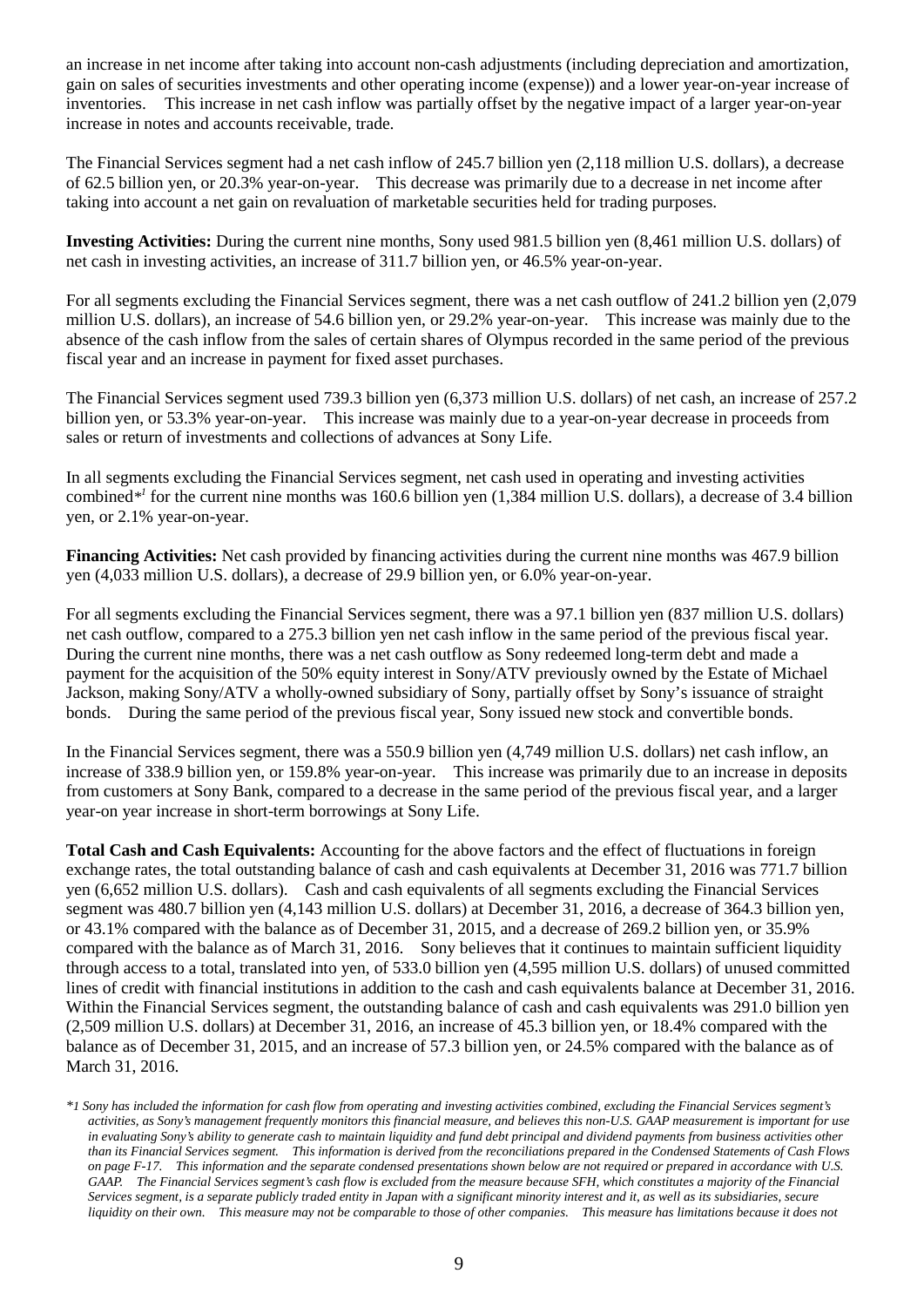*represent residual cash flows available for discretionary expenditures principally due to the fact that the measure does not deduct the principal payments required for debt service. Therefore, Sony believes it is important to view this measure as supplemental to its entire statement of cash flows and together with Sony's disclosures regarding investments, available credit facilities and overall liquidity.*

*A reconciliation of the differences between the Consolidated Statement of Cash Flows reported and cash flows from operating and investing activities combined excluding the Financial Services segment's activities is as follows:*

|                                                                                                                        |           | (Billions of yen, millions of U.S. dollars)<br>Nine months ended December 31 |            |
|------------------------------------------------------------------------------------------------------------------------|-----------|------------------------------------------------------------------------------|------------|
|                                                                                                                        | 2015      | 2016                                                                         | 2016       |
| Net cash provided by operating activities reported in the consolidated statements<br>of cash flows                     | 4321.5    | 313.3<br>¥                                                                   | \$2,700    |
| Net cash used in investing activities reported in the consolidated statements of cash flows                            | (669.8)   | (981.5)                                                                      | (8,461)    |
|                                                                                                                        | (348.3)   | (668.3)                                                                      | (5,761)    |
| Less: Net cash provided by operating activities within the Financial Services segment                                  | 308.2     | 245.7                                                                        | 2,118      |
| Less: Net cash used in investing activities within the Financial Services segment                                      | (482.1)   | (739.3)                                                                      | (6,373)    |
| Eliminations $*$ <sup>2</sup>                                                                                          | 10.5      | 14.1                                                                         | 122        |
| Cash flow used by operating and investing activities combined excluding the Financial<br>Services segment's activities | ¥ (163.9) | $\frac{\text{Y}(160.6)}{}$                                                   | \$ (1.384) |

*\*2 Eliminations primarily consist of intersegment dividend payments.*

\* \* \* \* \*

### **Notes**

#### Business Segment Realignment

Sony realigned its business segments from the first quarter of the fiscal year ending March 31, 2017 to reflect a change in the Corporate Executive Officers in charge of certain segments and modifications to the organizational structure of certain segments as of April 1, 2016. As a result of this realignment, Sony has separated the Devices segment into a Semiconductors segment and a Components segment. In addition, the operations of the automotive camera business, which were included in the IP&S segment, and the operations of the Imaging Device Development Division, which were included in Corporate and elimination, are now included in the Semiconductors segment. Additionally, certain operations which were included in All Other are now included in the Music segment. The sales and operating revenue and operating income (loss) of each segment in the fiscal year ended March 31, 2016 have been reclassified to conform to the current presentation.

#### Impact of Foreign Exchange Rate Fluctuations on Sales and Operating Income (Loss)

For all segments other than Pictures and Music, the impact of foreign exchange rate fluctuations on sales is calculated by applying the change in the yen's periodic weighted average exchange rates for the current period of the previous fiscal year from the first three and nine months of the current fiscal year to the major transactional currencies in which the sales are denominated. The impact of foreign exchange rate fluctuations on operating income (loss) described herein is calculated by subtracting from the impact on sales the impact on cost of sales and selling, general and administrative expenses calculated by applying the same major transactional currencies calculation process to cost of sales and selling, general and administrative expenses as for the impact on sales. Additionally, the MC segment enters into its own foreign exchange hedging transactions. The impact of those transactions is included in the impact of foreign exchange rate fluctuations on operating income (loss) for that segment. Since the worldwide subsidiaries of the Pictures segment and of SME and Sony/ATV in the Music segment are aggregated on a U.S. dollar basis and are translated into yen, the impact of foreign exchange rate fluctuations is calculated by applying the change in the periodic weighted average exchange rates for the current period of the previous fiscal year from the first three and nine months of the current fiscal year from U.S. dollar to yen to the U.S. dollar basis operating results. This information is not a substitute for Sony's consolidated financial statements measured in accordance with U.S. GAAP. However, Sony believes that these disclosures provide additional useful analytical information to investors regarding the operating performance of Sony.

\* \* \* \* \*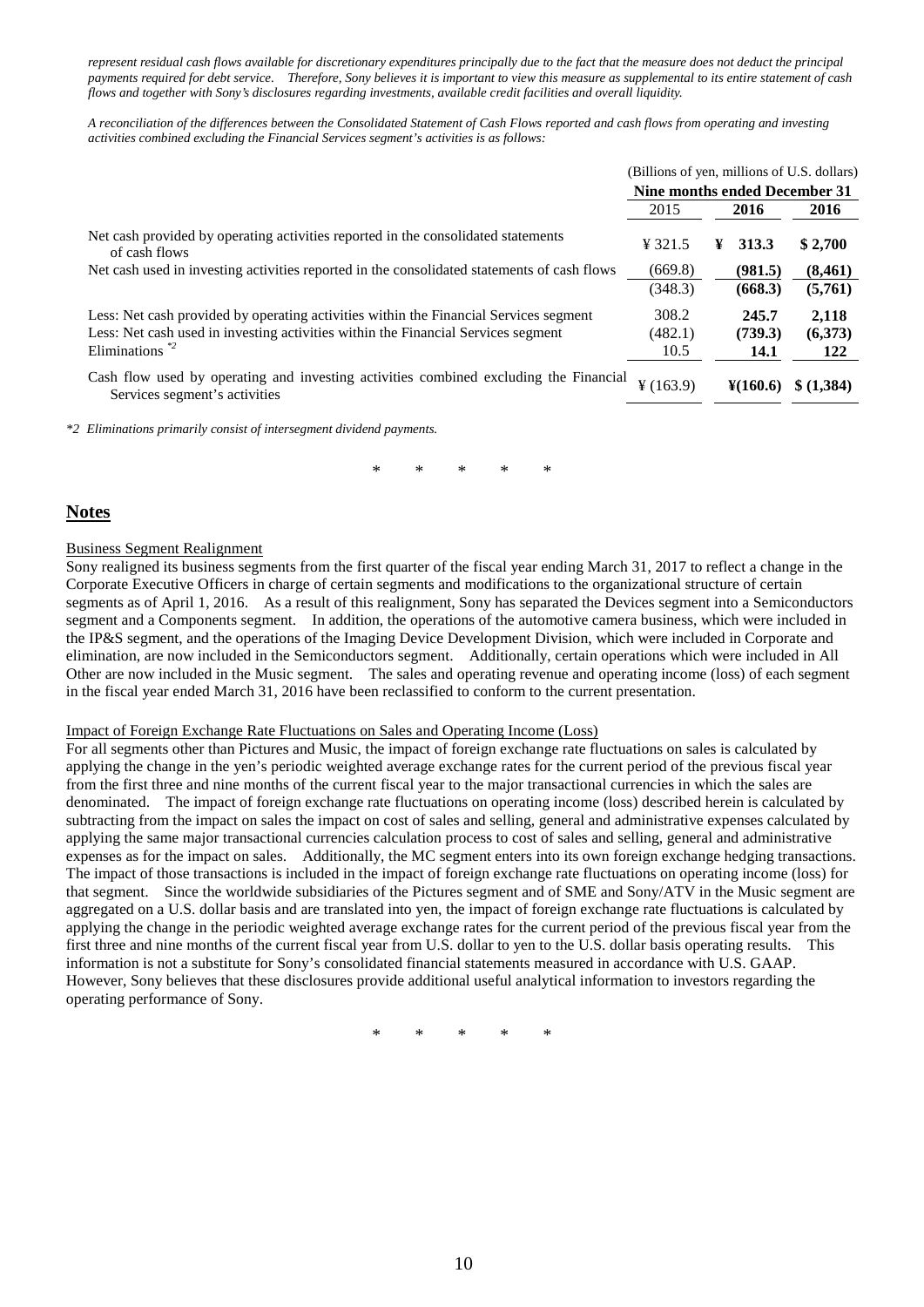## **Outlook for the Fiscal Year Ending March 31, 2017**

The forecast for consolidated results for the fiscal year ending March 31, 2017, as announced on November 1, 2016, has been revised as follows:

|                                                               |                 | (Billions of yen) |                         | Change - February Forecast vs. |                |  |  |
|---------------------------------------------------------------|-----------------|-------------------|-------------------------|--------------------------------|----------------|--|--|
|                                                               | <b>February</b> |                   | November March 31, 2016 | November                       | March 31, 2016 |  |  |
|                                                               | <b>Forecast</b> | Forecast          | Results                 | Forecast                       | Results        |  |  |
| Sales and operating revenue                                   | ¥7,600          | ¥7,400            | 48,105.7                | $+2.7\%$                       | $-6.2\%$       |  |  |
| Operating income                                              | <b>240</b>      | 270               | 294.2                   | - ¥30 bil                      | $-$ ¥54.2 bil  |  |  |
| Income before income taxes                                    | 196             | 250               | 304.5                   | - ¥54 bil                      | -¥108.5 bil    |  |  |
| Net income attributable to Sony<br>Corporation's stockholders | 26              | 60                | 147.8                   | - ¥34 bil                      | $-$ ¥121.8 bil |  |  |

Assumed foreign currency exchange rates for the remainder of the current fiscal year ending March 31, 2017 are the following:

|               |                                      | (For your reference)                 |
|---------------|--------------------------------------|--------------------------------------|
|               |                                      | Remainder of the current fiscal year |
|               | Remainder of the current fiscal year | at the time of the November forecast |
| 1 U.S. dollar | approximately 118 yen                | approximately 101 yen                |
| l Euro        | approximately 123 yen                | approximately 113 yen                |

Consolidated sales for the fiscal year ending March 31, 2017 are expected to be higher than the November forecast primarily due to a revision in the assumed foreign currency exchange rates for the remainder of the current fiscal year to reflect the depreciation of the yen, partially offset by an expected decrease in MC segment sales.

Consolidated operating income is expected to be lower than the November forecast primarily due to the above-mentioned impairment charge of goodwill in the Pictures segment, partially offset by an expected improvement mainly in the Semiconductors segment and a 37.2 billion yen gain on the sale of certain shares of M3, Inc. recorded in All Other, Corporate and elimination.

Restructuring charges for the Sony Group are expected to increase by 3 billion yen compared to the November forecast to approximately 45 billion yen (38.3 billion yen was recorded in the fiscal year ended March 31, 2016). This amount will be recorded as an operating expense included in the above-mentioned forecast for operating income.

Income before income taxes is expected to decrease primarily due to the above-mentioned decrease in operating income, as well as higher-than-expected foreign-exchange losses for the fiscal year compared with the November forecast resulting from higher-than-expected foreign-exchange losses during the current quarter.

Net income attributable to Sony Corporation's stockholders is expected to decrease due to the above-mentioned decrease in income before income taxes, as well as higher-than-expected effective tax rates.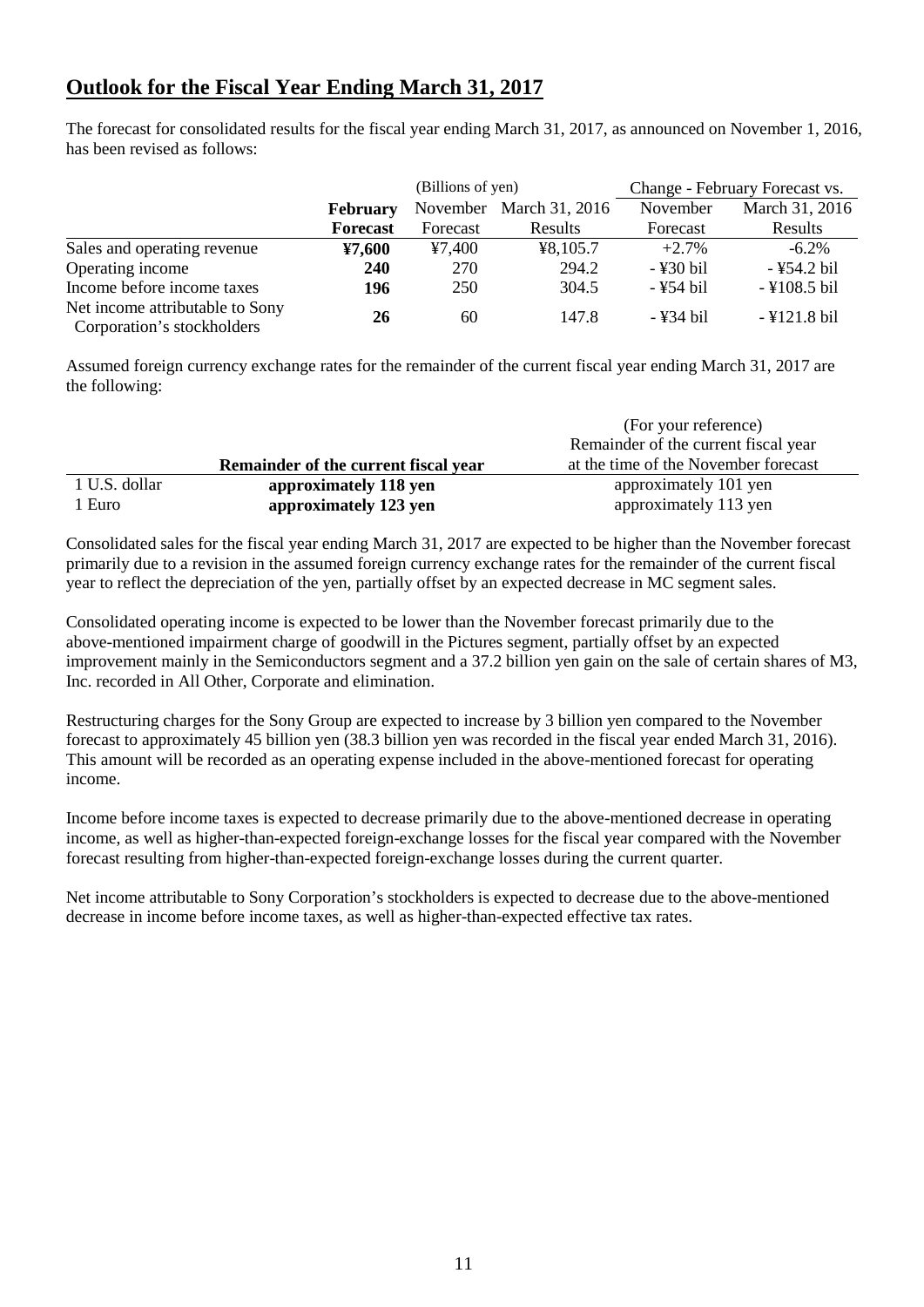The forecast for each business segment has been revised as follows:

|                                      |                         | (Billions of yen) |          |                | Change - February Forecast from |  |  |  |
|--------------------------------------|-------------------------|-------------------|----------|----------------|---------------------------------|--|--|--|
|                                      | March 31, 2016 November |                   | February | March 31, 2016 | November                        |  |  |  |
|                                      | Results                 | Forecast          | Forecast | Results        | Forecast                        |  |  |  |
| <b>Mobile Communications</b>         |                         |                   |          |                |                                 |  |  |  |
| Sales and operating revenue          | ¥1,127.5                | ¥780              | ¥760     | $-32.6%$       | $-2.6%$                         |  |  |  |
| Operating income (loss)              | (61.4)                  | 5                 | 5        | $+$ ¥66.4 bil  |                                 |  |  |  |
| Game & Network Services              |                         |                   |          |                |                                 |  |  |  |
| Sales and operating revenue          | 1,551.9                 | 1,590             | 1,640    | $+5.7%$        | $+3.1%$                         |  |  |  |
| Operating income                     | 88.7                    | 135               | 135      | $+$ ¥46.3 bil  | $\frac{1}{2}$                   |  |  |  |
| Imaging Products & Solutions         |                         |                   |          |                |                                 |  |  |  |
| Sales and operating revenue          | 684.0                   | 560               | 570      | $-16.7%$       | $+1.8%$                         |  |  |  |
| Operating income                     | 69.3                    | 34                | 43       | -¥26.3 bil     | $+$ ¥9.0 bil                    |  |  |  |
| Home Entertainment & Sound           |                         |                   |          |                |                                 |  |  |  |
| Sales and operating revenue          | 1,159.0                 | 1,010             | 1,030    | $-11.1%$       | $+2.0%$                         |  |  |  |
| Operating income                     | 50.6                    | 47                | 53       | $+$ ¥2.4 bil   | $+$ ¥6.0 bil                    |  |  |  |
| Semiconductors                       |                         |                   |          |                |                                 |  |  |  |
| Sales and operating revenue          | 739.1                   | 710               | 770      | $+4.2%$        | $+8.5%$                         |  |  |  |
| Operating income (loss)              | 14.5                    | (53)              | (19)     | -¥33.5 bil     | $+$ ¥34.0 bil                   |  |  |  |
| Components                           |                         |                   |          |                |                                 |  |  |  |
| Sales and operating revenue          | 224.6                   | 190               | 190      | $-15.4%$       |                                 |  |  |  |
| <b>Operating loss</b>                | (42.9)                  | (48)              | (51)     | -¥8.1 bil      | -¥3.0 bil                       |  |  |  |
| Pictures                             |                         |                   |          |                |                                 |  |  |  |
| Sales and operating revenue          | 938.1                   | 910               | 910      | $-3.0%$        |                                 |  |  |  |
| Operating income (loss)              | 38.5                    | 29                | (83)     | -¥121.5 bil    | -¥112.0 bil                     |  |  |  |
| Music                                |                         |                   |          |                |                                 |  |  |  |
| Sales and operating revenue          | 619.2                   | 550               | 620      | $+0.1%$        | $+12.7%$                        |  |  |  |
| Operating income                     | 86.5                    | 63                | 69       | -¥17.5 bil     | $+$ ¥6.0 bil                    |  |  |  |
| <b>Financial Services</b>            |                         |                   |          |                |                                 |  |  |  |
| Financial services revenue           | 1,073.1                 | 1,140             | 1,140    | $+6.2%$        |                                 |  |  |  |
| Operating income                     | 156.5                   | 150               | 150      | -¥6.5 bil      |                                 |  |  |  |
| All Other, Corporate and Elimination |                         |                   |          |                |                                 |  |  |  |
| Operating loss                       | (106.1)                 | (92)              | (62)     | $+$ ¥44.1 bil  | $+$ ¥30.0 bil                   |  |  |  |
| Consolidated                         |                         |                   |          |                |                                 |  |  |  |
| Sales and operating revenue          | 8,105.7                 | 7,400             | 7,600    | $-6.2%$        | $+2.7%$                         |  |  |  |
| Operating income                     | 294.2                   | 270               | 240      | -¥54.2 bil     | -¥30.0 bil                      |  |  |  |

## Mobile Communications

Sales are expected to be lower than the November forecast primarily due to a downward revision of smartphone unit sales outside of Japan. The forecast for operating income remains unchanged from the November forecast despite the above-mentioned downward revision in sales, mainly due to the impact of further cost reductions as well as the sale of smartphones at higher-than-expected prices.

## Game & Network Services

Sales are expected to be higher than the November forecast primarily due to the impact of foreign exchange rates. The forecast for operating income remains unchanged from the November forecast.

## Imaging Products & Solutions

Sales and operating income are both expected to be higher than the November forecast primarily due to the impact of foreign exchange rates.

## Home Entertainment & Sound

Sales are expected to be higher than the November forecast primarily due to the impact of foreign exchange rates. Operating income is expected to be higher than the November forecast mainly due to an improvement in product mix across all categories reflecting a shift to high value-added models.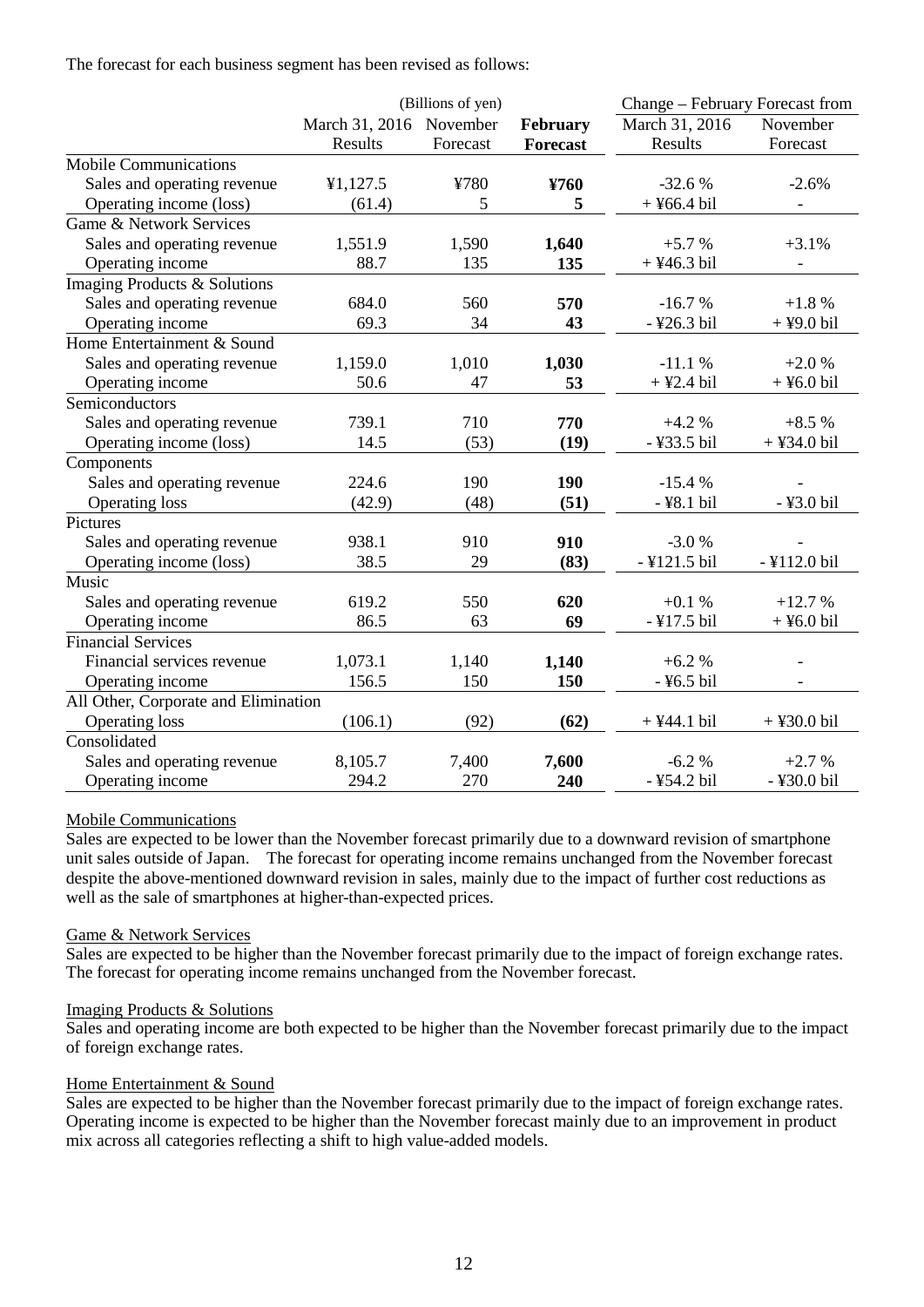## Semiconductors

Sales are expected to be higher than the November forecast primarily due to the impact of foreign exchange rates and stronger-than-expected demand for image sensors for mobile products. Operating loss is expected to be significantly lower than the November forecast mainly due to the above-mentioned increase in sales.

## **Components**

The forecast for sales remains unchanged from the November forecast. Operating loss is expected to increase compared to the November forecast primarily due to lower-than-expected cost reductions in the battery business.

### Pictures

The forecast for sales remains unchanged from the November forecast. Operating results are expected to deteriorate significantly compared to the November forecast primarily due to the above-mentioned impairment charge of goodwill.

### Music

Sales and operating income are expected to be higher than the November forecast primarily due to higher-than-expected Recorded Music and Visual Media and Platform sales.

### Financial Services

The forecasts for financial services revenue and operating income remain unchanged from the November forecast.

The effects of future gains and losses on investments held by the Financial Services segment due to market fluctuations have not been incorporated within the above forecast as it is difficult for Sony to predict market trends in the future. Accordingly, future market fluctuations could further impact the current forecast.

The forecast for additions to long-lived assets and depreciation and amortization for the current fiscal year has been revised as per the table below. The forecast for research and development expenses remains unchanged.

## **Consolidated**

|                                                  |                                  |                   |                 | Change - February       |           |
|--------------------------------------------------|----------------------------------|-------------------|-----------------|-------------------------|-----------|
|                                                  |                                  | (Billions of yen) |                 | Forecast from           |           |
|                                                  | March 31, 2016 November February |                   |                 | March 31, 2016 November |           |
|                                                  | Results                          | Forecast          | <b>Forecast</b> | <b>Results</b>          | Forecast  |
| Additions to Long-lived Assets*                  | ¥468.9                           | ¥335              | ¥300            | $-36.0%$                | $-10.4%$  |
| [additions to property, plant and equipment      | 374.3                            | 240               | 215             | $-42.6$                 | $-10.4$ ] |
| (included above)                                 |                                  |                   |                 |                         |           |
| [additions to intangible assets (included above) | 94.6                             | 95                | 85              | $-10.1$                 | $-10.5$ ] |
| Depreciation and amortization**                  | 397.1                            | 385               | 355             | $-10.6$                 | $-7.8$    |
| [for property, plant and equipment (included)    | 179.3                            | 195               | 175             | $-2.4$                  | $-10.3$ ] |
| above)                                           |                                  |                   |                 |                         |           |
| [for intangible assets (included above)          | 217.8                            | 190               | 180             | $-17.4$                 | $-5.3$ ]  |
| Research and development expenses                | 468.2                            | 450               | 450             | $-3.9$                  |           |
|                                                  |                                  |                   |                 |                         |           |

*\* Excluding additions for tangible and intangible assets from business combinations.*

*\*\* Including amortization expenses for deferred insurance acquisition costs.*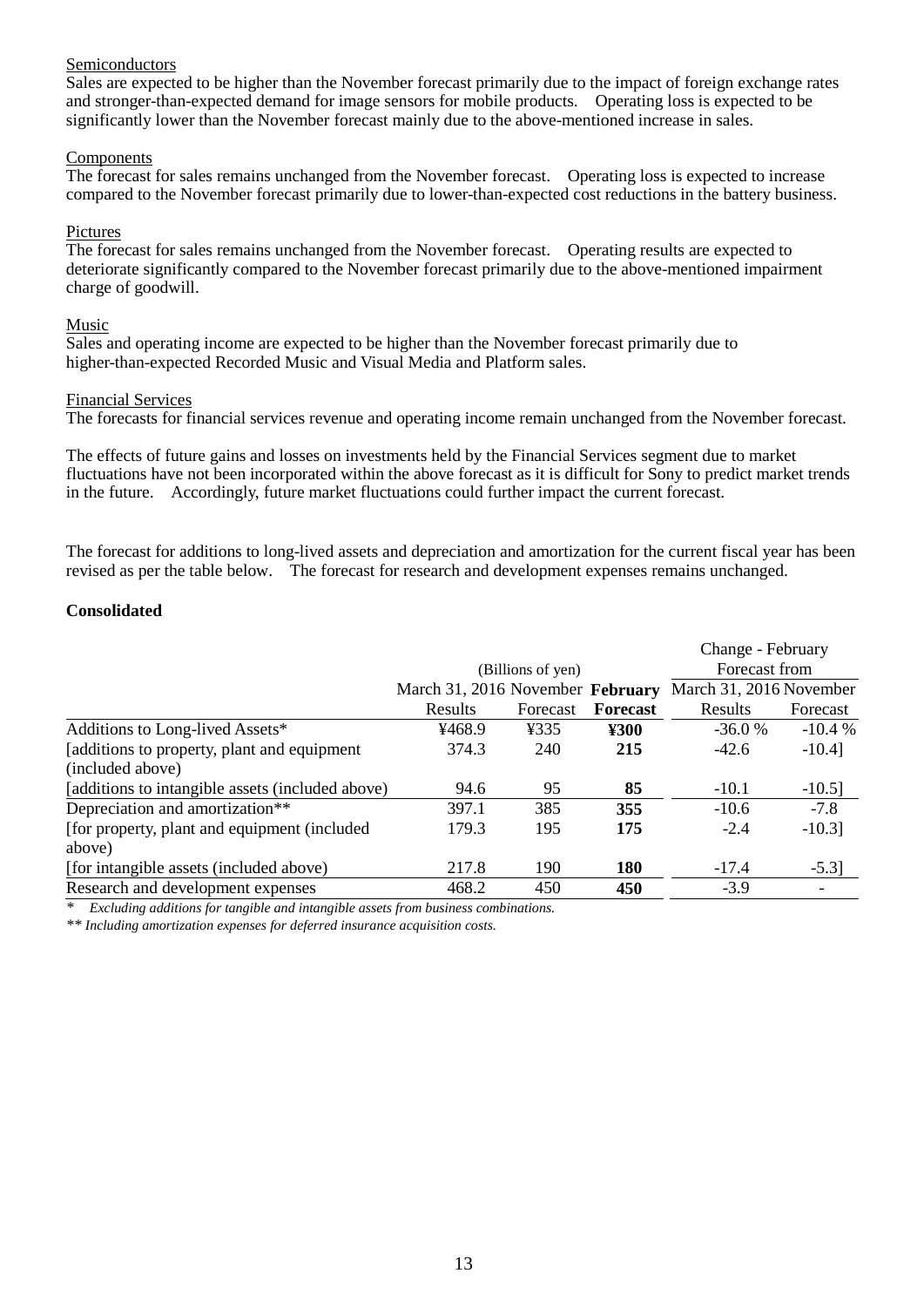## **Sony without Financial Services**

|                                                  |                                  |                   |                 | Change - February       |           |
|--------------------------------------------------|----------------------------------|-------------------|-----------------|-------------------------|-----------|
|                                                  |                                  | (Billions of yen) |                 | Forecast from           |           |
|                                                  | March 31, 2016 November February |                   |                 | March 31, 2016 November |           |
|                                                  | Results                          | Forecast          | <b>Forecast</b> | Results                 | Forecast  |
| Additions to Long-lived Assets*                  | ¥460.9                           | ¥320              | ¥285            | $-38.2%$                | $-10.9%$  |
| [additions to property, plant and equipment      | 372.4                            | 235               | 210             | $-43.6$                 | $-10.6$ ] |
| (included above)                                 |                                  |                   |                 |                         |           |
| [additions to intangible assets (included above) | 88.4                             | 85                | 75              | $-15.2$                 | $-11.8$ ] |
| Depreciation and amortization                    | 294.8                            | 312               | 283             | $-4.0$                  | $-9.3$    |
| [for property, plant and equipment (included)    | 177.8                            | 193               | 173             | $-2.7$                  | $-10.4$ ] |
| above)                                           |                                  |                   |                 |                         |           |
| [for intangible assets (included above)          | 117.0                            | 119               | <b>110</b>      | $-6.0$                  | $-7.6$ ]  |
|                                                  |                                  |                   |                 |                         |           |

*\* Excluding additions for tangible and intangible assets from business combinations.*

This forecast is based on management's current expectations and is subject to uncertainties and changes in circumstances. Actual results may differ materially from those included in this forecast due to a variety of factors. See "Cautionary Statement" below.

\* \* \* \* \*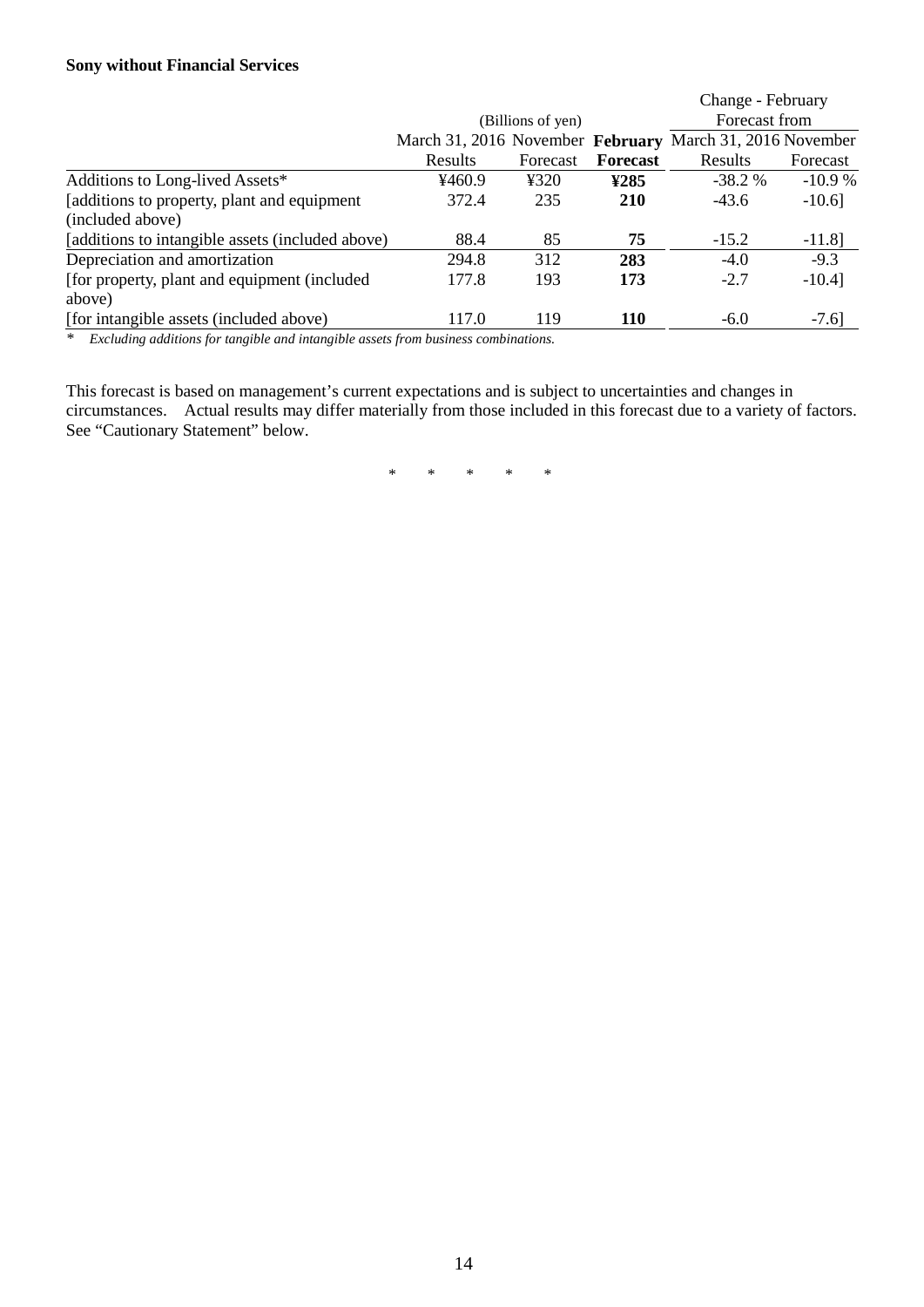#### **Cautionary Statement**

Statements made in this release with respect to Sony's current plans, estimates, strategies and beliefs and other statements that are not historical facts are forward-looking statements about the future performance of Sony. Forward-looking statements include, but are not limited to, those statements using words such as "believe," "expect," "plans," "strategy," "prospects," "forecast," "estimate," "project," "anticipate," "aim," "intend," "seek," "may," "might," "could" or "should," and words of similar meaning in connection with a discussion of future operations, financial performance, events or conditions. From time to time, oral or written forward-looking statements may also be included in other materials released to the public. These statements are based on management's assumptions, judgments and beliefs in light of the information currently available to it. Sony cautions investors that a number of important risks and uncertainties could cause actual results to differ materially from those discussed in the forward-looking statements, and therefore investors should not place undue reliance on them. Investors also should not rely on any obligation of Sony to update or revise any forward-looking statements, whether as a result of new information, future events or otherwise. Sony disclaims any such obligation. Risks and uncertainties that might affect Sony include, but are not limited to:

- (i) the global economic environment in which Sony operates and the economic conditions in Sony's markets, particularly levels of consumer spending;
- (ii) foreign exchange rates, particularly between the yen and the U.S. dollar, the euro and other currencies in which Sony makes significant sales and incurs production costs, or in which Sony's assets and liabilities are denominated;
- (iii) Sony's ability to continue to design and develop and win acceptance of, as well as achieve sufficient cost reductions for, its products and services, including televisions, game and network platforms and smartphones, which are offered in highly competitive markets characterized by severe price competition and continual new product and service introductions, rapid development in technology and subjective and changing consumer preferences;
- (iv) Sony's ability and timing to recoup large-scale investments required for technology development and production capacity;
- (v) Sony's ability to implement successful business restructuring and transformation efforts under changing market conditions;
- (vi) Sony's ability to implement successful hardware, software, and content integration strategies for all segments excluding the Financial Services segment, and to develop and implement successful sales and distribution strategies in light of the Internet and other technological developments;
- (vii) Sony's continued ability to devote sufficient resources to research and development and, with respect to capital expenditures, to prioritize investments correctly (particularly in the electronics businesses);
- (viii) Sony's ability to maintain product quality and customers' satisfaction with its existing products and services;
- (ix) the effectiveness of Sony's strategies and their execution, including but not limited to the success of Sony's acquisitions, joint ventures and other strategic investments;
- (x) significant volatility and disruption in the global financial markets or a ratings downgrade;
- (xi) Sony's ability to forecast demands, manage timely procurement and control inventories;
- (xii) the outcome of pending and/or future legal and/or regulatory proceedings;
- (xiii) shifts in customer demand for financial services such as life insurance and Sony's ability to conduct successful asset liability management in the Financial Services segment;
- (xiv) the impact of changes in interest rates and unfavorable conditions or developments (including market fluctuations or volatility) in the Japanese equity markets on the revenue and operating income of the Financial Services segment;
- (xv) Sony's ability to anticipate and manage cybersecurity risk, including the risk of unauthorized access to Sony's business information, potential business disruptions or financial losses; and
- (xvi) risks related to catastrophic disasters or similar events.

Risks and uncertainties also include the impact of any future events with material adverse impact.

#### Investor Relations Contacts:

| Tokyo                | New York                | London                |
|----------------------|-------------------------|-----------------------|
| Atsuko Murakami      | Justin Hill             | Toshiyuki Takahashi   |
| $+81-(0)3-6748-2111$ | $+1 - 212 - 833 - 6722$ | $+44-(0)1932-816-000$ |

IR home page: https://www.sony.net/IR/

Presentation slides: https://www.sony.net/SonyInfo/IR/library/er.html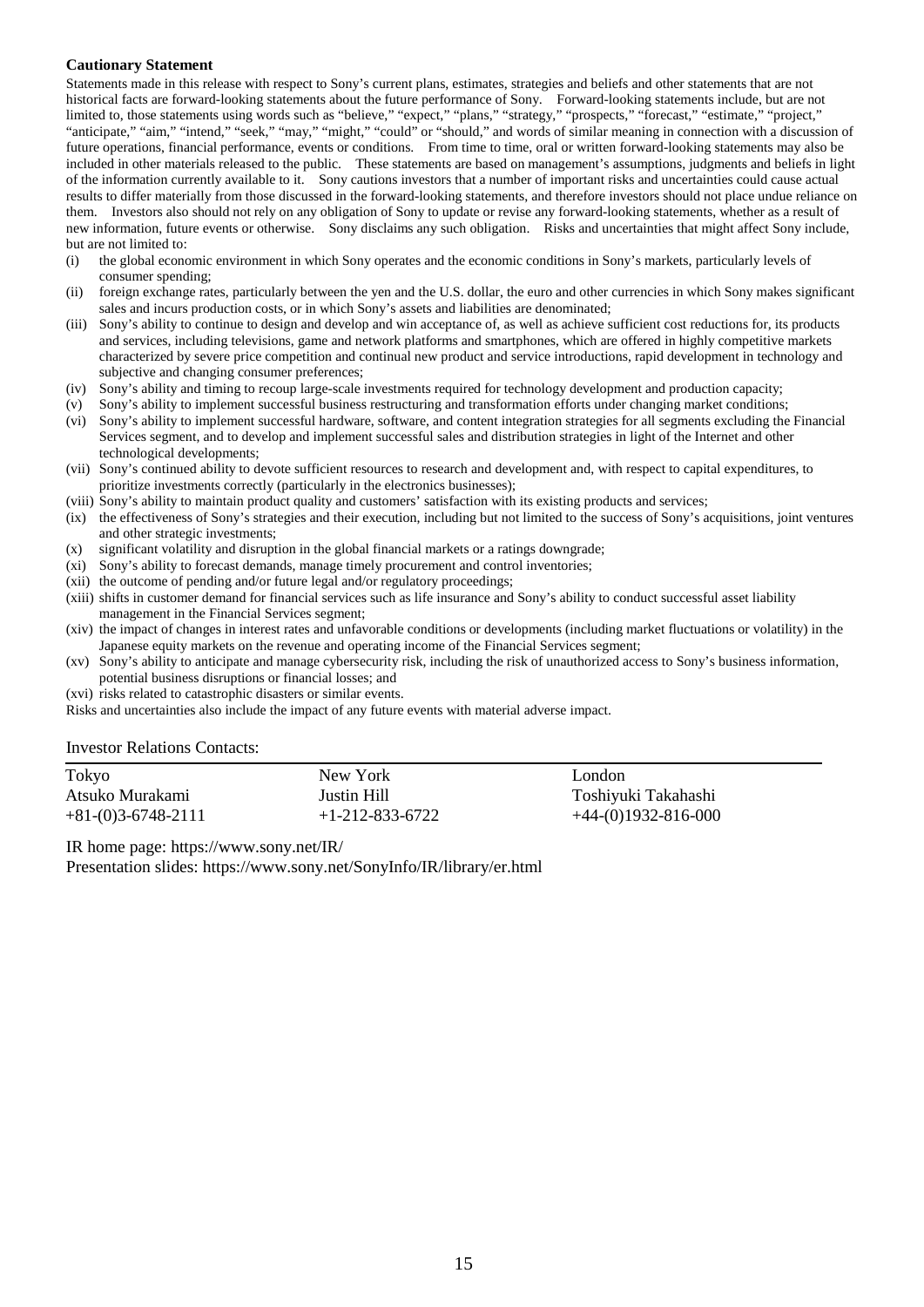#### (Unaudited) **Consolidated Financial Statements Consolidated Balance Sheets**

|                                                                   |   |                         |   |                         |   | (Millions of yen, millions of U.S. dollars) |                         |
|-------------------------------------------------------------------|---|-------------------------|---|-------------------------|---|---------------------------------------------|-------------------------|
|                                                                   |   | March 31                |   | December 31             |   | Change from                                 | December 31             |
| <b>ASSETS</b>                                                     |   | 2016                    |   | 2016                    |   | March 31, 2016                              | 2016                    |
| Current assets:                                                   | ¥ |                         | ¥ |                         | ¥ |                                             |                         |
| Cash and cash equivalents<br>Marketable securities                |   | 983,612<br>946,397      |   | 771,676<br>1,028,046    |   | $-211,936$<br>$+81,649$                     | \$<br>6,652             |
| Notes and accounts receivable, trade                              |   | 926,375                 |   |                         |   | $+456,910$                                  | 8,862<br>11,925         |
|                                                                   |   |                         |   | 1,383,285               |   |                                             |                         |
| Allowance for doubtful accounts and sales returns                 |   | (72, 783)               |   | (75, 441)               |   | $-2,658$                                    | (650)                   |
| Inventories                                                       |   | 683,146                 |   | 681,138                 |   | $-2,008$                                    | 5,872                   |
| Other receivables                                                 |   | 206,058                 |   | 208,922                 |   | $+2,864$                                    | 1,801                   |
| Deferred income taxes                                             |   | 40,940                  |   | 35,710                  |   | $-5,230$                                    | 308                     |
| Prepaid expenses and other current assets<br>Total current assets |   | 482,982                 |   | 566,326                 |   | $+83,344$                                   | 4,882                   |
|                                                                   |   | 4,196,727               |   | 4,599,662               |   | $+402,935$                                  | 39,652                  |
| Film costs                                                        |   | 301,228                 |   | 369,157                 |   | $+67,929$                                   | 3,182                   |
| Investments and advances:                                         |   |                         |   |                         |   |                                             |                         |
| Affiliated companies                                              |   | 164,874                 |   | 160,155                 |   | $-4,719$                                    | 1,381                   |
| Securities investments and other                                  |   | 9,069,209               |   | 9,775,710               |   | $+706,501$                                  | 84,273                  |
|                                                                   |   | 9,234,083               |   | 9,935,865               |   | $+701,782$                                  | 85,654                  |
| Property, plant and equipment:                                    |   |                         |   |                         |   |                                             |                         |
| Land                                                              |   | 121,707                 |   | 118,857                 |   | $-2,850$                                    | 1,025                   |
| <b>Buildings</b>                                                  |   | 655,379                 |   | 654,037                 |   | $-1,342$                                    | 5,638                   |
| Machinery and equipment                                           |   | 1,795,991               |   | 1,854,564               |   | $+58,573$                                   | 15,987                  |
| Construction in progress                                          |   | 69,286                  |   | 54,385                  |   | $-14,901$                                   | 469                     |
|                                                                   |   | 2,642,363               |   | 2,681,843               |   | $+39,480$                                   | 23,119                  |
| Less-Accumulated depreciation                                     |   | 1,821,545               |   | 1,913,120               |   | $+91,575$                                   | 16,492                  |
|                                                                   |   | 820,818                 |   | 768,723                 |   | $-52,095$                                   | 6,627                   |
| Other assets:                                                     |   |                         |   |                         |   |                                             |                         |
| Intangibles, net                                                  |   | 615,754                 |   | 587,490                 |   | $-28,264$                                   | 5,065                   |
| Goodwill                                                          |   | 606,290                 |   | 503,218                 |   | $-103,072$                                  | 4,338                   |
| Deferred insurance acquisition costs                              |   | 511,834                 |   | 537,870                 |   | $+26,036$                                   | 4,637                   |
| Deferred income taxes                                             |   | 97,639                  |   | 102,480                 |   | $+4,841$                                    | 883                     |
| Other                                                             |   | 289,017                 |   | 290,609                 |   | $+1,592$                                    | 2,506                   |
|                                                                   |   | 2,120,534               |   | 2,021,667               |   | $-98,867$                                   | 17,429                  |
|                                                                   | ¥ |                         | ¥ |                         | ¥ |                                             |                         |
| Total assets                                                      |   | 16,673,390              |   | 17,695,074              |   | $+1,021,684$                                | \$<br>152,544           |
| <b>LIABILITIES AND EQUITY</b>                                     |   |                         |   |                         |   |                                             |                         |
| Current liabilities:                                              |   |                         |   |                         |   |                                             |                         |
| Short-term borrowings                                             | ¥ | 149,272                 | ¥ | 426,073                 | ¥ | $+276,801$                                  | \$<br>3,673             |
| Current portion of long-term debt                                 |   | 187,668                 |   | 109,041                 |   | $-78,627$                                   | 940                     |
| Notes and accounts payable, trade                                 |   | 550,964                 |   | 626,295                 |   | $+75,331$                                   | 5,399                   |
| Accounts payable, other and accrued expenses                      |   | 1,367,115               |   | 1,417,687               |   | $+50,572$                                   | 12,221                  |
| Accrued income and other taxes                                    |   | 88,865                  |   | 129,138                 |   | $+40,273$                                   | 1,113                   |
| Deposits from customers in the banking business                   |   | 1,912,673               |   | 2,081,101               |   | $+168,428$                                  | 17,941                  |
| Other                                                             |   | 574,193                 |   | 570,567                 |   | $-3,626$                                    | 4,919                   |
| Total current liabilities                                         |   | 4,830,750               |   | 5,359,902               |   | $+529,152$                                  | 46,206                  |
|                                                                   |   | 556,605                 |   | 703,385                 |   | $+146,780$                                  | 6,064                   |
| Long-term debt<br>Accrued pension and severance costs             |   |                         |   | 452,020                 |   |                                             |                         |
|                                                                   |   | 462,384                 |   |                         |   | $-10,364$                                   | 3,897                   |
| Deferred income taxes                                             |   | 450,926                 |   | 435,306                 |   | $-15,620$                                   | 3,753                   |
| Future insurance policy benefits and other                        |   | 4,509,215               |   | 4,757,299               |   | $+248,084$                                  | 41,011                  |
| Policyholders' account in the life insurance business             |   | 2,401,320               |   | 2,579,816               |   | $+178,496$                                  | 22,240                  |
| Other                                                             |   | 330,302                 |   | 320,192                 |   | $-10,110$                                   | 2,759                   |
| Total liabilities                                                 |   | 13,541,502              |   | 14,607,920              |   | $+1,066,418$                                | 125,930                 |
| Redeemable noncontrolling interest                                |   | 7,478                   |   | 7,869                   |   | $+391$                                      | 68                      |
| Equity:                                                           |   |                         |   |                         |   |                                             |                         |
| Sony Corporation's stockholders' equity:                          |   |                         |   |                         |   |                                             |                         |
|                                                                   |   |                         |   |                         |   |                                             | 7,414                   |
|                                                                   |   |                         |   |                         |   |                                             |                         |
| Common stock                                                      |   | 858,867                 |   | 860,024                 |   | $+1,157$                                    |                         |
| Additional paid-in capital                                        |   | 1,325,719               |   | 1,272,577               |   | $-53,142$                                   | 10,970                  |
| Retained earnings                                                 |   | 936,331                 |   | 969,346                 |   | $+33,015$                                   | 8,356                   |
| Accumulated other comprehensive income                            |   | (653,318)               |   | (644, 713)              |   | $+8,605$                                    | (5, 557)                |
| Treasury stock, at cost                                           |   | (4,259)                 |   | (4,300)                 |   | -41                                         | (37)                    |
|                                                                   |   | 2,463,340               |   | 2,452,934               |   | $-10,406$                                   | 21,146                  |
| Noncontrolling interests                                          |   | 661,070                 |   | 626,351                 |   | $-34,719$                                   | 5,400                   |
| Total equity<br>Total liabilities and equity                      | ¥ | 3,124,410<br>16,673,390 | ¥ | 3,079,285<br>17,695,074 | ¥ | $-45,125$<br>$+1,021,684$                   | \$<br>26,546<br>152,544 |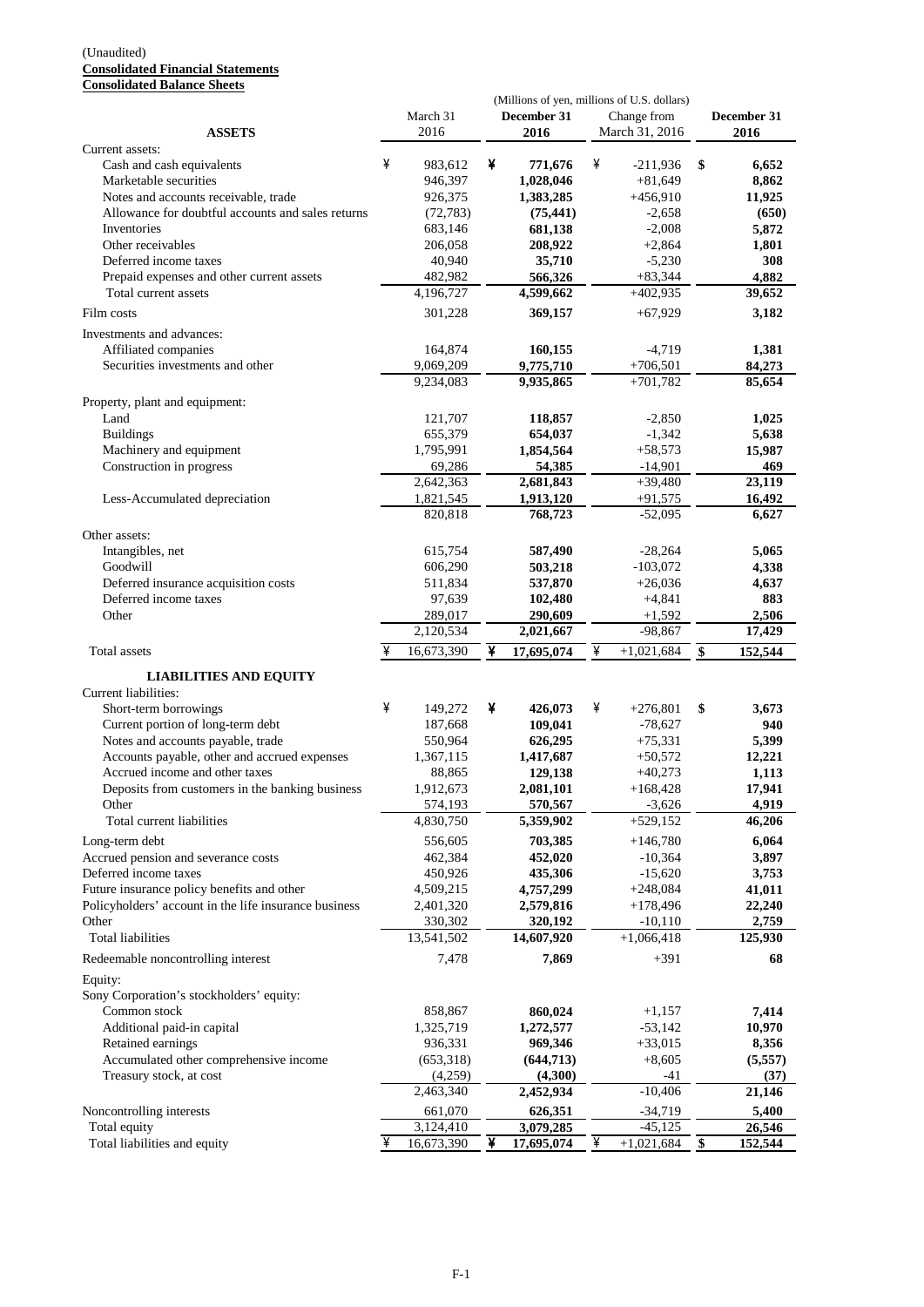### **Consolidated Statements of Income**

| (Millions of yen, millions of U.S. dollars, except per share amounts)<br>Three months ended December 31 |                                             |                                |                                             |                                |                                  |  |  |  |  |
|---------------------------------------------------------------------------------------------------------|---------------------------------------------|--------------------------------|---------------------------------------------|--------------------------------|----------------------------------|--|--|--|--|
|                                                                                                         | 2015                                        |                                | 2016                                        | Change from 2015               | 2016                             |  |  |  |  |
| ¥                                                                                                       | 2,238,674<br>320,368<br>21,770<br>2,580,812 | ¥                              | 2,059,578<br>317,342<br>20,579<br>2,397,499 | \$<br>$-7.1%$                  | 17,755<br>2,736<br>177<br>20,668 |  |  |  |  |
|                                                                                                         | 1,623,410<br>461,418<br>267,365             |                                | 1,495,036<br>411,652<br>286,740             |                                | 12,888<br>3,549<br>2,472         |  |  |  |  |
|                                                                                                         |                                             |                                |                                             |                                | 974                              |  |  |  |  |
|                                                                                                         |                                             |                                |                                             |                                | 19,883                           |  |  |  |  |
|                                                                                                         | 1,779                                       |                                | 1,314                                       | $-26.1$                        | 11                               |  |  |  |  |
|                                                                                                         | 202,145                                     |                                | 92,372                                      | $-54.3$                        | 796                              |  |  |  |  |
|                                                                                                         | 2,739<br>219<br>355<br>3,313                |                                | 2,502<br>92<br>189<br>2,783                 | $-16.0$                        | 21<br>1<br>$\overline{2}$<br>24  |  |  |  |  |
|                                                                                                         | 8,346<br>246<br>1,954<br>1,632<br>12,178    |                                | 3,749<br>4,810<br>18,420<br>1,949<br>28,928 | $+137.5$                       | 32<br>41<br>159<br>17<br>249     |  |  |  |  |
|                                                                                                         |                                             |                                |                                             | $-65.7$                        | 571                              |  |  |  |  |
|                                                                                                         | 55,676                                      |                                | 36,956                                      |                                | 319                              |  |  |  |  |
|                                                                                                         | 137,604                                     |                                | 29,271                                      | $-78.7$                        | 252                              |  |  |  |  |
|                                                                                                         | 17,470                                      |                                | 9,640                                       |                                | 83                               |  |  |  |  |
| ¥                                                                                                       | 120,134                                     | ¥                              | 19,631                                      | $-83.7 \%$ \$                  | 169                              |  |  |  |  |
| ¥                                                                                                       | 95.25<br>93.33                              | ¥                              | 15.55<br>15.24                              | $-83.7%$<br>$-83.7$            | 0.13<br>0.13                     |  |  |  |  |
|                                                                                                         |                                             | 28,253<br>2,380,446<br>193,280 |                                             | 113,013<br>2,306,441<br>66,227 | $-3.1$                           |  |  |  |  |

#### **Consolidated Statements of Comprehensive Income**

|                                                                                                                                                                                                                 |   | (Millions of yen, millions of U.S. dollars)<br>Three months ended December 31 |   |                                      |                  |                         |  |  |  |  |  |
|-----------------------------------------------------------------------------------------------------------------------------------------------------------------------------------------------------------------|---|-------------------------------------------------------------------------------|---|--------------------------------------|------------------|-------------------------|--|--|--|--|--|
|                                                                                                                                                                                                                 |   | 2015                                                                          |   | 2016                                 | Change from 2015 | 2016                    |  |  |  |  |  |
| Net income                                                                                                                                                                                                      | ¥ | 137,604                                                                       | ¥ | 29,271                               | $-78.7%$         | 252                     |  |  |  |  |  |
| Other comprehensive income, net of $tax -$<br>Unrealized gains (losses) on securities<br>Unrealized gains on derivative instruments<br>Pension liability adjustment<br>Foreign currency translation adjustments |   | 23,002<br>3,855<br>459<br>(10, 338)                                           |   | (8,314)<br>3,430<br>3,250<br>112,440 |                  | (72)<br>30<br>28<br>970 |  |  |  |  |  |
| Total comprehensive income<br>Less - Comprehensive income attributable                                                                                                                                          |   | 154,582                                                                       |   | 140,077                              | $-9.4$           | 1,208                   |  |  |  |  |  |
| to noncontrolling interests<br>Comprehensive income attributable                                                                                                                                                |   | 20,676                                                                        |   | 2,152                                |                  | 19                      |  |  |  |  |  |
| to Sony Corporation's stockholders                                                                                                                                                                              |   | 133,906                                                                       |   | 137,925                              | 3.0 % \$         | 1,189                   |  |  |  |  |  |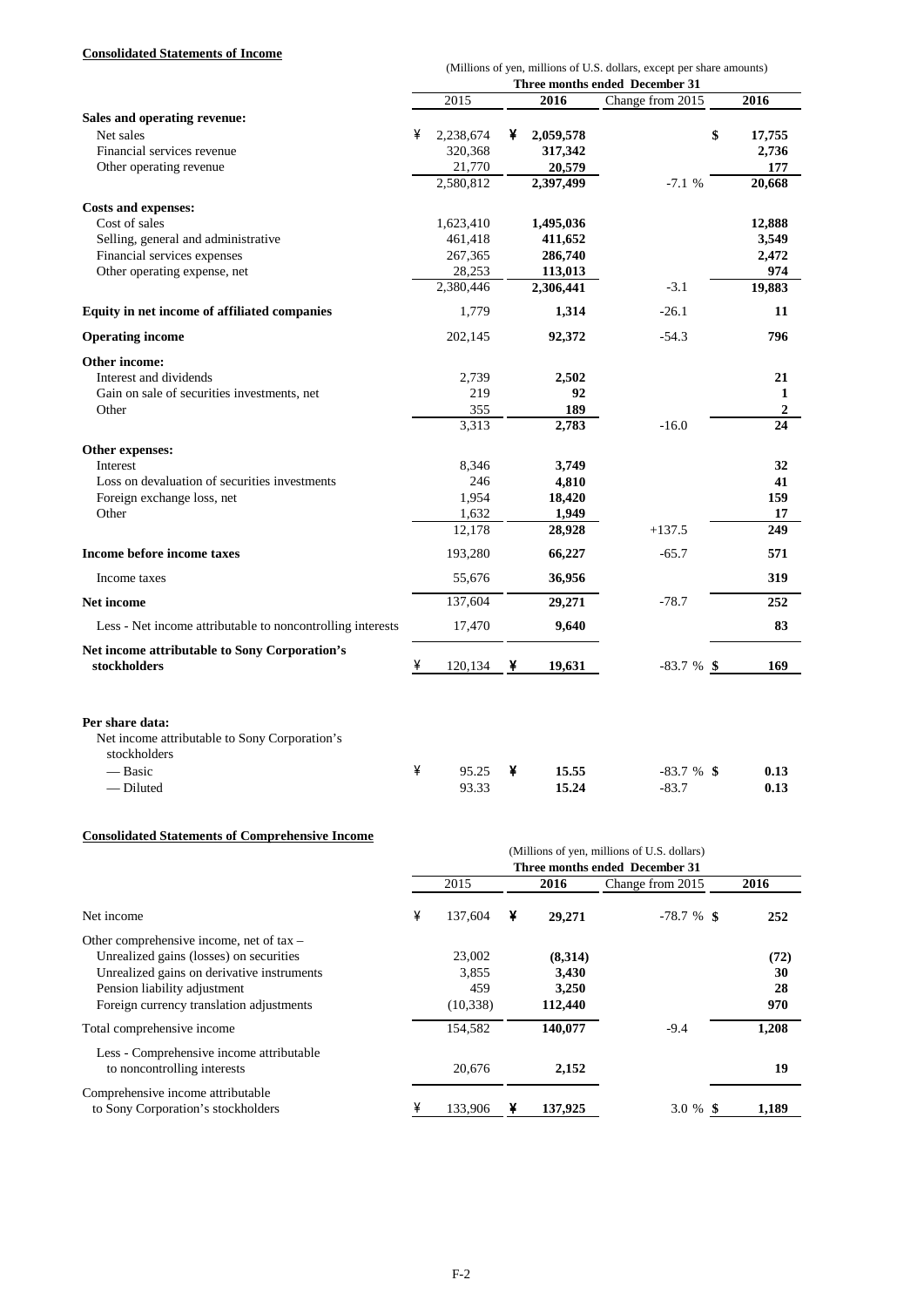### **Consolidated Statements of Income**

|   | 2015                                        |                                                                 |                                    |                                                                            | (Millions of yen, millions of U.S. dollars, except per share amounts)<br>Nine months ended December 31 |  |  |  |  |  |  |  |  |  |
|---|---------------------------------------------|-----------------------------------------------------------------|------------------------------------|----------------------------------------------------------------------------|--------------------------------------------------------------------------------------------------------|--|--|--|--|--|--|--|--|--|
|   |                                             |                                                                 | 2016                               | Change from 2015                                                           | 2016                                                                                                   |  |  |  |  |  |  |  |  |  |
| ¥ | 5,405,599<br>807,092<br>68,920<br>6,281,611 | ¥                                                               | 4,834,013<br>806,954<br>58,679     | \$<br>$-9.3%$                                                              | 41,672<br>6,957<br>506<br>49,135                                                                       |  |  |  |  |  |  |  |  |  |
|   | 3,985,905                                   |                                                                 | 3,559,927                          |                                                                            | 30,689                                                                                                 |  |  |  |  |  |  |  |  |  |
|   | 666,479<br>(13, 146)                        |                                                                 | 693,537<br>165,454                 |                                                                            | 9,380<br>5,979<br>1,426                                                                                |  |  |  |  |  |  |  |  |  |
|   |                                             |                                                                 |                                    |                                                                            | 47,474                                                                                                 |  |  |  |  |  |  |  |  |  |
|   | 3,145                                       |                                                                 | 1,679                              | $-46.6$                                                                    | 14                                                                                                     |  |  |  |  |  |  |  |  |  |
|   | 387,070                                     |                                                                 | 194,311                            | $-49.8$                                                                    | 1,675                                                                                                  |  |  |  |  |  |  |  |  |  |
|   | 9,055<br>51,796<br>1,541                    |                                                                 | 7,859<br>155<br>1,906              |                                                                            | 68<br>1<br>17<br>86                                                                                    |  |  |  |  |  |  |  |  |  |
|   | 19,321<br>251<br>20,302<br>5,404            |                                                                 | 11,902<br>4,860<br>19,230<br>4,476 |                                                                            | 103<br>42<br>166<br>38<br>349                                                                          |  |  |  |  |  |  |  |  |  |
|   |                                             |                                                                 |                                    |                                                                            | 1,412                                                                                                  |  |  |  |  |  |  |  |  |  |
|   | 119,354                                     |                                                                 | 80,931                             |                                                                            | 698                                                                                                    |  |  |  |  |  |  |  |  |  |
|   | 284,830                                     |                                                                 | 82,832                             | $-70.9$                                                                    | 714                                                                                                    |  |  |  |  |  |  |  |  |  |
|   | 48,702                                      |                                                                 | 37,193                             |                                                                            | 321                                                                                                    |  |  |  |  |  |  |  |  |  |
| ¥ | 236,128                                     | ¥                                                               | 45,639                             | $-80.7%$<br>- \$                                                           | 393                                                                                                    |  |  |  |  |  |  |  |  |  |
| ¥ | 191.98                                      | ¥                                                               | 36.17                              | $-81.2 \%$ \$                                                              | 0.31<br>0.31                                                                                           |  |  |  |  |  |  |  |  |  |
|   |                                             | 1,258,448<br>5,897,686<br>62,392<br>45,278<br>404,184<br>189.17 |                                    | 5,699,646<br>1,088,096<br>5,507,014<br>9,920<br>40,468<br>163,763<br>35.43 | $-6.6$<br>$-84.1$<br>$-10.6$<br>$-59.5$<br>$-81.3$                                                     |  |  |  |  |  |  |  |  |  |

#### **Consolidated Statements of Comprehensive Income**

|                                                                                                                                                                                                         | (Millions of yen, millions of U.S. dollars)<br>Nine months ended December 31 |                                          |   |                                      |                  |                         |  |  |  |  |  |
|---------------------------------------------------------------------------------------------------------------------------------------------------------------------------------------------------------|------------------------------------------------------------------------------|------------------------------------------|---|--------------------------------------|------------------|-------------------------|--|--|--|--|--|
|                                                                                                                                                                                                         |                                                                              | 2015                                     |   | 2016                                 | Change from 2015 | 2016                    |  |  |  |  |  |
| Net income                                                                                                                                                                                              | ¥                                                                            | 284,830                                  | ¥ | 82,832                               | $-70.9 \%$ \$    | 714                     |  |  |  |  |  |
| Other comprehensive income, net of $tax -$<br>Unrealized losses on securities<br>Unrealized gains on derivative instruments<br>Pension liability adjustment<br>Foreign currency translation adjustments |                                                                              | (34, 864)<br>2.114<br>1.366<br>(22, 239) |   | (25, 645)<br>3,690<br>9,297<br>5,377 |                  | (221)<br>32<br>80<br>46 |  |  |  |  |  |
| Total comprehensive income                                                                                                                                                                              |                                                                              | 231,207                                  |   | 75,551                               | $-67.3$          | 651                     |  |  |  |  |  |
| Less - Comprehensive income attributable<br>to noncontrolling interests                                                                                                                                 |                                                                              | 47,046                                   |   | 21,307                               |                  | 184                     |  |  |  |  |  |
| Comprehensive income attributable<br>to Sony Corporation's stockholders                                                                                                                                 |                                                                              | 184.161                                  |   | 54,244                               | $-70.5 \%$ \$    | 467                     |  |  |  |  |  |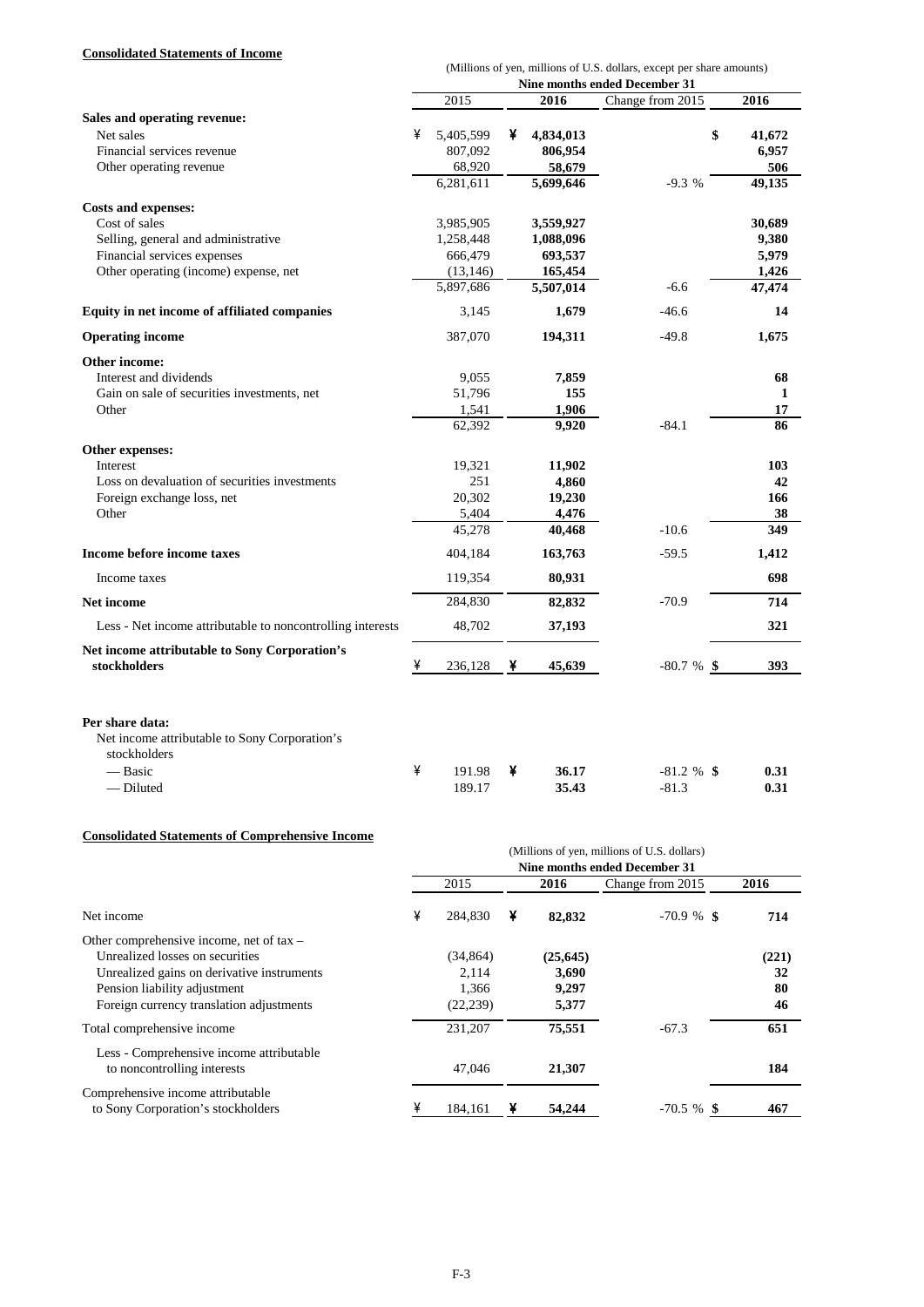#### **Supplemental equity and comprehensive income information**

| ріспіснимі суміст мікі соніргененогте пісопіс пігогіншіог         |                    | (Millions of yen, millions of U.S. dollars) |   |                |   |              |
|-------------------------------------------------------------------|--------------------|---------------------------------------------|---|----------------|---|--------------|
|                                                                   | Sony Corporation's |                                             |   | Noncontrolling |   | Total equity |
|                                                                   |                    | stockholders' equity                        |   | interests      |   |              |
| Balance at March 31, 2015                                         | ¥                  | 2,317,077                                   | ¥ | 611,392        | ¥ | 2,928,469    |
| Issuance of new shares                                            |                    | 301,708                                     |   |                |   | 301,708      |
| Exercise of stock acquisition rights                              |                    | 1,752                                       |   |                |   | 1,752        |
| Stock based compensation                                          |                    | 977                                         |   |                |   | 977          |
| Comprehensive income:                                             |                    |                                             |   |                |   |              |
| Net income                                                        |                    | 236,128                                     |   | 48,702         |   | 284,830      |
| Other comprehensive income, net of tax -                          |                    |                                             |   |                |   |              |
| Unrealized losses on securities                                   |                    | (33, 853)                                   |   | (1,011)        |   | (34, 864)    |
| Unrealized gains on derivative instruments                        |                    | 2,114                                       |   |                |   | 2,114        |
| Pension liability adjustment                                      |                    | 1,361                                       |   | 5              |   | 1,366        |
| Foreign currency translation adjustments                          |                    | (21, 589)                                   |   | (650)          |   | (22, 239)    |
| Total comprehensive income                                        |                    | 184,161                                     |   | 47,046         |   | 231,207      |
| Dividends declared                                                |                    | (12,612)                                    |   | (19, 947)      |   | (32, 559)    |
| Transactions with noncontrolling interests shareholders and other |                    | (13, 545)                                   |   | 4,139          |   | (9,406)      |
| Balance at December 31, 2015                                      | ¥                  | 2,779,518                                   | ¥ | 642,630        | ¥ | 3,422,148    |
| Balance at March 31, 2016                                         | ¥                  | 2,463,340                                   | ¥ | 661,070        | ¥ | 3,124,410    |
| Exercise of stock acquisition rights                              |                    | 2,314                                       |   |                |   | 2,314        |
| Stock based compensation                                          |                    | 1,452                                       |   |                |   | 1,452        |
|                                                                   |                    |                                             |   |                |   |              |
| Comprehensive income:<br>Net income                               |                    | 45,639                                      |   | 37,193         |   | 82,832       |
| Other comprehensive income, net of tax -                          |                    |                                             |   |                |   |              |
| Unrealized losses on securities                                   |                    | (12,064)                                    |   | (13,581)       |   | (25, 645)    |
| Unrealized gains on derivative instruments                        |                    | 3,689                                       |   | 1              |   | 3,690        |
| Pension liability adjustment                                      |                    | 9,175                                       |   | 122            |   | 9,297        |
| Foreign currency translation adjustments                          |                    | 7,805                                       |   | (2, 428)       |   | 5,377        |
|                                                                   |                    |                                             |   |                |   |              |
| Total comprehensive income                                        |                    | 54,244                                      |   | 21,307         |   | 75,551       |
| Dividends declared                                                |                    | (12,625)                                    |   | (16, 480)      |   | (29,105)     |
| Transactions with noncontrolling interests shareholders and other |                    | (55,791)                                    |   | (39, 546)      |   | (95, 337)    |
| Balance at December 31, 2016                                      | ¥                  | 2,452,934                                   | ¥ | 626,351        | ¥ | 3,079,285    |

In September 2016, Sony obtained full ownership of its U.S.-based music publishing subsidiary by acquiring the 50% interest in the subsidiary held by a third-party investor. The aggregate cash consideration paid to the third-party investor was 750 million U.S. dollars, including 17 million U.S. dollars of distributions to which the subsidiary previously committed. The difference between cash consideration paid and the decrease in the carrying amount of the noncontrolling interests was recognized as a decrease to additional paid-in capital of 70,730 million yen.

|                                                                   | Sony Corporation's<br>stockholders' equity |        | Noncontrolling<br>interests | Total equity |
|-------------------------------------------------------------------|--------------------------------------------|--------|-----------------------------|--------------|
| Balance at March 31, 2016                                         | \$                                         | 21,237 | \$<br>5,699                 | 26,936       |
| Exercise of stock acquisition rights                              |                                            | 20     |                             | 20           |
| Stock based compensation                                          |                                            | 13     |                             | 13           |
| Comprehensive income:                                             |                                            |        |                             |              |
| Net income                                                        |                                            | 393    | 321                         | 714          |
| Other comprehensive income, net of $tax -$                        |                                            |        |                             |              |
| Unrealized losses on securities                                   |                                            | (104)  | (117)                       | (221)        |
| Unrealized gains on derivative instruments                        |                                            | 32     |                             | 32           |
| Pension liability adjustment                                      |                                            | 79     |                             | 80           |
| Foreign currency translation adjustments                          |                                            | 67     | (21)                        | 46           |
| Total comprehensive income                                        |                                            | 467    | 184                         | 651          |
| Dividends declared                                                |                                            | (110)  | (142)                       | (252)        |
| Transactions with noncontrolling interests shareholders and other |                                            | (481)  | (341)                       | (822)        |
| Balance at December 31, 2016                                      |                                            | 21,146 | 5,400                       | 26,546       |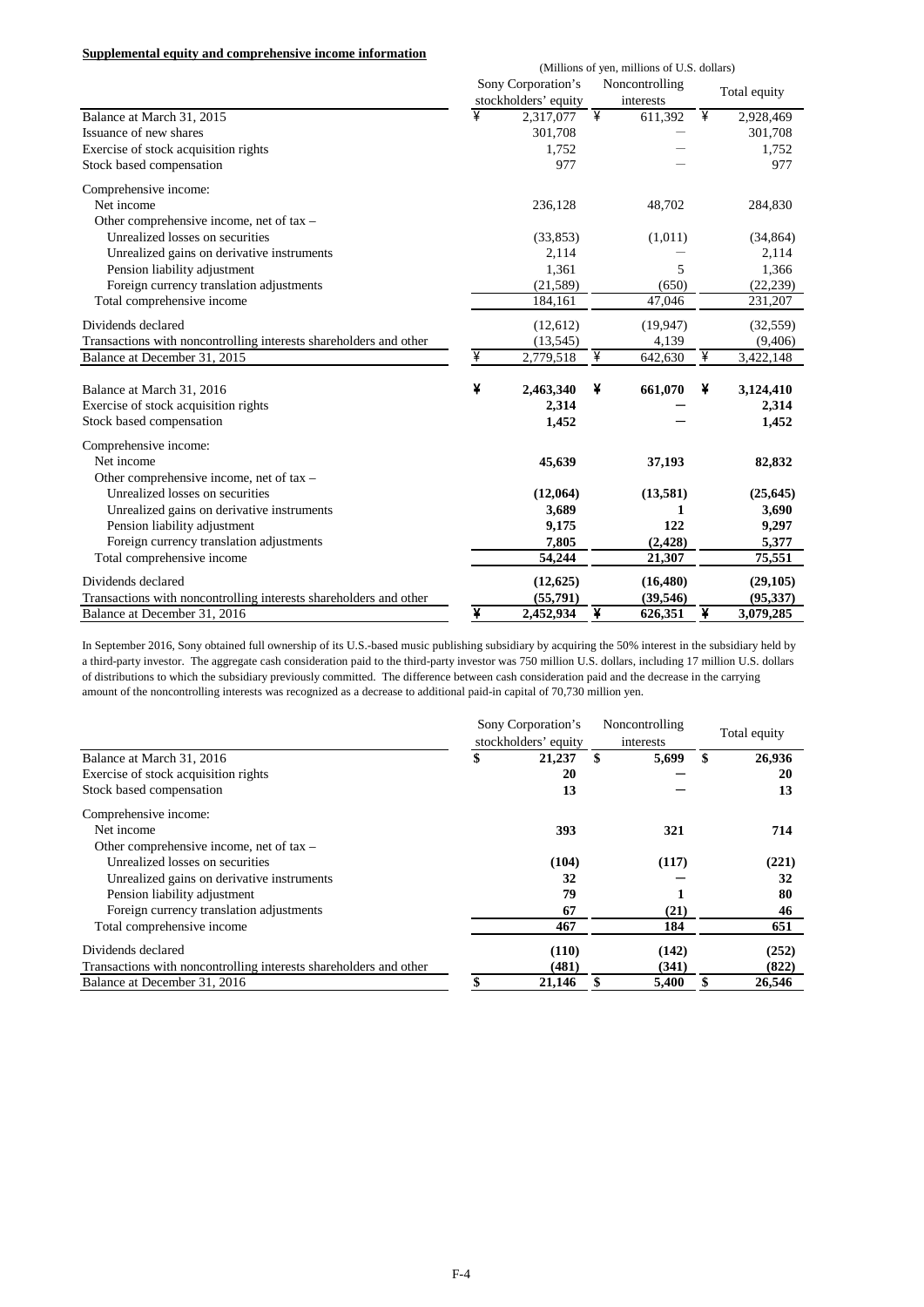#### **Consolidated Statements of Cash Flows**

|                                                                               | (Millions of yen, millions of U.S. dollars) |                      |   |                               |    |               |  |
|-------------------------------------------------------------------------------|---------------------------------------------|----------------------|---|-------------------------------|----|---------------|--|
|                                                                               |                                             |                      |   | Nine months ended December 31 |    |               |  |
|                                                                               |                                             | 2015                 |   | 2016                          |    | 2016          |  |
| Cash flows from operating activities:<br>Net income                           | ¥                                           | 284,830              | ¥ | 82,832                        | \$ | 714           |  |
| Adjustments to reconcile net income to net cash                               |                                             |                      |   |                               |    |               |  |
| provided by operating activities:                                             |                                             |                      |   |                               |    |               |  |
| Depreciation and amortization, including amortization of deferred             |                                             |                      |   |                               |    |               |  |
| insurance acquisition costs                                                   |                                             | 275,130              |   | 259,554                       |    | 2,238         |  |
| Amortization of film costs                                                    |                                             | 200,643              |   | 190,539                       |    | 1,643         |  |
| Accrual for pension and severance costs, less payments                        |                                             | (6,667)              |   | 7,270                         |    | 63            |  |
| Other operating (income) expense, net                                         |                                             | (13, 146)            |   | 165,454                       |    | 1,426         |  |
| (Gain) loss on sale or devaluation of securities investments, net             |                                             | (51, 546)            |   | 4,706                         |    | 41            |  |
| Gain on revaluation of marketable securities held in the financial            |                                             |                      |   |                               |    |               |  |
| services business for trading purposes, net                                   |                                             | (4, 347)             |   | (42, 727)                     |    | (368)         |  |
| Loss on revaluation or impairment of securities investments held              |                                             |                      |   |                               |    |               |  |
| in the financial services business, net                                       |                                             | 2,586                |   | 29                            |    | $\bf{0}$      |  |
| Deferred income taxes                                                         |                                             | 12,543               |   | 4,450                         |    | 38            |  |
| Equity in net loss of affiliated companies, net of dividends                  |                                             | 3,816                |   | 5,770                         |    | 50            |  |
| Changes in assets and liabilities:                                            |                                             |                      |   |                               |    |               |  |
| Increase in notes and accounts receivable, trade                              |                                             | (310,954)            |   | (372, 978)                    |    | (3,215)       |  |
| Increase in inventories                                                       |                                             | (91, 742)            |   | (18, 622)                     |    | (161)         |  |
| Increase in film costs                                                        |                                             | (252,998)            |   | (242, 875)                    |    | (2,094)       |  |
| Increase in notes and accounts payable, trade                                 |                                             | 85,718               |   | 87,698                        |    | 756           |  |
| Increase in accrued income and other taxes                                    |                                             | 43,932               |   | 65,951                        |    | 569           |  |
| Increase in future insurance policy benefits and other                        |                                             | 312,040              |   | 336,157                       |    | 2,898         |  |
| Increase in deferred insurance acquisition costs                              |                                             | (67, 354)            |   | (70,070)                      |    | (604)         |  |
| Increase in marketable securities held in the financial services              |                                             |                      |   |                               |    |               |  |
| business for trading purposes                                                 |                                             | (69, 941)            |   | (60, 868)                     |    | (525)         |  |
| Increase in other current assets                                              |                                             | (57, 444)            |   | (46,705)                      |    | (403)         |  |
| Increase in other current liabilities                                         |                                             | 9,931                |   | 55,453                        |    | 478           |  |
| Other                                                                         |                                             | 16,481               |   | (97, 766)                     |    | (844)         |  |
| Net cash provided by operating activities                                     |                                             | 321,511              |   | 313,252                       |    | 2,700         |  |
| Cash flows from investing activities:                                         |                                             |                      |   |                               |    |               |  |
|                                                                               |                                             |                      |   |                               |    |               |  |
| Payments for purchases of fixed assets<br>Proceeds from sales of fixed assets |                                             | (254, 272)<br>18,369 |   | (260, 457)<br>9,134           |    | (2,245)<br>79 |  |
| Payments for investments and advances by financial services business          |                                             | (942, 226)           |   | (943,712)                     |    | (8, 135)      |  |
| Payments for investments and advances                                         |                                             |                      |   |                               |    |               |  |
| (other than financial services business)                                      |                                             | (18, 784)            |   | (8,128)                       |    | (70)          |  |
| Proceeds from sales or return of investments and collections of advances      |                                             |                      |   |                               |    |               |  |
| by financial services business                                                |                                             | 465,525              |   | 212,624                       |    | 1,833         |  |
| Proceeds from sales or return of investments and collections of advances      |                                             |                      |   |                               |    |               |  |
| (other than financial services business)                                      |                                             | 79,754               |   | 14,478                        |    | 125           |  |
| Proceeds from sales of businesses                                             |                                             | 17,790               |   | 3,262                         |    | 28            |  |
| Other                                                                         |                                             | (35,958)             |   | (8,715)                       |    | (76)          |  |
| Net cash used in investing activities                                         |                                             | (669, 802)           |   | (981, 514)                    |    | (8, 461)      |  |
|                                                                               |                                             |                      |   |                               |    |               |  |
| Cash flows from financing activities:                                         |                                             |                      |   |                               |    |               |  |
| Proceeds from issuance of long-term debt                                      |                                             | 18,772               |   | 255,416                       |    | 2,202         |  |
| Payments of long-term debt                                                    |                                             | (137,743)            |   | (182, 670)                    |    | (1,575)       |  |
| Increase in short-term borrowings, net                                        |                                             | 151,485              |   | 235,084                       |    | 2,027         |  |
| Increase in deposits from customers in the financial services business, net   |                                             | 91,113               |   | 254,279                       |    | 2,192         |  |
| Proceeds from issuance of convertible bonds                                   |                                             | 120,000              |   |                               |    |               |  |
| Proceeds from issuance of new shares                                          |                                             | 301,708              |   |                               |    |               |  |
| Dividends paid                                                                |                                             | (12,766)             |   | (25,308)                      |    | (218)         |  |
| Payment for purchase of Sony/ATV shares from noncontrolling interests         |                                             |                      |   | (76, 565)                     |    | (660)         |  |
| Other                                                                         |                                             | (34, 819)            |   | 7,615                         |    | 65            |  |
| Net cash provided by financing activities                                     |                                             | 497,750              |   | 467,851                       |    | 4,033         |  |
| Effect of exchange rate changes on cash and cash equivalents                  |                                             | (8,235)              |   | (11, 525)                     |    | (99)          |  |
|                                                                               |                                             |                      |   |                               |    |               |  |
| Net increase (decrease) in cash and cash equivalents                          |                                             | 141,224              |   | (211, 936)                    |    | (1,827)       |  |
| Cash and cash equivalents at beginning of the fiscal year                     |                                             | 949,413              |   | 983,612                       |    | 8,479         |  |
|                                                                               |                                             |                      | ¥ |                               |    |               |  |
| Cash and cash equivalents at end of the period                                |                                             | 1,090,637            |   | 771,676                       | \$ | 6,652         |  |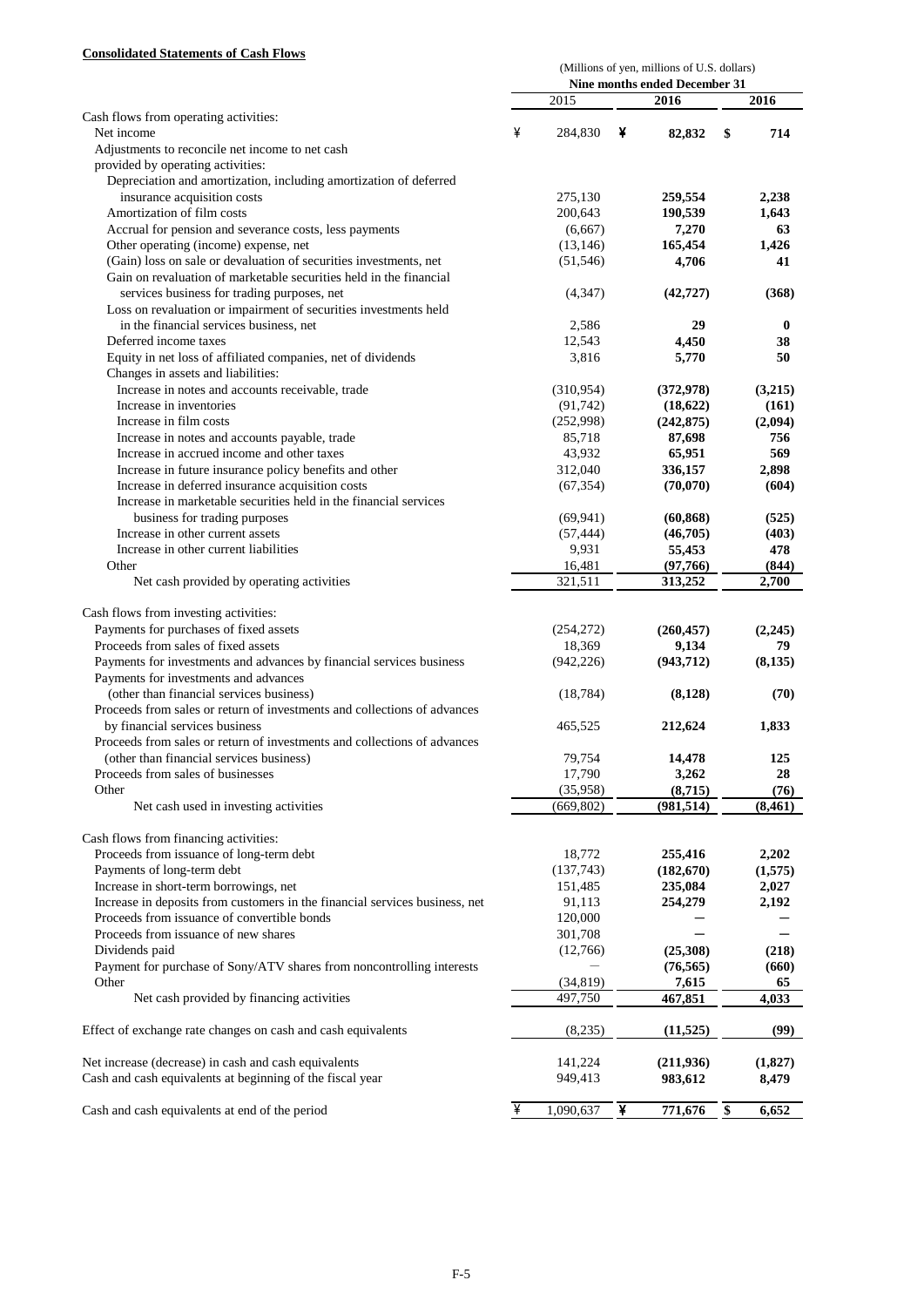#### **Business Segment Information**

|                                    |   | (Millions of yen, millions of U.S. dollars) |   |                                |          |    |             |  |  |  |  |
|------------------------------------|---|---------------------------------------------|---|--------------------------------|----------|----|-------------|--|--|--|--|
|                                    |   |                                             |   | Three months ended December 31 |          |    |             |  |  |  |  |
| <b>Sales and operating revenue</b> |   | 2015                                        |   | 2016                           | Change   |    | 2016        |  |  |  |  |
| <b>Mobile Communications</b>       |   |                                             |   |                                |          |    |             |  |  |  |  |
| Customers                          | ¥ | 382,262                                     | ¥ | 247,173                        | $-35.3%$ | \$ | 2,131       |  |  |  |  |
| Intersegment                       |   | 2,252                                       |   | 1,424                          |          |    | 12          |  |  |  |  |
| Total                              |   | 384,514                                     |   | 248,597                        | $-35.3$  |    | 2,143       |  |  |  |  |
| Game & Network Services            |   |                                             |   |                                |          |    |             |  |  |  |  |
| Customers                          |   | 565,220                                     |   | 596,997                        | $+5.6$   |    | 5,147       |  |  |  |  |
| Intersegment                       |   | 21,868                                      |   | 20,702                         |          |    | 178         |  |  |  |  |
| Total                              |   | 587,088                                     |   | 617,699                        | $+5.2$   |    | 5,325       |  |  |  |  |
| Imaging Products & Solutions       |   |                                             |   |                                |          |    |             |  |  |  |  |
| Customers                          |   | 183,029                                     |   | 165,260                        | $-9.7$   |    | 1.425       |  |  |  |  |
| Intersegment                       |   | 1,778                                       |   | 1.859                          |          |    | 16          |  |  |  |  |
| Total                              |   | 184,807                                     |   | 167,119                        | $-9.6$   |    | 1,441       |  |  |  |  |
| Home Entertainment & Sound         |   |                                             |   |                                |          |    |             |  |  |  |  |
| Customers                          |   | 400,564                                     |   | 351,983                        | $-12.1$  |    | 3,034       |  |  |  |  |
| Intersegment                       |   | 1.428                                       |   | 1.442                          |          |    | 13          |  |  |  |  |
| Total                              |   | 401,992                                     |   | 353,425                        | $-12.1$  |    | 3,047       |  |  |  |  |
| Semiconductors                     |   |                                             |   |                                |          |    |             |  |  |  |  |
| Customers                          |   | 165,701                                     |   | 205,021                        | $+23.7$  |    | 1,767       |  |  |  |  |
| Intersegment                       |   | 34,272                                      |   | 28,847                         |          |    | 249         |  |  |  |  |
| Total                              |   | 199,973                                     |   | 233,868                        | $+16.9$  |    | 2,016       |  |  |  |  |
| Components                         |   |                                             |   |                                |          |    |             |  |  |  |  |
| Customers                          |   | 49.248                                      |   | 46,289                         | $-6.0$   |    | 399         |  |  |  |  |
| Intersegment                       |   | 8,094                                       |   | 5,132                          |          |    | 44          |  |  |  |  |
| Total                              |   | 57,342                                      |   | 51,421                         | $-10.3$  |    | 443         |  |  |  |  |
| Pictures                           |   |                                             |   |                                |          |    |             |  |  |  |  |
| Customers                          |   | 259,800                                     |   | 224,771                        | $-13.5$  |    | 1,938       |  |  |  |  |
| Intersegment                       |   | 2,319                                       |   |                                |          |    |             |  |  |  |  |
| Total                              |   | 262,119                                     |   | 385<br>225,156                 | $-14.1$  |    | 3<br>1,941  |  |  |  |  |
|                                    |   |                                             |   |                                |          |    |             |  |  |  |  |
| Music<br>Customers                 |   | 177,485                                     |   |                                | $-2.4$   |    |             |  |  |  |  |
| Intersegment                       |   | 4.280                                       |   | 173,218<br>5.289               |          |    | 1,493<br>46 |  |  |  |  |
| Total                              |   | 181,765                                     |   | 178,507                        | $-1.8$   |    | 1,539       |  |  |  |  |
|                                    |   |                                             |   |                                |          |    |             |  |  |  |  |
| <b>Financial Services</b>          |   |                                             |   |                                |          |    |             |  |  |  |  |
| Customers                          |   | 320,368                                     |   | 317,342                        | $-0.9$   |    | 2,736       |  |  |  |  |
| Intersegment<br>Total              |   | 1,675<br>322,043                            |   | 1,800                          | $-0.9$   |    | 15          |  |  |  |  |
|                                    |   |                                             |   | 319,142                        |          |    | 2,751       |  |  |  |  |
| All Other                          |   |                                             |   |                                |          |    |             |  |  |  |  |
| Customers                          |   | 71,033                                      |   | 63,545                         | $-10.5$  |    | 548         |  |  |  |  |
| Intersegment<br>Total              |   | 25,233                                      |   | 18,724                         |          |    | 161<br>709  |  |  |  |  |
|                                    |   | 96,266                                      |   | 82,269                         | $-14.5$  |    |             |  |  |  |  |
| Corporate and elimination          |   | (97,097)                                    |   | (79, 704)                      |          |    | (687)       |  |  |  |  |
| Consolidated total                 | ¥ | 2,580,812                                   | ¥ | 2,397,499                      | $-7.1%$  | \$ | 20,668      |  |  |  |  |

Game & Network Services ("G&NS") intersegment amounts primarily consist of transactions with All Other.

Semiconductors intersegment amounts primarily consist of transactions with the Mobile Communications ("MC") segment, the G&NS segment and the Imaging Products & Solutions ("IP&S") segment.

All Other intersegment amounts primarily consist of transactions with the Pictures segment, the Music segment and the G&NS segment. Corporate and elimination includes certain brand and patent royalty income.

|                                | (Millions of yen, millions of U.S. dollars) |                                |   |            |                          |     |       |  |  |  |  |
|--------------------------------|---------------------------------------------|--------------------------------|---|------------|--------------------------|-----|-------|--|--|--|--|
|                                |                                             | Three months ended December 31 |   |            |                          |     |       |  |  |  |  |
| <b>Operating income (loss)</b> |                                             | 2015                           |   |            | Change                   |     | 2016  |  |  |  |  |
| Mobile Communications          | ¥                                           | 24.148                         | ¥ | 21,218     | $-12.1%$                 | -\$ | 183   |  |  |  |  |
| Game & Network Services        |                                             | 40.168                         |   | 50,028     | $+24.5$                  |     | 431   |  |  |  |  |
| Imaging Products & Solutions   |                                             | 22,823                         |   | 21.101     | $-7.5$                   |     | 182   |  |  |  |  |
| Home Entertainment & Sound     |                                             | 31.151                         |   | 25,934     | $-16.7$                  |     | 224   |  |  |  |  |
| <b>Semiconductors</b>          |                                             | 21.285                         |   | 27,166     | $+27.6$                  |     | 234   |  |  |  |  |
| Components                     |                                             | (32, 728)                      |   | (3,724)    |                          |     | (32)  |  |  |  |  |
| <b>Pictures</b>                |                                             | 20,358                         |   | (106, 774) |                          |     | (920) |  |  |  |  |
| Music                          |                                             | 27,316                         |   | 27.982     | $+2.4$                   |     | 241   |  |  |  |  |
| <b>Financial Services</b>      |                                             | 52,220                         |   | 28.996     | $-44.5$                  |     | 250   |  |  |  |  |
| All Other                      |                                             | 5.780                          |   | 1.914      | $-66.9$                  |     | 17    |  |  |  |  |
| Total                          |                                             | 212,521                        |   | 93.841     | $-55.8$                  |     | 810   |  |  |  |  |
| Corporate and elimination      |                                             | (10, 376)                      |   | (1, 469)   | $\overline{\phantom{a}}$ |     | (14)  |  |  |  |  |
| Consolidated total             |                                             | 202,145                        |   | 92.372     | $-54.3%$                 |     | 796   |  |  |  |  |

The 2015 segment disclosure above has been reclassified to reflect the change in the business segment classification discussed in Note 5. Operating income (loss) is sales and operating revenue less costs and expenses, and includes equity in net income (loss) of affiliated companies. Corporate and elimination includes headquarters restructuring costs, and certain other corporate expenses, including the amortization of certain intellectual property assets such as the cross-licensing of intangible assets acquired from Ericsson at the time of the Sony Mobile Communications acquisition, which are not allocated to segments.

Pursuant to a separation of Sony's businesses into distinct subsidiaries and a realignment of corporate functions, beginning from the fiscal year ending March 31, 2017, a change has been made to the method of calculating the amount of corporate costs allocated to each business segment and the amount of royalties paid by each business segment for brand and patent utilization. As a result of this change, an increase in corporate income of 13,664 million yen is included in the Corporate and elimination for the three months ended December 31, 2016. Conversely, an increase in expenses totaling the same amount is included in each of the following business segments: 1,047 million yen in the MC segment, 4,489 million yen in the G&NS segment, 909 million yen in the IP&S segment, 4,585 million yen in the HE&S segment, 1,089 million yen in the Semiconductors segment, 387 million yen in the Components segment, 648 million yen in the Pictures segment and 510 million yen in the Music segment. There is no change to the Financial Services segment. These changes have no impact on consolidated operating income.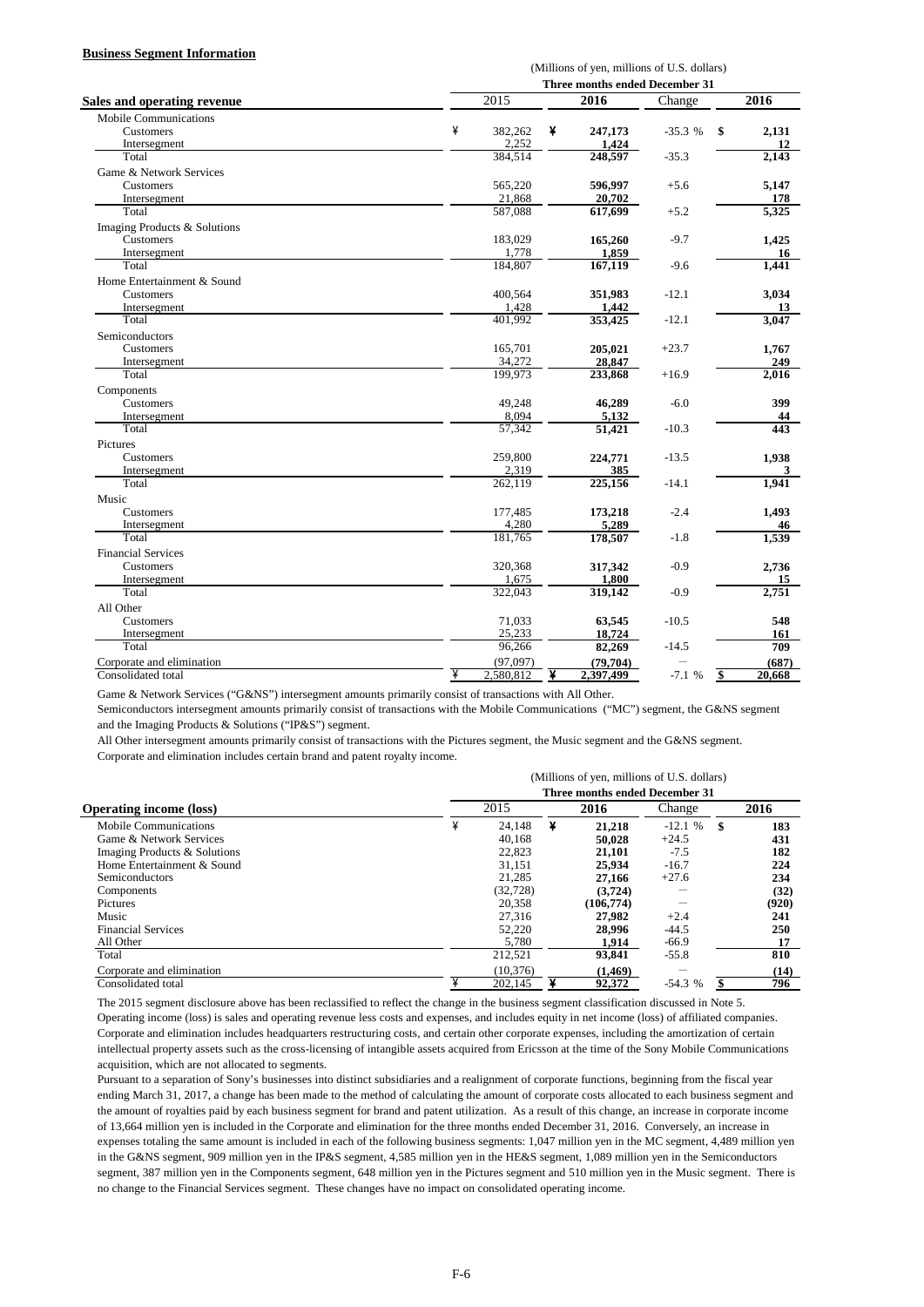#### **Business Segment Information**

|                                    |   | (Millions of yen, millions of U.S. dollars) |   |                                      |          |    |              |  |  |  |  |
|------------------------------------|---|---------------------------------------------|---|--------------------------------------|----------|----|--------------|--|--|--|--|
|                                    |   |                                             |   | <b>Nine months ended December 31</b> |          |    |              |  |  |  |  |
| <b>Sales and operating revenue</b> |   | 2015                                        |   | 2016                                 | Change   |    | 2016         |  |  |  |  |
| <b>Mobile Communications</b>       |   |                                             |   |                                      |          |    |              |  |  |  |  |
| Customers                          | ¥ | 940,077                                     | ¥ | 598,855                              | $-36.3%$ | \$ | 5.163        |  |  |  |  |
| Intersegment                       |   | 4,186                                       |   | 4,435                                |          |    | 38           |  |  |  |  |
| Total                              |   | 944,263                                     |   | 603,290                              | $-36.1$  |    | 5,201        |  |  |  |  |
| Game & Network Services            |   |                                             |   |                                      |          |    |              |  |  |  |  |
| Customers                          |   | 1,172,200                                   |   | 1,212,613                            | $+3.4$   |    | 10,454       |  |  |  |  |
| Intersegment                       |   | 64,159                                      |   | 55,345                               |          |    | 477          |  |  |  |  |
| Total                              |   | 1,236,359                                   |   | 1,267,958                            | $+2.6$   |    | 10,931       |  |  |  |  |
| Imaging Products & Solutions       |   |                                             |   |                                      |          |    |              |  |  |  |  |
| Customers                          |   | 525.613                                     |   | 419,662                              | $-20.2$  |    | 3.618        |  |  |  |  |
| Intersegment                       |   | 4,860                                       |   | 5,055                                |          |    | 43           |  |  |  |  |
| Total                              |   | 530,473                                     |   | 424,717                              | $-19.9$  |    | 3,661        |  |  |  |  |
| Home Entertainment & Sound         |   |                                             |   |                                      |          |    |              |  |  |  |  |
| Customers                          |   | 941,252                                     |   | 820,799                              | $-12.8$  |    | 7,076        |  |  |  |  |
| Intersegment                       |   | 2,954                                       |   | 3,422                                |          |    | 29           |  |  |  |  |
| Total                              |   | 944,206                                     |   | 824,221                              | $-12.7$  |    | 7,105        |  |  |  |  |
| Semiconductors                     |   |                                             |   |                                      |          |    |              |  |  |  |  |
| Customers                          |   | 475,528                                     |   | 484,332                              | $+1.9$   |    | 4,175        |  |  |  |  |
| Intersegment                       |   | 115,667                                     |   | 87,714                               |          |    | 756          |  |  |  |  |
| Total                              |   | 591,195                                     |   | 572,046                              | $-3.2$   |    | 4,931        |  |  |  |  |
| Components                         |   |                                             |   |                                      |          |    |              |  |  |  |  |
| Customers                          |   | 149,660                                     |   | 123,696                              | $-17.3$  |    | 1,066        |  |  |  |  |
| Intersegment                       |   | 25,924                                      |   | 18,521                               |          |    | 160          |  |  |  |  |
| Total                              |   | 175,584                                     |   | 142,217                              | $-19.0$  |    | 1,226        |  |  |  |  |
| Pictures                           |   |                                             |   |                                      |          |    |              |  |  |  |  |
| Customers                          |   | 614,806                                     |   | 599,920                              | $-2.4$   |    | 5,172        |  |  |  |  |
| Intersegment                       |   | 2,604                                       |   | 665                                  |          |    |              |  |  |  |  |
| Total                              |   | 617,410                                     |   | 600,585                              | $-2.7$   |    | 5,177        |  |  |  |  |
| Music                              |   |                                             |   |                                      |          |    |              |  |  |  |  |
| Customers                          |   | 440,266                                     |   | 458,256                              | $+4.1$   |    | 3,950        |  |  |  |  |
| Intersegment                       |   | 11,083                                      |   | 12.366                               |          |    | 107          |  |  |  |  |
| Total                              |   | 451,349                                     |   | 470,622                              | $+4.3$   |    | 4,057        |  |  |  |  |
| <b>Financial Services</b>          |   |                                             |   |                                      |          |    |              |  |  |  |  |
| Customers                          |   | 807,092                                     |   | 806.954                              | $-0.0$   |    | 6,957        |  |  |  |  |
| Intersegment                       |   | 5,069                                       |   | 5,417                                |          |    | 46           |  |  |  |  |
| Total                              |   | 812,161                                     |   | 812,371                              | $+0.0$   |    | 7,003        |  |  |  |  |
|                                    |   |                                             |   |                                      |          |    |              |  |  |  |  |
| All Other<br>Customers             |   | 190,330                                     |   |                                      | $-19.7$  |    |              |  |  |  |  |
| Intersegment                       |   | 67,479                                      |   | 152,759<br>48,369                    |          |    | 1,317<br>417 |  |  |  |  |
| Total                              |   | 257,809                                     |   | 201,128                              | $-22.0$  |    | 1,734        |  |  |  |  |
|                                    |   |                                             |   |                                      |          |    |              |  |  |  |  |
| Corporate and elimination          |   | (279, 198)                                  |   | (219, 509)                           |          |    | (1, 891)     |  |  |  |  |
| Consolidated total                 | ¥ | 6,281,611                                   | ¥ | 5,699,646                            | $-9.3%$  | \$ | 49,135       |  |  |  |  |

The G&NS intersegment amounts primarily consist of transactions with All Other.

Semiconductors intersegment amounts primarily consist of transactions with the MC segment, the G&NS segment and the IP&S segment. All Other intersegment amounts primarily consist of transactions with the Pictures segment, the Music segment and the G&NS segment. Corporate and elimination includes certain brand and patent royalty income.

|                                |   | (Millions of yen, millions of U.S. dollars) |   |           |                    |    |       |  |  |  |  |  |
|--------------------------------|---|---------------------------------------------|---|-----------|--------------------|----|-------|--|--|--|--|--|
| <b>Operating income (loss)</b> |   | Nine months ended December 31               |   |           |                    |    |       |  |  |  |  |  |
|                                |   | 2015                                        |   |           | Change             |    | 2016  |  |  |  |  |  |
| Mobile Communications          | ¥ | (19.377)                                    | ¥ | 25.331    | $\frac{0}{0}$<br>— | \$ | 218   |  |  |  |  |  |
| Game & Network Services        |   | 83,547                                      |   | 113,051   | $+35.3$            |    | 975   |  |  |  |  |  |
| Imaging Products & Solutions   |   | 63,649                                      |   | 43,467    | $-31.7$            |    | 375   |  |  |  |  |  |
| Home Entertainment & Sound     |   | 57,837                                      |   | 63.731    | $+10.2$            |    | 549   |  |  |  |  |  |
| Semiconductors                 |   | 88,070                                      |   | (20, 567) |                    |    | (177) |  |  |  |  |  |
| Components                     |   | (36.524)                                    |   | (45.098)  |                    |    | (389) |  |  |  |  |  |
| Pictures                       |   | (13.795)                                    |   | (114.207) |                    |    | (985) |  |  |  |  |  |
| Music                          |   | 73.192                                      |   | 60.373    | $-17.5$            |    | 520   |  |  |  |  |  |
| <b>Financial Services</b>      |   | 139,367                                     |   | 111.106   | $-20.3$            |    | 958   |  |  |  |  |  |
| All Other                      |   | 6,875                                       |   | 4,150     | $-39.6$            |    | 36    |  |  |  |  |  |
| Total                          |   | 442,841                                     |   | 241.337   | $-45.5$            |    | 2,080 |  |  |  |  |  |
| Corporate and elimination      |   | (55, 771)                                   |   | (47, 026) |                    |    | (405) |  |  |  |  |  |
| Consolidated total             |   | 387,070                                     |   | 194.311   | $-49.8%$           |    | 1,675 |  |  |  |  |  |

The 2015 segment disclosure above has been reclassified to reflect the change in the business segment classification discussed in Note 5. Operating income (loss) is sales and operating revenue less costs and expenses, and includes equity in net income (loss) of affiliated companies. Corporate and elimination includes headquarters restructuring costs, and certain other corporate expenses, including the amortization of certain intellectual property assets such as the cross-licensing of intangible assets acquired from Ericsson at the time of the Sony Mobile Communications acquisition, which are not allocated to segments.

Pursuant to a separation of Sony's businesses into distinct subsidiaries and a realignment of corporate functions, beginning from the fiscal year ending March 31, 2017, a change has been made to the method of calculating the amount of corporate costs allocated to each business segment and the amount of royalties paid by each business segment for brand and patent utilization. As a result of this change, an increase in corporate income of 23,954 million yen is included in the Corporate and elimination for the nine months ended December 31, 2016. Conversely, an increase in expenses totaling the same amount is included in each of the following business segments: 2,291 million yen in the MC segment, 1,789 million yen in the G&NS segment, 2,551 million yen in the IP&S segment, 10,135 million yen in the HE&S segment, 2,746 million yen in the Semiconductors segment, 1,050 million yen in the Components segment, 1,895 million yen in the Pictures segment and 1,497 million yen in the Music segment. There is no change to the Financial Services segment. These changes have no impact on consolidated operating income.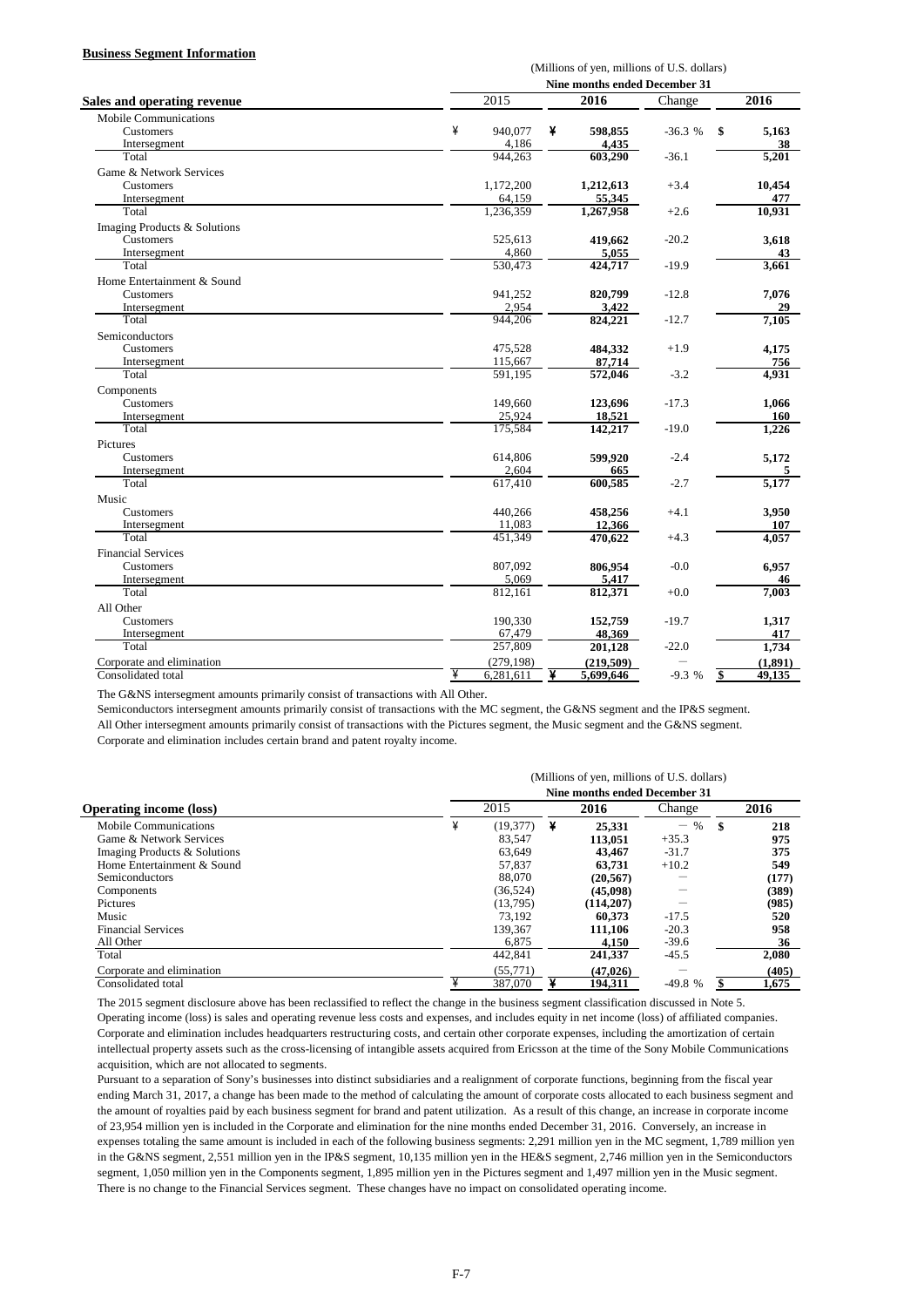#### **Sales to Customers by Product Category**

|                                                     | (Millions of yen, millions of U.S. dollars) |           |   |                                       |          |    |        |  |  |  |
|-----------------------------------------------------|---------------------------------------------|-----------|---|---------------------------------------|----------|----|--------|--|--|--|
|                                                     |                                             |           |   | <b>Three months ended December 31</b> |          |    |        |  |  |  |
| Sales and operating revenue (to external customers) |                                             | 2015      |   | 2016                                  | Change   |    | 2016   |  |  |  |
| Mobile Communications                               | ¥                                           | 382,262   | ¥ | 247,173                               | $-35.3%$ | \$ | 2,131  |  |  |  |
| Game & Network Services                             |                                             |           |   |                                       |          |    |        |  |  |  |
| Hardware                                            |                                             | 326,589   |   | 279,858                               | $-14.3$  |    | 2,413  |  |  |  |
| Network                                             |                                             | 152,067   |   | 212,701                               | $+39.9$  |    | 1,834  |  |  |  |
| Other                                               |                                             | 86,564    |   | 104,438                               | $+20.6$  |    | 900    |  |  |  |
| Total                                               |                                             | 565,220   |   | 596,997                               | $+5.6$   |    | 5,147  |  |  |  |
| Imaging Products & Solutions                        |                                             |           |   |                                       |          |    |        |  |  |  |
| Still and Video Cameras                             |                                             | 121,751   |   | 110,962                               | $-8.9$   |    | 957    |  |  |  |
| Other                                               |                                             | 61,278    |   | 54,298                                | $-11.4$  |    | 468    |  |  |  |
| Total                                               |                                             | 183,029   |   | 165,260                               | $-9.7$   |    | 1,425  |  |  |  |
| Home Entertainment & Sound                          |                                             |           |   |                                       |          |    |        |  |  |  |
| <b>Televisions</b>                                  |                                             | 278,470   |   | 244,421                               | $-12.2$  |    | 2,107  |  |  |  |
| Audio and Video                                     |                                             | 121,975   |   | 106,916                               | $-12.3$  |    | 922    |  |  |  |
| Other                                               |                                             | 119       |   | 646                                   | $+442.9$ |    | 5      |  |  |  |
| Total                                               |                                             | 400,564   |   | 351,983                               | $-12.1$  |    | 3,034  |  |  |  |
| Semiconductors                                      |                                             | 165,701   |   | 205,021                               | $+23.7$  |    | 1,767  |  |  |  |
| Components                                          |                                             | 49,248    |   | 46,289                                | $-6.0$   |    | 399    |  |  |  |
| Pictures                                            |                                             |           |   |                                       |          |    |        |  |  |  |
| <b>Motion Pictures</b>                              |                                             | 149,140   |   | 96,427                                | $-35.3$  |    | 831    |  |  |  |
| <b>Television Productions</b>                       |                                             | 54,863    |   | 73,044                                | $+33.1$  |    | 630    |  |  |  |
| Media Networks                                      |                                             | 55,797    |   | 55,300                                | $-0.9$   |    | 477    |  |  |  |
| Total                                               |                                             | 259,800   |   | 224,771                               | $-13.5$  |    | 1,938  |  |  |  |
| Music                                               |                                             |           |   |                                       |          |    |        |  |  |  |
| <b>Recorded Music</b>                               |                                             | 131,637   |   | 114,833                               | $-12.8$  |    | 990    |  |  |  |
| Music Publishing                                    |                                             | 16,721    |   | 15,549                                | $-7.0$   |    | 134    |  |  |  |
| Visual Media and Platform                           |                                             | 29,127    |   | 42,836                                | $+47.1$  |    | 369    |  |  |  |
| Total                                               |                                             | 177,485   |   | 173,218                               | $-2.4$   |    | 1,493  |  |  |  |
| <b>Financial Services</b>                           |                                             | 320,368   |   | 317,342                               | $-0.9$   |    | 2,736  |  |  |  |
| All Other                                           |                                             | 71,033    |   | 63,545                                | $-10.5$  |    | 548    |  |  |  |
| Corporate                                           |                                             | 6,102     |   | 5,900                                 | $-3.3$   |    | 50     |  |  |  |
| Consolidated total                                  | ¥                                           | 2,580,812 | ¥ | 2,397,499                             | $-7.1%$  | \$ | 20,668 |  |  |  |

The above table includes a breakdown of sales and operating revenue to external customers for certain segments shown in the Business Segment Information on page F-6. Sony management views each segment as a single operating segment. However, Sony believes that the breakdown of sales and operating revenue to external customers for the segments in this table is useful to investors in understanding sales by product category.

Sony has realigned its product category configuration from the first quarter of the fiscal year ending March 31, 2017. In connection with the realignment, all prior period sales amounts by product category in the table above have been reclassified to conform to the current presentation.

In the G&NS segment, Hardware includes home and portable game consoles; Network includes network services relating to game, video and music content provided by Sony Interactive Entertainment; Other includes packaged software and peripheral devices. In the IP&S segment, Still and Video Cameras includes interchangeable lens cameras, compact digital cameras, consumer video cameras and video cameras for broadcast; Other includes display products such as projectors and medical equipment. In the HE&S segment, Televisions includes LCD televisions; Audio and Video includes Blu-ray disc players and recorders, home audio, headphones and memory-based portable audio devices. The Semiconductors segment includes image sensors and camera modules. The Components segment includes batteries and recording media. In the Pictures segment, Motion Pictures includes the worldwide production, acquisition and distribution of motion pictures and direct-to-video content; Television Productions includes the production, acquisition and distribution of television programming; Media Networks includes the operation of television and digital networks worldwide. In the Music segment, Recorded Music includes the distribution of physical and digital recorded music and revenue derived from artists' live performances; Music Publishing includes the management and licensing of the words and music of songs; Visual Media and Platform includes the production and distribution of animation titles, including game applications based on the animation titles, and various service offerings for music and visual products.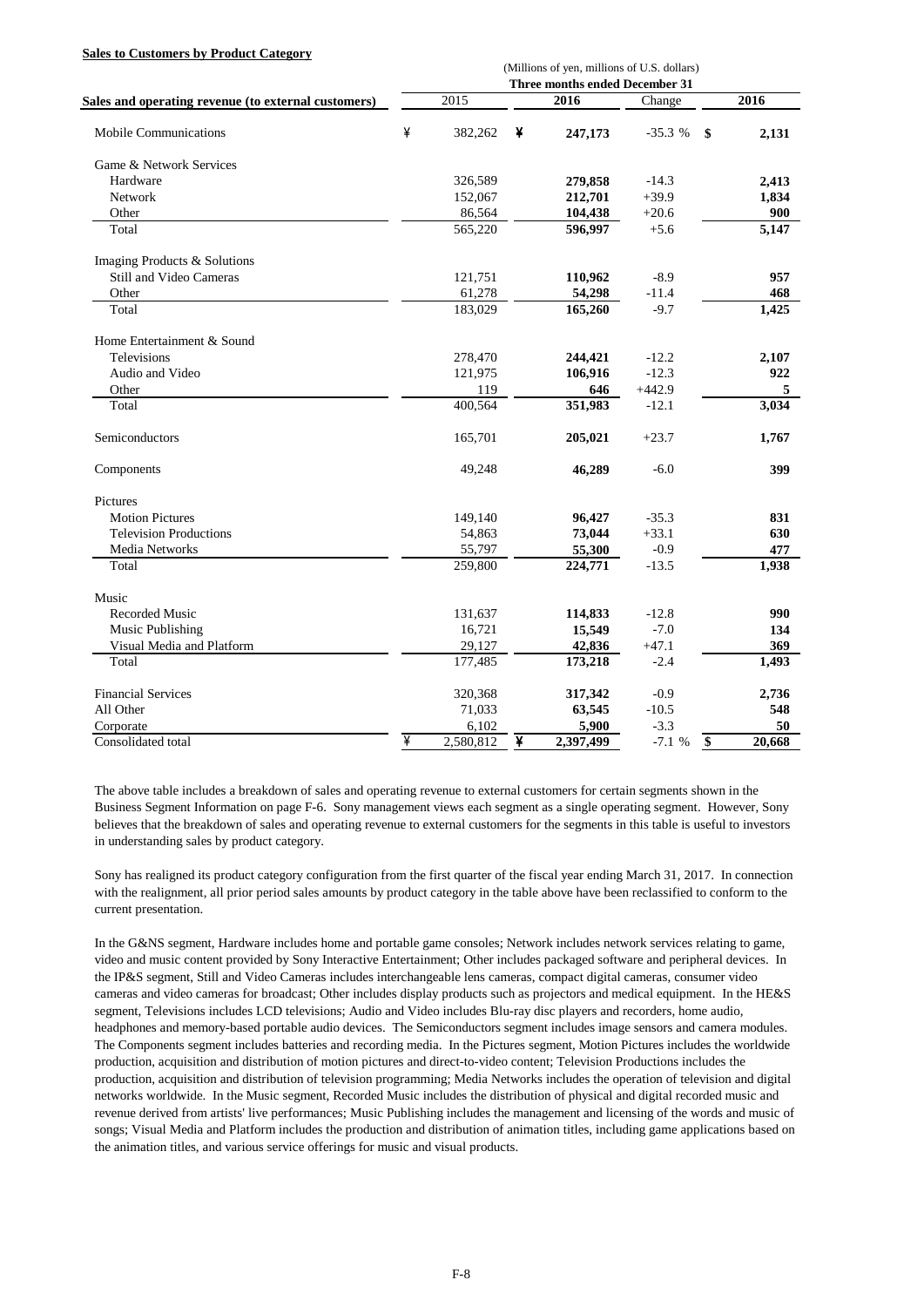#### **Sales to Customers by Product Category**

|                                                     | (Millions of yen, millions of U.S. dollars) |           |   |                               |          |    |        |  |  |  |  |
|-----------------------------------------------------|---------------------------------------------|-----------|---|-------------------------------|----------|----|--------|--|--|--|--|
|                                                     |                                             |           |   | Nine months ended December 31 |          |    |        |  |  |  |  |
| Sales and operating revenue (to external customers) |                                             | 2015      |   | 2016                          | Change   |    | 2016   |  |  |  |  |
| Mobile Communications                               | ¥                                           | 940,077   | ¥ | 598,855                       | $-36.3%$ | \$ | 5,163  |  |  |  |  |
| Game & Network Services                             |                                             |           |   |                               |          |    |        |  |  |  |  |
| Hardware                                            |                                             | 624,488   |   | 505,409                       | $-19.1$  |    | 4,357  |  |  |  |  |
| Network                                             |                                             | 369,402   |   | 504,868                       | $+36.7$  |    | 4,352  |  |  |  |  |
| Other                                               |                                             | 178,310   |   | 202,336                       | $+13.5$  |    | 1,745  |  |  |  |  |
| Total                                               |                                             | 1,172,200 |   | 1,212,613                     | $+3.4$   |    | 10,454 |  |  |  |  |
| Imaging Products & Solutions                        |                                             |           |   |                               |          |    |        |  |  |  |  |
| Still and Video Cameras                             |                                             | 347,956   |   | 267,962                       | $-23.0$  |    | 2,310  |  |  |  |  |
| Other                                               |                                             | 177,657   |   | 151,700                       | $-14.6$  |    | 1,308  |  |  |  |  |
| Total                                               |                                             | 525,613   |   | 419,662                       | $-20.2$  |    | 3,618  |  |  |  |  |
| Home Entertainment & Sound                          |                                             |           |   |                               |          |    |        |  |  |  |  |
| <b>Televisions</b>                                  |                                             | 650,398   |   | 579,811                       | $-10.9$  |    | 4,998  |  |  |  |  |
| Audio and Video                                     |                                             | 288,448   |   | 239,770                       | $-16.9$  |    | 2,067  |  |  |  |  |
| Other                                               |                                             | 2,406     |   | 1,218                         | $-49.4$  |    | 11     |  |  |  |  |
| Total                                               |                                             | 941,252   |   | 820,799                       | $-12.8$  |    | 7,076  |  |  |  |  |
| Semiconductors                                      |                                             | 475,528   |   | 484,332                       | $+1.9$   |    | 4,175  |  |  |  |  |
| Components                                          |                                             | 149,660   |   | 123,696                       | $-17.3$  |    | 1,066  |  |  |  |  |
| Pictures                                            |                                             |           |   |                               |          |    |        |  |  |  |  |
| <b>Motion Pictures</b>                              |                                             | 298,467   |   | 265,701                       | $-11.0$  |    | 2,291  |  |  |  |  |
| <b>Television Productions</b>                       |                                             | 148,171   |   | 168,661                       | $+13.8$  |    | 1,454  |  |  |  |  |
| Media Networks                                      |                                             | 168,168   |   | 165,558                       | $-1.6$   |    | 1,427  |  |  |  |  |
| Total                                               |                                             | 614,806   |   | 599,920                       | $-2.4$   |    | 5,172  |  |  |  |  |
| Music                                               |                                             |           |   |                               |          |    |        |  |  |  |  |
| <b>Recorded Music</b>                               |                                             | 311,532   |   | 294,296                       | $-5.5$   |    | 2,537  |  |  |  |  |
| Music Publishing                                    |                                             | 52,263    |   | 46,791                        | $-10.5$  |    | 403    |  |  |  |  |
| Visual Media and Platform                           |                                             | 76,471    |   | 117,169                       | $+53.2$  |    | 1,010  |  |  |  |  |
| Total                                               |                                             | 440,266   |   | 458,256                       | $+4.1$   |    | 3,950  |  |  |  |  |
| <b>Financial Services</b>                           |                                             | 807,092   |   | 806,954                       | $-0.0$   |    | 6,957  |  |  |  |  |
| All Other                                           |                                             | 190,330   |   | 152,759                       | $-19.7$  |    | 1,317  |  |  |  |  |
| Corporate                                           |                                             | 24,787    |   | 21,800                        | $-12.1$  |    | 187    |  |  |  |  |
| Consolidated total                                  | ¥                                           | 6,281,611 | ¥ | 5,699,646                     | $-9.3%$  | \$ | 49,135 |  |  |  |  |

The above table includes a breakdown of sales and operating revenue to external customers for certain segments shown in the Business Segment Information on page F-7. Sony management views each segment as a single operating segment. However, Sony believes that the breakdown of sales and operating revenue to external customers for the segments in this table is useful to investors in understanding sales by product category.

Sony has realigned its product category configuration from the first quarter of the fiscal year ending March 31, 2017. In connection with the realignment, all prior period sales amounts by product category in the table above have been reclassified to conform to the current presentation.

In the G&NS segment, Hardware includes home and portable game consoles; Network includes network services relating to game, video and music content provided by Sony Interactive Entertainment; Other includes packaged software and peripheral devices. In the IP&S segment, Still and Video Cameras includes interchangeable lens cameras, compact digital cameras, consumer video cameras and video cameras for broadcast; Other includes display products such as projectors and medical equipment. In the HE&S segment, Televisions includes LCD televisions; Audio and Video includes Blu-ray disc players and recorders, home audio, headphones and memory-based portable audio devices. The Semiconductors segment includes image sensors and camera modules. The Components segment includes batteries and recording media. In the Pictures segment, Motion Pictures includes the worldwide production, acquisition and distribution of motion pictures and direct-to-video content; Television Productions includes the production, acquisition and distribution of television programming; Media Networks includes the operation of television and digital networks worldwide. In the Music segment, Recorded Music includes the distribution of physical and digital recorded music and revenue derived from artists' live performances; Music Publishing includes the management and licensing of the words and music of songs; Visual Media and Platform includes the production and distribution of animation titles, including game applications based on the animation titles, and various service offerings for music and visual products.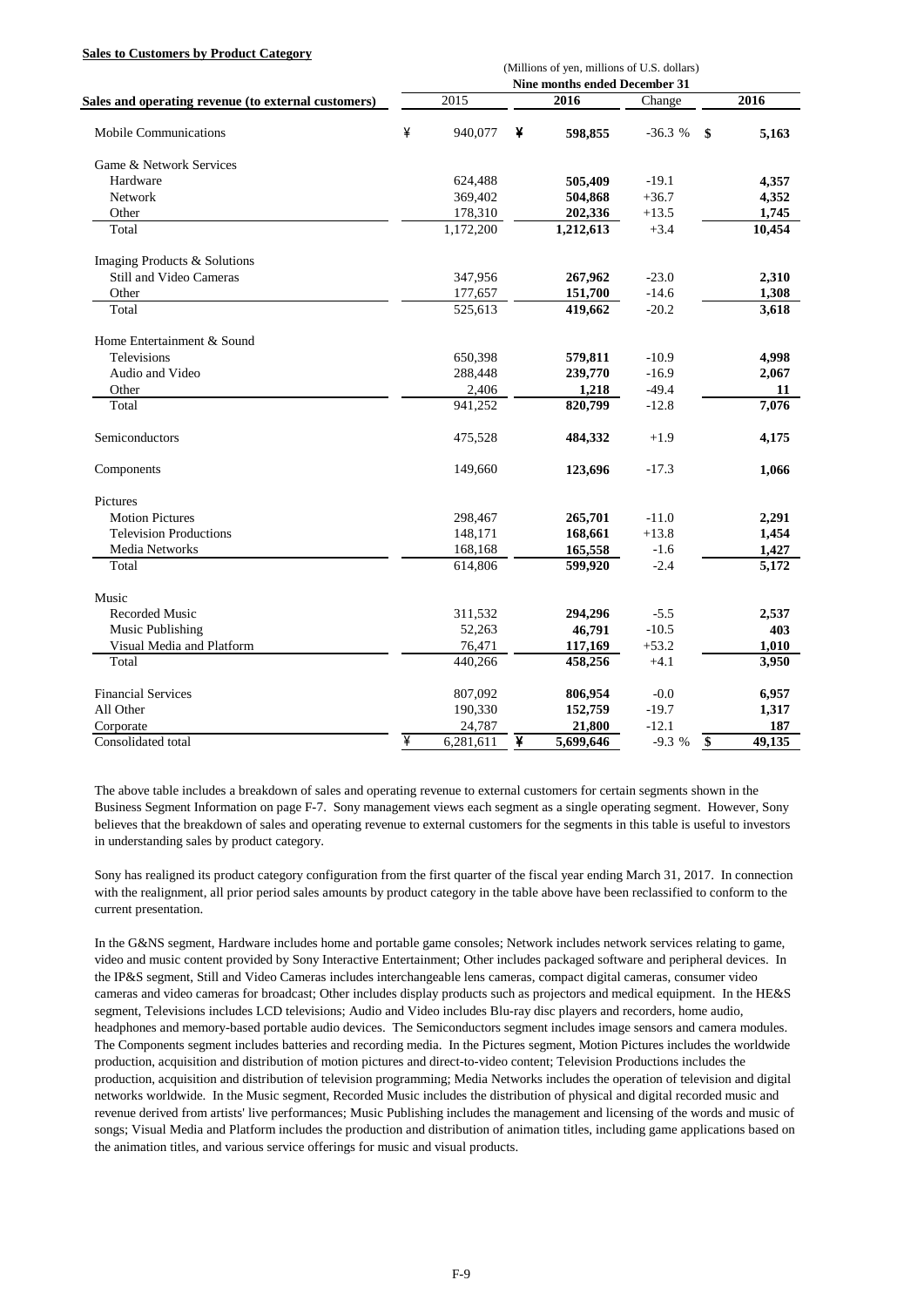#### **Other Items**

|                                                                    | (Millions of yen, millions of U.S. dollars)<br>Three months ended December 31 |        |   |        |               |      |  |  |  |  |
|--------------------------------------------------------------------|-------------------------------------------------------------------------------|--------|---|--------|---------------|------|--|--|--|--|
| <b>Depreciation and amortization</b>                               |                                                                               | 2015   |   | 2016   | Change        | 2016 |  |  |  |  |
| Mobile Communications                                              | ¥                                                                             | 6.049  | ¥ | 5,071  | $-16.2 \%$ \$ | 44   |  |  |  |  |
| Game & Network Services                                            |                                                                               | 5.603  |   | 6.644  | $+18.6$       | 57   |  |  |  |  |
| Imaging Products & Solutions                                       |                                                                               | 6,535  |   | 6,412  | $-1.9$        | 55   |  |  |  |  |
| Home Entertainment & Sound                                         |                                                                               | 5,428  |   | 4.962  | $-8.6$        | 43   |  |  |  |  |
| <b>Semiconductors</b>                                              |                                                                               | 25,786 |   | 24,620 | $-4.5$        | 212  |  |  |  |  |
| Components                                                         |                                                                               | 2.682  |   | 242    | $-91.0$       |      |  |  |  |  |
| Pictures                                                           |                                                                               | 5,922  |   | 5,052  | $-14.7$       | 44   |  |  |  |  |
| Music                                                              |                                                                               | 4,650  |   | 4,070  | $-12.5$       | 35   |  |  |  |  |
| Financial Services, including deferred insurance acquisition costs |                                                                               | 16,005 |   | 9,999  | $-37.5$       | 86   |  |  |  |  |
| All Other                                                          |                                                                               | 4.564  |   | 1,012  | $-77.8$       | 9    |  |  |  |  |
| Total                                                              |                                                                               | 83,224 |   | 68,084 | $-18.2$       | 587  |  |  |  |  |
| Corporate                                                          |                                                                               | 7.851  |   | 10,410 | $+32.6$       | 90   |  |  |  |  |
| Consolidated total                                                 |                                                                               | 91,075 | ¥ | 78.494 | $-13.8%$      | 677  |  |  |  |  |

|                                                   | (Millions of yen, millions of U.S. dollars)<br>Three months ended December 31, 2015 |       |                                                           |     |       |       |  |  |  |
|---------------------------------------------------|-------------------------------------------------------------------------------------|-------|-----------------------------------------------------------|-----|-------|-------|--|--|--|
| Restructuring charges and associated depreciation | Total net<br>restructuring<br>charges                                               |       | Depreciation<br>associated with<br>restructured<br>assets |     | Total |       |  |  |  |
| <b>Mobile Communications</b>                      | ¥                                                                                   | 2.530 | ¥                                                         | 106 | ¥     | 2,636 |  |  |  |
| Game & Network Services                           |                                                                                     | 120   |                                                           |     |       | 120   |  |  |  |
| Imaging Products & Solutions                      |                                                                                     | 4     |                                                           |     |       | 4     |  |  |  |
| Home Entertainment & Sound                        |                                                                                     | 555   |                                                           |     |       | 555   |  |  |  |
| Semiconductors                                    |                                                                                     | 26    |                                                           |     |       | 26    |  |  |  |
| Components                                        |                                                                                     |       |                                                           |     |       |       |  |  |  |
| <b>Pictures</b>                                   |                                                                                     | (169) |                                                           |     |       | (169) |  |  |  |
| Music                                             |                                                                                     | 104   |                                                           |     |       | 104   |  |  |  |
| <b>Financial Services</b>                         |                                                                                     |       |                                                           |     |       |       |  |  |  |
| All Other and Corporate                           |                                                                                     | 2,397 |                                                           | 409 |       | 2,806 |  |  |  |
| Consolidated total                                | ¥                                                                                   | 5,567 | ¥                                                         | 515 | ¥     | 6,082 |  |  |  |

|                                                   | Three months ended December 31, 2016  |       |                                                           |       |   |       |  |  |  |  |
|---------------------------------------------------|---------------------------------------|-------|-----------------------------------------------------------|-------|---|-------|--|--|--|--|
| Restructuring charges and associated depreciation | Total net<br>restructuring<br>charges |       | Depreciation<br>associated with<br>restructured<br>assets | Total |   |       |  |  |  |  |
| Mobile Communications                             | ¥                                     | 38    | ¥                                                         | 6     | ¥ | 44    |  |  |  |  |
| Game & Network Services                           |                                       |       |                                                           |       |   |       |  |  |  |  |
| Imaging Products & Solutions                      |                                       | 157   |                                                           |       |   | 157   |  |  |  |  |
| Home Entertainment & Sound                        |                                       | 529   |                                                           |       |   | 529   |  |  |  |  |
| Semiconductors                                    |                                       | (3)   |                                                           |       |   | (3)   |  |  |  |  |
| Components                                        |                                       |       |                                                           |       |   |       |  |  |  |  |
| <b>Pictures</b>                                   |                                       | 752   |                                                           | (4)   |   | 748   |  |  |  |  |
| Music                                             |                                       | 837   |                                                           |       |   | 837   |  |  |  |  |
| <b>Financial Services</b>                         |                                       |       |                                                           |       |   |       |  |  |  |  |
| All Other and Corporate                           |                                       | 2,741 |                                                           | 32    |   | 2,773 |  |  |  |  |
| Consolidated total                                | ¥                                     | 5,051 | ¥                                                         | 34    | ¥ | 5,085 |  |  |  |  |

Depreciation associated with restructured assets as used in the context of the disclosures regarding restructuring activities refers to the increase in depreciation expense caused by revising the useful life and the salvage value of depreciable fixed assets under an approved restructuring plan. Any impairment of the assets is recognized immediately in the period it is identified.

|                                                          | Three months ended December 31, 2016  |    |                                                           |       |    |    |  |  |  |  |
|----------------------------------------------------------|---------------------------------------|----|-----------------------------------------------------------|-------|----|----|--|--|--|--|
| <b>Restructuring charges and associated depreciation</b> | Total net<br>restructuring<br>charges |    | Depreciation<br>associated with<br>restructured<br>assets | Total |    |    |  |  |  |  |
| Mobile Communications                                    | \$                                    |    | \$                                                        |       | \$ |    |  |  |  |  |
| Game & Network Services                                  |                                       |    |                                                           |       |    |    |  |  |  |  |
| Imaging Products & Solutions                             |                                       |    |                                                           |       |    |    |  |  |  |  |
| Home Entertainment & Sound                               |                                       |    |                                                           |       |    | 5  |  |  |  |  |
| Semiconductors                                           |                                       |    |                                                           |       |    |    |  |  |  |  |
| Components                                               |                                       |    |                                                           |       |    |    |  |  |  |  |
| <b>Pictures</b>                                          |                                       |    |                                                           |       |    | 6  |  |  |  |  |
| Music                                                    |                                       |    |                                                           |       |    |    |  |  |  |  |
| <b>Financial Services</b>                                |                                       |    |                                                           |       |    |    |  |  |  |  |
| All Other and Corporate                                  |                                       | 25 |                                                           |       |    | 25 |  |  |  |  |
| Consolidated total                                       |                                       | 44 |                                                           |       |    | 44 |  |  |  |  |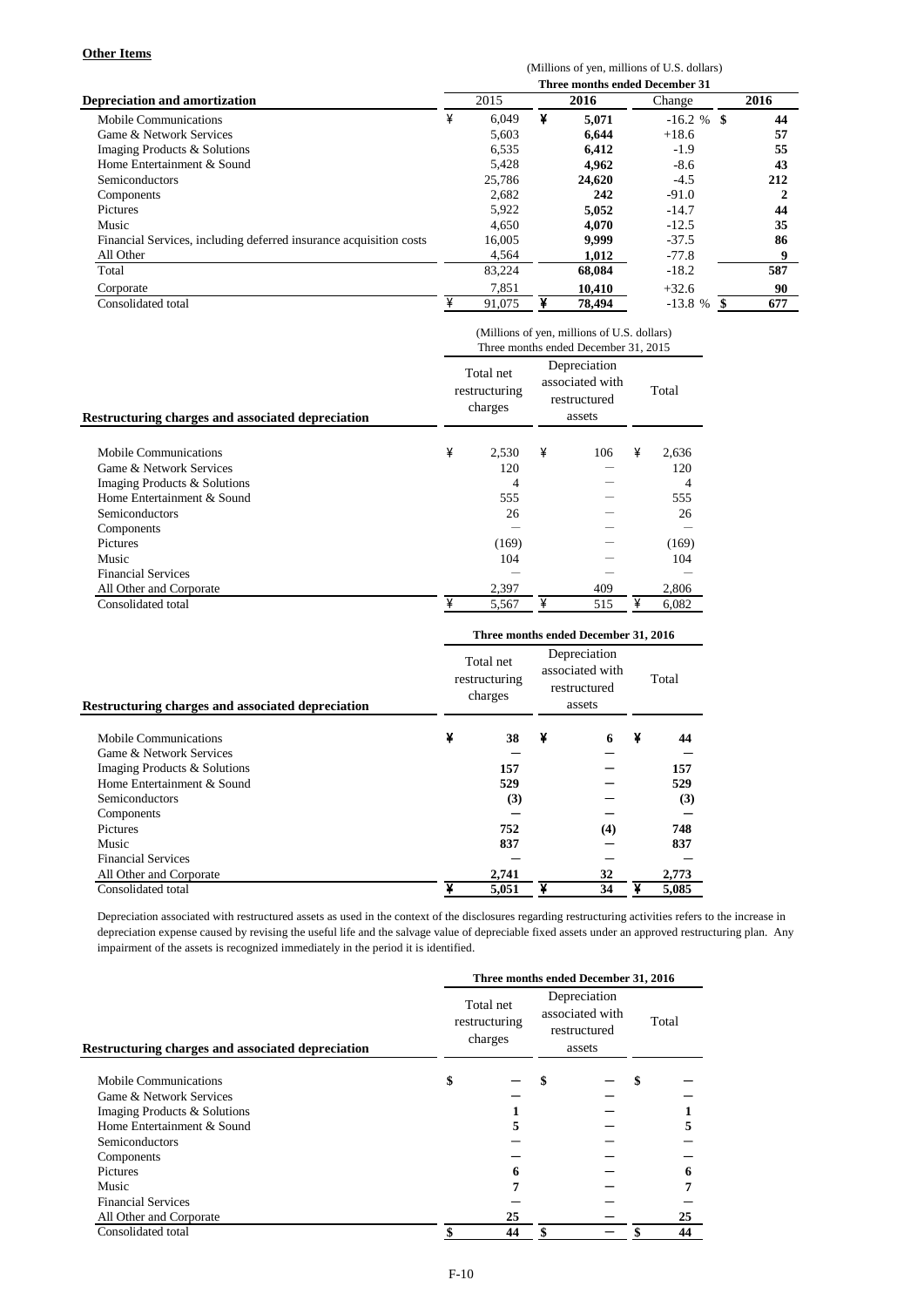#### **Other Items**

|                                                                    | (Millions of yen, millions of U.S. dollars)<br>Nine months ended December 31 |         |   |         |          |       |  |  |  |  |
|--------------------------------------------------------------------|------------------------------------------------------------------------------|---------|---|---------|----------|-------|--|--|--|--|
| <b>Depreciation and amortization</b>                               |                                                                              | 2015    |   | 2016    | Change   | 2016  |  |  |  |  |
| Mobile Communications                                              | ¥                                                                            | 18.256  | ¥ | 14.998  | $-17.8%$ | 129   |  |  |  |  |
| Game & Network Services                                            |                                                                              | 14.750  |   | 18,803  | $+27.5$  | 162   |  |  |  |  |
| Imaging Products & Solutions                                       |                                                                              | 20,540  |   | 18.627  | $-9.3$   | 161   |  |  |  |  |
| Home Entertainment & Sound                                         |                                                                              | 16,815  |   | 14,732  | $-12.4$  | 127   |  |  |  |  |
| Semiconductors                                                     |                                                                              | 72,561  |   | 75,997  | $+4.7$   | 655   |  |  |  |  |
| Components                                                         |                                                                              | 8,132   |   | 1.800   | $-77.9$  | 16    |  |  |  |  |
| Pictures                                                           |                                                                              | 16.645  |   | 14,733  | $-11.5$  | 127   |  |  |  |  |
| Music                                                              |                                                                              | 13,455  |   | 11,443  | $-15.0$  | 99    |  |  |  |  |
| Financial Services, including deferred insurance acquisition costs |                                                                              | 56,570  |   | 52,350  | $-7.5$   | 451   |  |  |  |  |
| All Other                                                          |                                                                              | 7,556   |   | 3,647   | $-51.7$  | 31    |  |  |  |  |
| Total                                                              |                                                                              | 245,280 |   | 227,130 | $-7.4$   | 1,958 |  |  |  |  |
| Corporate                                                          |                                                                              | 29,850  |   | 32,424  | $+8.6$   | 280   |  |  |  |  |
| Consolidated total                                                 | ¥                                                                            | 275.130 | ¥ | 259,554 | $-5.7%$  | 2,238 |  |  |  |  |

|                                                   | (Millions of yen, millions of U.S. dollars)<br>Nine months ended December 31, 2015 |                                       |                                                           |       |   |        |  |  |  |  |
|---------------------------------------------------|------------------------------------------------------------------------------------|---------------------------------------|-----------------------------------------------------------|-------|---|--------|--|--|--|--|
| Restructuring charges and associated depreciation |                                                                                    | Total net<br>restructuring<br>charges | Depreciation<br>associated with<br>restructured<br>assets |       |   | Total  |  |  |  |  |
| Mobile Communications                             | ¥                                                                                  | 14,300                                | ¥                                                         | 646   | ¥ | 14,946 |  |  |  |  |
| Game & Network Services                           |                                                                                    | 135                                   |                                                           |       |   | 135    |  |  |  |  |
| Imaging Products & Solutions                      |                                                                                    | 64                                    |                                                           |       |   | 64     |  |  |  |  |
| Home Entertainment & Sound                        |                                                                                    | 503                                   |                                                           |       |   | 503    |  |  |  |  |
| Semiconductors                                    |                                                                                    | 30                                    |                                                           |       |   | 30     |  |  |  |  |
| Components                                        |                                                                                    |                                       |                                                           |       |   |        |  |  |  |  |
| Pictures                                          |                                                                                    |                                       |                                                           |       |   |        |  |  |  |  |
| Music                                             |                                                                                    | 439                                   |                                                           |       |   | 439    |  |  |  |  |
| <b>Financial Services</b>                         |                                                                                    |                                       |                                                           |       |   |        |  |  |  |  |
| All Other and Corporate                           |                                                                                    | 4.749                                 |                                                           | 951   |   | 5,700  |  |  |  |  |
| Consolidated total                                | ¥                                                                                  | 20,221                                | ¥                                                         | 1,597 | ¥ | 21,818 |  |  |  |  |

|                                                   | Nine months ended December 31, 2016 |                                       |   |                                                           |       |        |  |  |  |
|---------------------------------------------------|-------------------------------------|---------------------------------------|---|-----------------------------------------------------------|-------|--------|--|--|--|
| Restructuring charges and associated depreciation |                                     | Total net<br>restructuring<br>charges |   | Depreciation<br>associated with<br>restructured<br>assets | Total |        |  |  |  |
| Mobile Communications                             | ¥                                   | 65                                    | ¥ | 127                                                       | ¥     | 192    |  |  |  |
| Game & Network Services                           |                                     | 6                                     |   |                                                           |       | 6      |  |  |  |
| Imaging Products & Solutions                      |                                     | 174                                   |   |                                                           |       | 174    |  |  |  |
| Home Entertainment & Sound                        |                                     | 542                                   |   |                                                           |       | 542    |  |  |  |
| Semiconductors                                    |                                     |                                       |   |                                                           |       |        |  |  |  |
| Components                                        |                                     | 32,833                                |   |                                                           |       | 32,833 |  |  |  |
| <b>Pictures</b>                                   |                                     | 1,643                                 |   |                                                           |       | 1,643  |  |  |  |
| Music                                             |                                     | 1,655                                 |   |                                                           |       | 1,655  |  |  |  |
| <b>Financial Services</b>                         |                                     |                                       |   |                                                           |       |        |  |  |  |
| All Other and Corporate                           |                                     | 2,329                                 |   | 32                                                        |       | 2,361  |  |  |  |
| Consolidated total                                | ¥                                   | 39,247                                |   | 159                                                       | ¥     | 39,406 |  |  |  |

Depreciation associated with restructured assets as used in the context of the disclosures regarding restructuring activities refers to the increase in depreciation expense caused by revising the useful life and the salvage value of depreciable fixed assets under an approved restructuring plan. Any impairment of the assets is recognized immediately in the period it is identified.

|                                                          | Nine months ended December 31, 2016 |                                       |    |                                                           |       |     |  |  |  |
|----------------------------------------------------------|-------------------------------------|---------------------------------------|----|-----------------------------------------------------------|-------|-----|--|--|--|
| <b>Restructuring charges and associated depreciation</b> |                                     | Total net<br>restructuring<br>charges |    | Depreciation<br>associated with<br>restructured<br>assets | Total |     |  |  |  |
| Mobile Communications                                    | \$                                  |                                       | \$ | 1                                                         | \$    |     |  |  |  |
| Game & Network Services                                  |                                     |                                       |    |                                                           |       |     |  |  |  |
| Imaging Products & Solutions                             |                                     |                                       |    |                                                           |       |     |  |  |  |
| Home Entertainment & Sound                               |                                     | 5                                     |    |                                                           |       | 5   |  |  |  |
| Semiconductors                                           |                                     |                                       |    |                                                           |       |     |  |  |  |
| Components                                               |                                     | 283                                   |    |                                                           |       | 283 |  |  |  |
| <b>Pictures</b>                                          |                                     | 14                                    |    |                                                           |       | 14  |  |  |  |
| Music                                                    |                                     | 14                                    |    |                                                           |       | 14  |  |  |  |
| <b>Financial Services</b>                                |                                     |                                       |    |                                                           |       |     |  |  |  |
| All Other and Corporate                                  |                                     | 20                                    |    |                                                           |       | 20  |  |  |  |
| Consolidated total                                       |                                     | 339                                   | \$ |                                                           |       | 340 |  |  |  |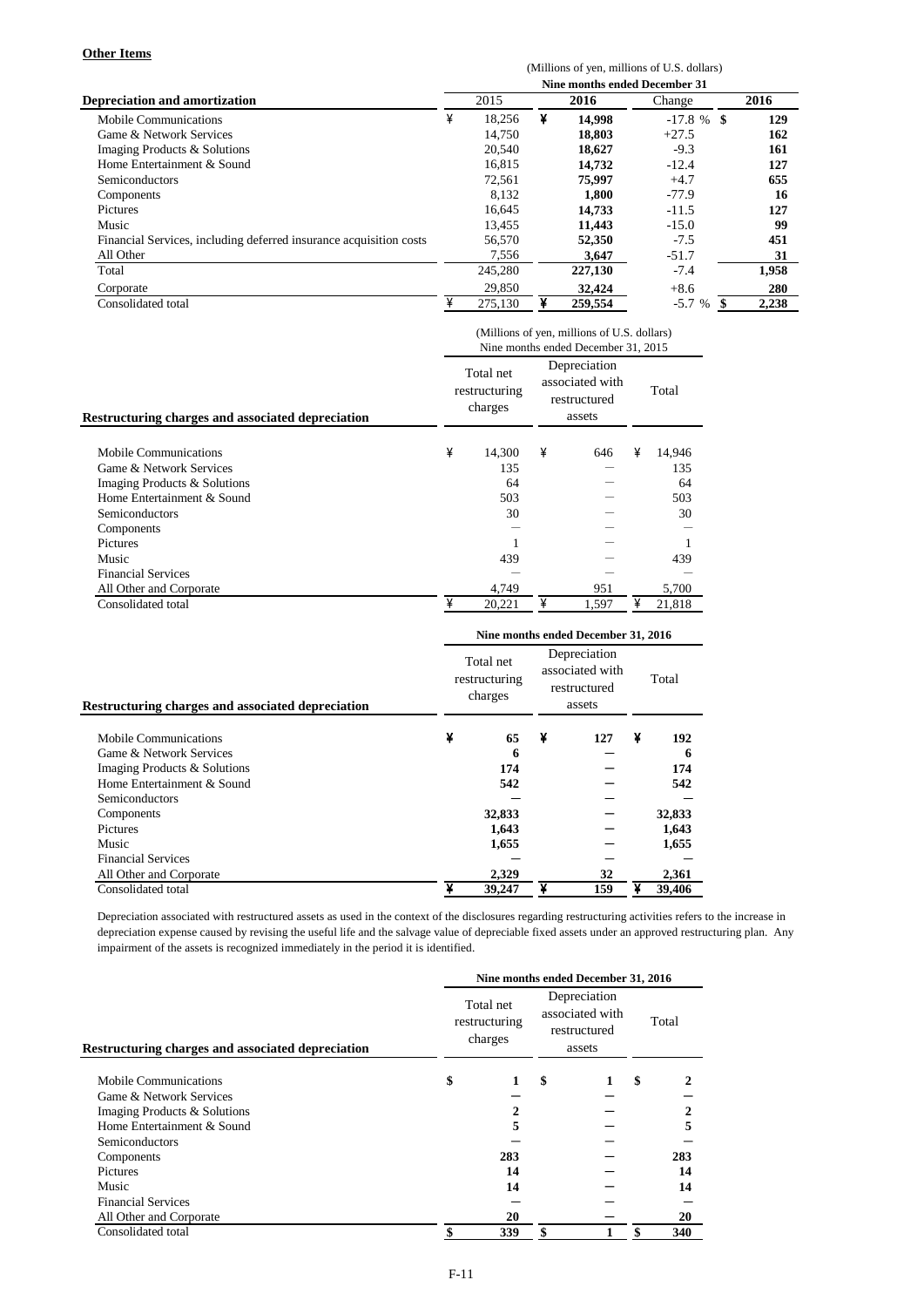### **Geographic Information**

|                                                     | (Millions of yen, millions of U.S. dollars) |           |   |                               |          |    |        |  |  |  |
|-----------------------------------------------------|---------------------------------------------|-----------|---|-------------------------------|----------|----|--------|--|--|--|
|                                                     | Three months ended December 31              |           |   |                               |          |    |        |  |  |  |
| Sales and operating revenue (to external customers) |                                             | 2015      |   | 2016                          | Change   |    | 2016   |  |  |  |
| Japan                                               | ¥                                           | 689,084   | ¥ | 718,286                       | $+4.2%$  | S  | 6,192  |  |  |  |
| <b>United States</b>                                |                                             | 586,469   |   | 543,731                       | $-7.3$   |    | 4,687  |  |  |  |
| Europe                                              |                                             | 665,849   |   | 551,263                       | $-17.2$  |    | 4,752  |  |  |  |
| China                                               |                                             | 150,074   |   | 169,318                       | $+12.8$  |    | 1,460  |  |  |  |
| Asia-Pacific                                        |                                             | 280,458   |   | 264,805                       | $-5.6$   |    | 2,283  |  |  |  |
| <b>Other Areas</b>                                  |                                             | 208,878   |   | 150,096                       | $-28.1$  |    | 1,294  |  |  |  |
| Total                                               | ¥                                           | 2,580,812 | ¥ | 2,397,499                     | $-7.1%$  | \$ | 20,668 |  |  |  |
|                                                     |                                             |           |   |                               |          |    |        |  |  |  |
|                                                     |                                             |           |   | Nine months ended December 31 |          |    |        |  |  |  |
| Sales and operating revenue (to external customers) |                                             | 2015      |   | 2016                          | Change   |    | 2016   |  |  |  |
| Japan                                               | ¥                                           | 1,746,196 | ¥ | 1,772,928                     | $+1.5$ % | \$ | 15,284 |  |  |  |
| <b>United States</b>                                |                                             | 1,332,480 |   | 1,259,503                     | $-5.5$   |    | 10,858 |  |  |  |
| Europe                                              |                                             | 1,468,733 |   | 1,240,258                     | $-15.6$  |    | 10,692 |  |  |  |
| China                                               |                                             | 431,370   |   | 409,385                       | $-5.1$   |    | 3,529  |  |  |  |
| Asia-Pacific                                        |                                             | 757,067   |   | 657,680                       | $-13.1$  |    | 5,670  |  |  |  |
| Other Areas                                         |                                             | 545,765   |   | 359,892                       | $-34.1$  |    | 3,102  |  |  |  |
| Total                                               |                                             |           |   |                               |          |    |        |  |  |  |
|                                                     | ¥                                           | 6,281,611 | ¥ | 5,699,646                     | $-9.3%$  | \$ | 49,135 |  |  |  |

Geographic Information shows sales and operating revenue recognized by location of customers.

Major countries and areas in each geographic segment excluding Japan, United States and China are as follows:

(1) Europe: United Kingdom, France, Germany, Russia, Spain and Sweden

(2) Asia-Pacific: India, South Korea and Oceania

(3) Other Areas: The Middle East/Africa, Brazil, Mexico and Canada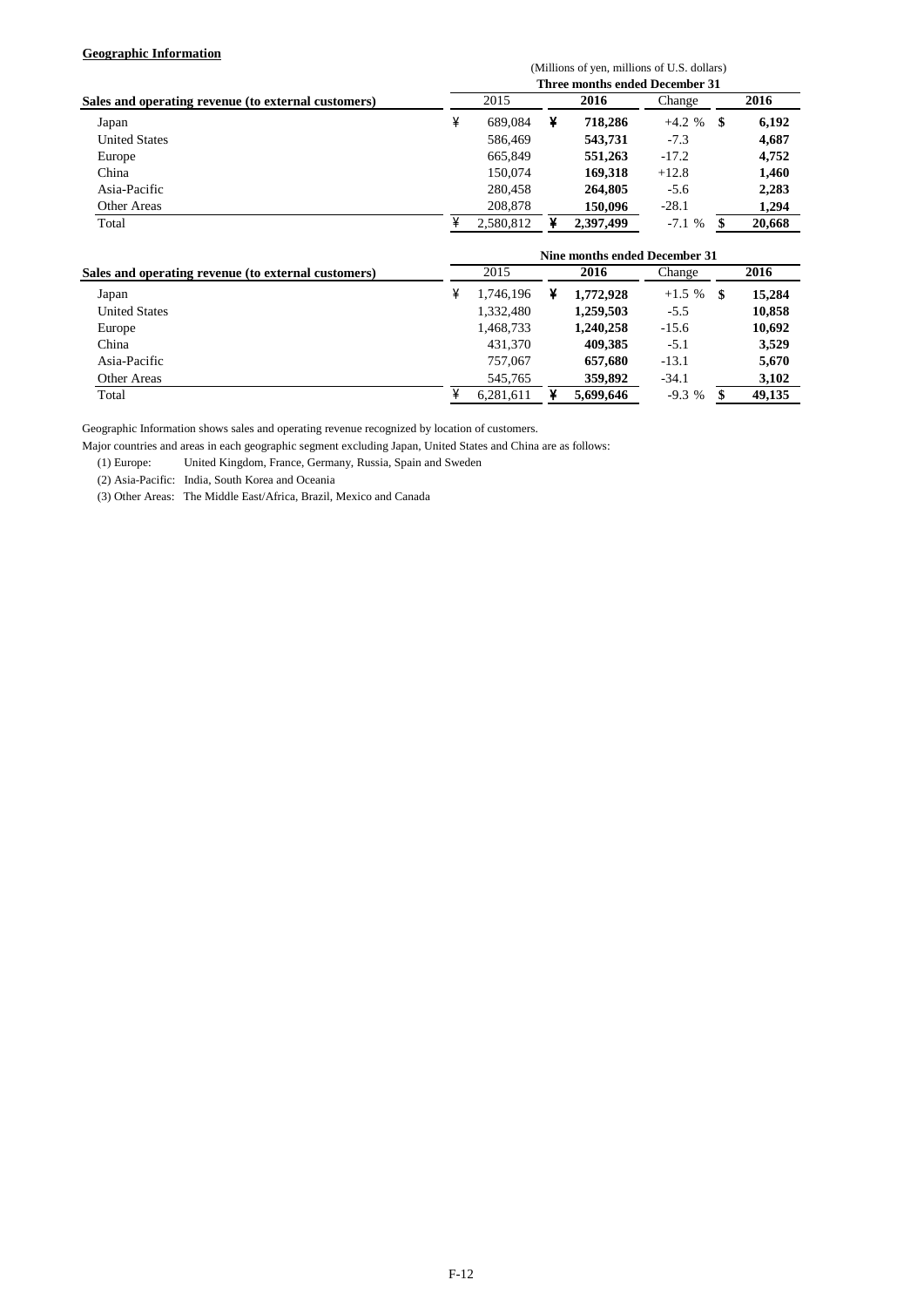#### **Condensed Financial Services Financial Statements**

The results of the Financial Services segment are included in Sony's consolidated financial statements. The following schedules show unaudited condensed financial statements for the Financial Services segment and all other segments excluding Financial Services. These presentations are not in accordance with accounting principles generally accepted in the United States of America ("U.S. GAAP"), which is used by Sony to prepare its consolidated financial statements. However, because the Financial Services segment is different in nature from Sony's other segments, Sony believes that a comparative presentation may be useful in understanding and analyzing Sony's consolidated financial statements. Transactions between the Financial Services segment and Sony without the Financial Services segment, including noncontrolling interests, are included in those respective presentations, then eliminated in the consolidated figures shown below.

#### **Condensed Balance Sheets**

|                                                       | (Millions of yen, millions of U.S. dollars) |            |   |             |    |         |  |  |  |
|-------------------------------------------------------|---------------------------------------------|------------|---|-------------|----|---------|--|--|--|
| <b>Financial Services</b>                             |                                             | March 31   |   | December 31 |    |         |  |  |  |
|                                                       |                                             | 2016       |   | 2016        |    | 2016    |  |  |  |
| <b>ASSETS</b>                                         |                                             |            |   |             |    |         |  |  |  |
| Current assets:                                       |                                             |            |   |             |    |         |  |  |  |
| Cash and cash equivalents                             | ¥                                           | 233,701    | ¥ | 290,989     | \$ | 2,509   |  |  |  |
| Marketable securities                                 |                                             | 943,195    |   | 1,028,046   |    | 8,862   |  |  |  |
| Other                                                 |                                             | 151,248    |   | 207,418     |    | 1,788   |  |  |  |
|                                                       |                                             | 1,328,144  |   | 1,526,453   |    | 13,159  |  |  |  |
| Investments and advances                              |                                             | 9,004,981  |   | 9,721,194   |    | 83,803  |  |  |  |
| Property, plant and equipment                         |                                             | 18,047     |   | 21,648      |    | 187     |  |  |  |
| Other assets:                                         |                                             |            |   |             |    |         |  |  |  |
| Deferred insurance acquisition costs                  |                                             | 511,834    |   | 537,870     |    | 4,637   |  |  |  |
| Other                                                 |                                             | 52,523     |   | 53,874      |    | 464     |  |  |  |
|                                                       |                                             | 564,357    |   | 591,744     |    | 5,101   |  |  |  |
| Total assets                                          | ¥                                           | 10,915,529 | ¥ | 11,861,039  | \$ | 102,250 |  |  |  |
| <b>LIABILITIES AND EQUITY</b>                         |                                             |            |   |             |    |         |  |  |  |
| Current liabilities:                                  |                                             |            |   |             |    |         |  |  |  |
| Short-term borrowings                                 | ¥                                           | 93,398     | ¥ | 363,662     | \$ | 3,135   |  |  |  |
| Deposits from customers in the banking business       |                                             | 1,912,673  |   | 2,081,101   |    | 17,941  |  |  |  |
| Other                                                 |                                             | 203,161    |   | 215,682     |    | 1,859   |  |  |  |
|                                                       |                                             | 2,209,232  |   | 2,660,445   |    | 22,935  |  |  |  |
| Long-term debt                                        |                                             | 34,567     |   | 85,631      |    | 738     |  |  |  |
| Future insurance policy benefits and other            |                                             | 4,509,215  |   | 4,757,299   |    | 41,011  |  |  |  |
| Policyholders' account in the life insurance business |                                             | 2,401,320  |   | 2,579,816   |    | 22,240  |  |  |  |
| Other                                                 |                                             | 374,359    |   | 359,500     |    | 3,099   |  |  |  |
| <b>Total liabilities</b>                              |                                             | 9,528,693  |   | 10,442,691  |    | 90,023  |  |  |  |
| Equity:                                               |                                             |            |   |             |    |         |  |  |  |
| Stockholders' equity of Financial Services            |                                             | 1,385,515  |   | 1,417,247   |    | 12,218  |  |  |  |
| Noncontrolling interests                              |                                             | 1,321      |   | 1,101       |    | 9       |  |  |  |
| Total equity                                          |                                             | 1,386,836  |   | 1,418,348   |    | 12,227  |  |  |  |
| Total liabilities and equity                          | ¥                                           | 10,915,529 | ¥ | 11,861,039  | \$ | 102,250 |  |  |  |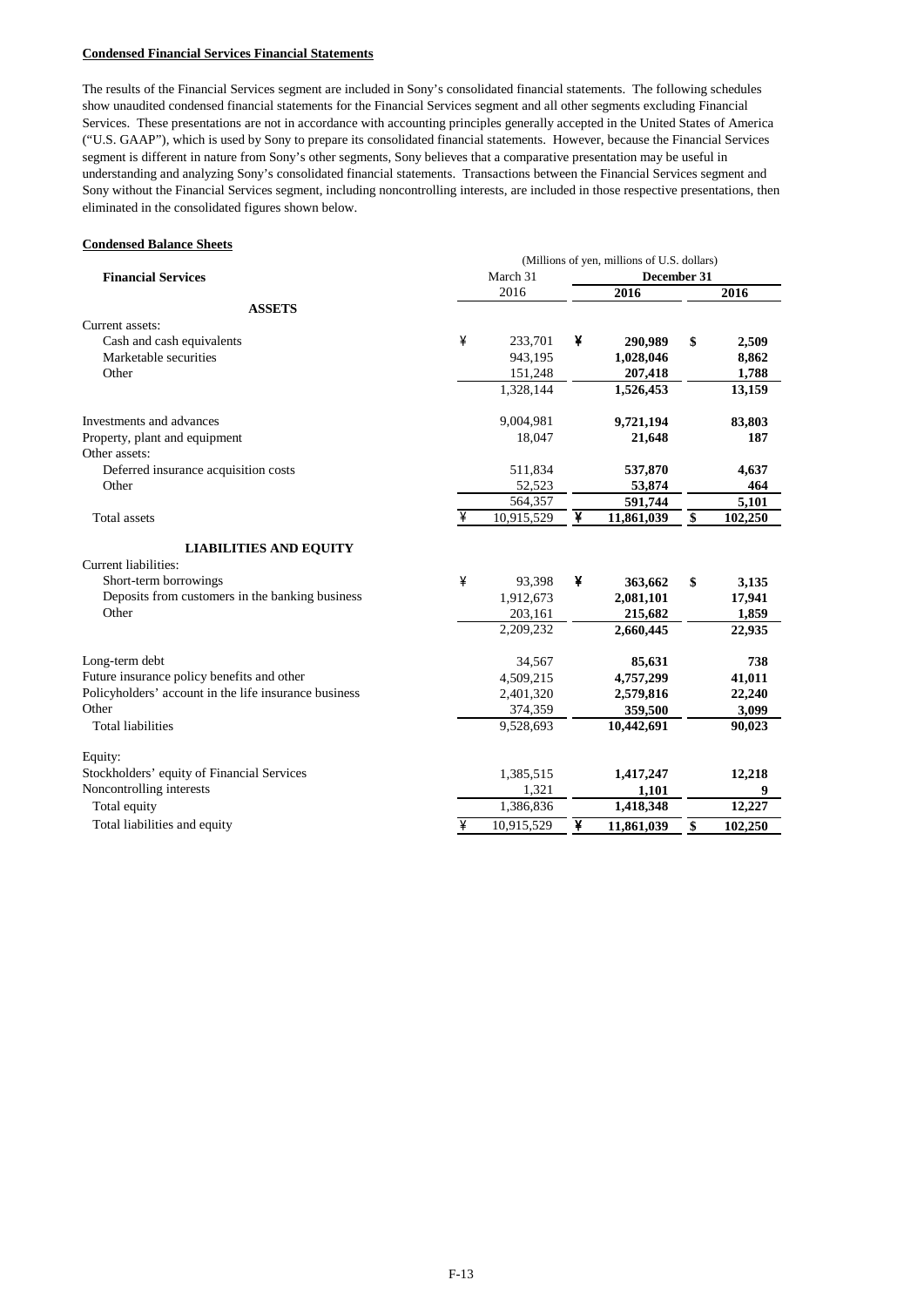|                                                               | (Millions of yen, millions of U.S. dollars) |                         |   |                                             |                           |
|---------------------------------------------------------------|---------------------------------------------|-------------------------|---|---------------------------------------------|---------------------------|
| <b>Sony without Financial Services</b>                        |                                             | March 31<br>2016        |   | December 31<br>2016                         | 2016                      |
| <b>ASSETS</b>                                                 |                                             |                         |   |                                             |                           |
| Current assets:                                               |                                             |                         |   |                                             |                           |
| Cash and cash equivalents                                     | ¥                                           | 749,911                 | ¥ | 480,687                                     | \$<br>4,143               |
| Marketable securities                                         |                                             | 3,202                   |   |                                             |                           |
| Notes and accounts receivable, trade                          |                                             | 847,788                 |   | 1,300,951                                   | 11,215                    |
| Other                                                         |                                             | 1,272,710<br>2,873,611  |   | 1,297,649<br>3,079,287                      | 11,188<br>26,546          |
|                                                               |                                             |                         |   |                                             |                           |
| Film costs<br>Investments and advances                        |                                             | 301,228<br>309,184      |   | 369,157<br>293,669                          | 3,182<br>2,532            |
| Investments in Financial Services, at cost                    |                                             | 111,476                 |   | 132,584                                     | 1,143                     |
| Property, plant and equipment                                 |                                             | 801,485                 |   | 745,789                                     | 6,428                     |
| Other assets                                                  |                                             | 1,559,646               |   | 1,433,666                                   | 12,360                    |
| Total assets                                                  | ¥                                           | 5,956,630               | ¥ | 6,054,152                                   | \$<br>$\overline{52,191}$ |
| <b>LIABILITIES AND EQUITY</b>                                 |                                             |                         |   |                                             |                           |
| Current liabilities:                                          |                                             |                         |   |                                             |                           |
| Short-term borrowings                                         | ¥                                           | 243,543                 | ¥ | 171,452                                     | \$<br>1,478               |
| Notes and accounts payable, trade                             |                                             | 550,964                 |   | 626,295                                     | 5,399                     |
| Other                                                         |                                             | 1,832,039               |   | 1,907,787                                   | 16,447                    |
|                                                               |                                             | 2,626,546               |   | 2,705,534                                   | 23,324                    |
| Long-term debt                                                |                                             | 525,507                 |   | 621,496                                     | 5,358                     |
| Accrued pension and severance costs                           |                                             | 433,302                 |   | 421,345                                     | 3,632                     |
| Other                                                         |                                             | 462,319                 |   | 451,958                                     | 3,896                     |
| <b>Total liabilities</b>                                      |                                             | 4,047,674               |   | 4,200,333                                   | 36,210                    |
| Redeemable noncontrolling interest                            |                                             | 7,478                   |   | 7,869                                       | 68                        |
| Equity:                                                       |                                             |                         |   |                                             |                           |
| Stockholders' equity of Sony without Financial Services       |                                             | 1,796,891               |   | 1,747,603                                   | 15,066                    |
| Noncontrolling interests                                      |                                             | 104,587                 |   | 98,347                                      | 847                       |
| Total equity                                                  |                                             | 1,901,478               |   | 1,845,950                                   | 15,913                    |
| Total liabilities and equity                                  | $\overline{\mathbf{r}}$                     | 5,956,630               | ¥ | 6,054,152                                   | \$<br>52,191              |
|                                                               |                                             |                         |   | (Millions of yen, millions of U.S. dollars) |                           |
| <b>Consolidated</b>                                           |                                             | March 31                |   | December 31                                 |                           |
|                                                               |                                             | 2016                    |   | 2016                                        | 2016                      |
| <b>ASSETS</b>                                                 |                                             |                         |   |                                             |                           |
|                                                               |                                             |                         |   |                                             |                           |
| Current assets:                                               |                                             |                         |   |                                             |                           |
| Cash and cash equivalents                                     | ¥                                           | 983,612                 | ¥ | 771,676                                     | \$<br>6,652               |
| Marketable securities<br>Notes and accounts receivable, trade |                                             | 946,397<br>853,592      |   | 1,028,046<br>1,307,844                      | 8,862                     |
| Other                                                         |                                             | 1,413,126               |   | 1,492,096                                   | 11,275<br>12,863          |
|                                                               |                                             | 4,196,727               |   | 4,599,662                                   | 39,652                    |
| Film costs                                                    |                                             | 301,228                 |   | 369,157                                     | 3,182                     |
| Investments and advances                                      |                                             | 9,234,083               |   | 9,935,865                                   | 85,654                    |
| Property, plant and equipment                                 |                                             | 820,818                 |   | 768,723                                     | 6,627                     |
| Other assets:                                                 |                                             |                         |   |                                             |                           |
| Deferred insurance acquisition costs                          |                                             | 511,834                 |   | 537,870                                     | 4,637                     |
| Other                                                         |                                             | 1,608,700               |   | 1,483,797                                   | 12,792                    |
|                                                               |                                             | 2,120,534               |   | 2,021,667                                   | 17,429                    |
| Total assets                                                  | ¥                                           | 16,673,390              | ¥ | 17,695,074                                  | \$<br>152,544             |
| <b>LIABILITIES AND EQUITY</b>                                 |                                             |                         |   |                                             |                           |
| Current liabilities:                                          |                                             |                         |   |                                             |                           |
| Short-term borrowings                                         | ¥                                           | 336,940                 | ¥ | 535,114                                     | \$<br>4,613               |
| Notes and accounts payable, trade                             |                                             | 550,964<br>1,912,673    |   | 626,295                                     | 5,399                     |
| Deposits from customers in the banking business<br>Other      |                                             | 2,030,173               |   | 2,081,101<br>2,117,392                      | 17,941<br>18,253          |
|                                                               |                                             | 4,830,750               |   | 5,359,902                                   | 46,206                    |
| Long-term debt                                                |                                             | 556,605                 |   | 703,385                                     | 6,064                     |
| Accrued pension and severance costs                           |                                             | 462,384                 |   | 452,020                                     | 3,897                     |
| Future insurance policy benefits and other                    |                                             | 4,509,215               |   | 4,757,299                                   | 41,011                    |
| Policyholders' account in the life insurance business         |                                             | 2,401,320               |   | 2,579,816                                   | 22,240                    |
| Other                                                         |                                             | 781,228                 |   | 755,498                                     | 6,512                     |
| <b>Total liabilities</b>                                      |                                             | 13,541,502              |   | 14,607,920                                  | 125,930                   |
| Redeemable noncontrolling interest                            |                                             | 7,478                   |   | 7,869                                       | 68                        |
| Equity:                                                       |                                             |                         |   |                                             |                           |
| Sony Corporation's stockholders' equity                       |                                             | 2,463,340               |   | 2,452,934                                   | 21,146                    |
| Noncontrolling interests                                      |                                             | 661,070                 |   | 626,351                                     | 5,400                     |
| Total equity<br>Total liabilities and equity                  | ¥                                           | 3,124,410<br>16,673,390 | ¥ | 3,079,285<br>17,695,074                     | \$<br>26,546<br>152,544   |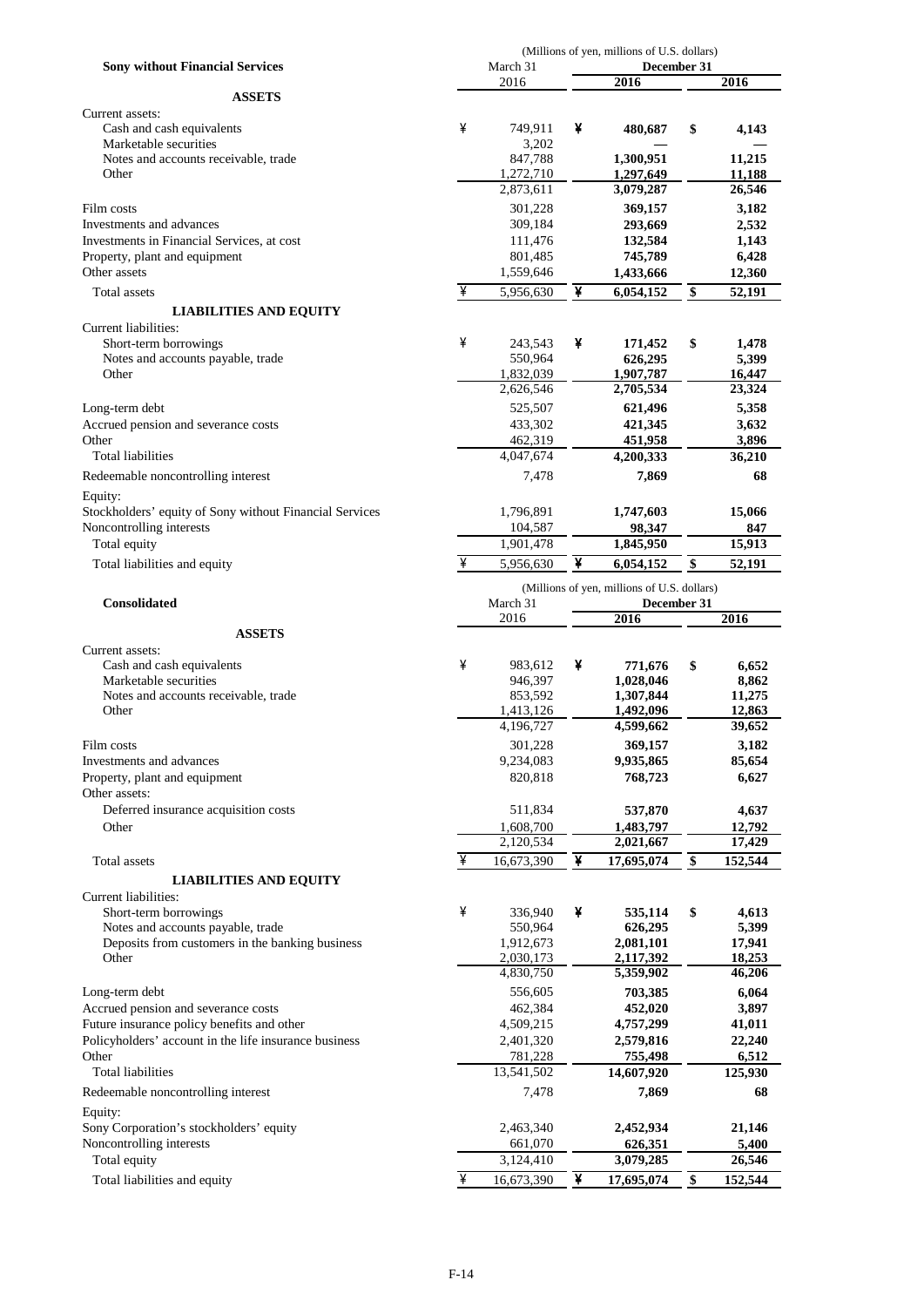### **Condensed Statements of Income**

| Three months ended December 31 |         |   |         |              |                                             |  |  |  |
|--------------------------------|---------|---|---------|--------------|---------------------------------------------|--|--|--|
|                                |         |   |         |              |                                             |  |  |  |
| ¥                              | 322,043 | ¥ | 319,142 | $-0.9 \%$ \$ | 2.751                                       |  |  |  |
|                                | 269,910 |   | 288,546 | $+6.9$       | 2.487                                       |  |  |  |
|                                | 87      |   | (1,600) |              | (14)                                        |  |  |  |
|                                | 52,220  |   | 28,996  | $-44.5$      | 250                                         |  |  |  |
|                                |         |   |         |              |                                             |  |  |  |
|                                | 52,220  |   | 28,996  | $-44.5$      | 250                                         |  |  |  |
|                                | 15,556  |   | 8.394   | $-46.0$      | 72                                          |  |  |  |
|                                | 36,664  |   | 20,602  | $-43.8%$     | 178                                         |  |  |  |
|                                |         |   |         |              | (Millions of yen, millions of U.S. dollars) |  |  |  |

|                                                      | (Millions of yen, millions of U.S. dollars)<br>Three months ended December 31 |           |   |           |                 |        |  |  |
|------------------------------------------------------|-------------------------------------------------------------------------------|-----------|---|-----------|-----------------|--------|--|--|
|                                                      |                                                                               |           |   |           |                 |        |  |  |
| <b>Sony without Financial Services</b>               |                                                                               | 2015      |   | 2016      | Change          | 2016   |  |  |
| Net sales and operating revenue                      | ¥                                                                             | 2.261.213 | ¥ | 2,080,893 | $-8.0 \%$ \$    | 17,939 |  |  |
| Costs and expenses                                   |                                                                               | 2,112,980 |   | 2,020,430 | $-4.4$          | 17,418 |  |  |
| Equity in net income of affiliated companies         |                                                                               | 1.692     |   | 2,914     | $+72.2$         | 25     |  |  |
| <b>Operating income</b>                              |                                                                               | 149.925   |   | 63,377    | $-57.7$         | 546    |  |  |
| Other income (expenses), net                         |                                                                               | (8, 864)  |   | (26, 146) |                 | (225)  |  |  |
| Income before income taxes                           |                                                                               | 141.061   |   | 37,231    | $-73.6$         | 321    |  |  |
| Income taxes and other                               |                                                                               | 42.925    |   | 30,416    | $-29.1$         | 262    |  |  |
| <b>Net income of Sony without Financial Services</b> |                                                                               | 98.136    |   | 6,815     | $\%$<br>$-93.1$ | 59     |  |  |

|                                                            | (Millions of yen, millions of U.S. dollars)<br>Three months ended December 31 |           |   |           |             |        |  |  |  |  |
|------------------------------------------------------------|-------------------------------------------------------------------------------|-----------|---|-----------|-------------|--------|--|--|--|--|
|                                                            |                                                                               |           |   |           |             |        |  |  |  |  |
| <b>Consolidated</b>                                        |                                                                               | 2015      |   | 2016      | Change      | 2016   |  |  |  |  |
| Financial services revenue                                 | ¥                                                                             | 320.368   | ¥ | 317,342   | $-0.9\%$ \$ | 2.736  |  |  |  |  |
| Net sales and operating revenue                            |                                                                               | 2.260.444 |   | 2,080,157 | $-8.0$      | 17,932 |  |  |  |  |
|                                                            |                                                                               | 2.580.812 |   | 2,397,499 | $-7.1$      | 20,668 |  |  |  |  |
| Costs and expenses                                         |                                                                               | 2.380.446 |   | 2.306.441 | $-3.1$      | 19,883 |  |  |  |  |
| Equity in net income of affiliated companies               |                                                                               | 1,779     |   | 1,314     | $-26.1$     | 11     |  |  |  |  |
| <b>Operating income</b>                                    |                                                                               | 202,145   |   | 92,372    | $-54.3$     | 796    |  |  |  |  |
| Other income (expenses), net                               |                                                                               | (8, 865)  |   | (26, 145) |             | (225)  |  |  |  |  |
| Income before income taxes                                 |                                                                               | 193.280   |   | 66,227    | $-65.7$     | 571    |  |  |  |  |
| Income taxes and other                                     |                                                                               | 73.146    |   | 46.596    | $-36.3$     | 402    |  |  |  |  |
| Net income attributable to Sony Corporation's stockholders |                                                                               | 120,134   |   | 19.631    | $-83.7%$    | 169    |  |  |  |  |
|                                                            |                                                                               |           |   |           |             |        |  |  |  |  |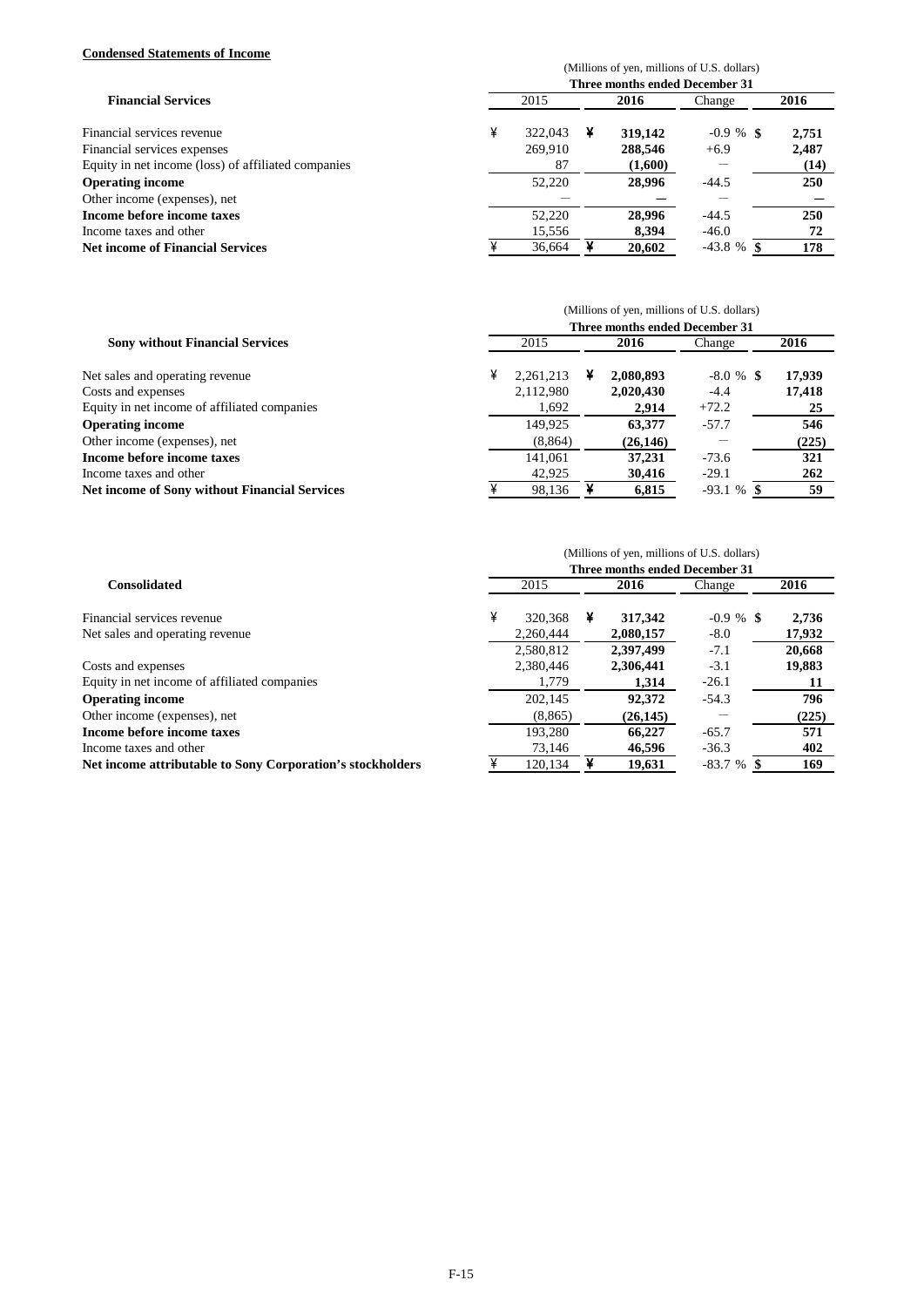## **Condensed Statements of Income**

| Condensed Blatements of Income             |                                             |                               |   |         |              |       |  |  |  |  |
|--------------------------------------------|---------------------------------------------|-------------------------------|---|---------|--------------|-------|--|--|--|--|
|                                            | (Millions of yen, millions of U.S. dollars) |                               |   |         |              |       |  |  |  |  |
|                                            |                                             | Nine months ended December 31 |   |         |              |       |  |  |  |  |
| <b>Financial Services</b>                  |                                             | 2015                          |   | 2016    | Change       | 2016  |  |  |  |  |
| Financial services revenue                 | ¥                                           | 812.161                       | ¥ | 812,371 | $+0.0 \%$ \$ | 7.003 |  |  |  |  |
| Financial services expenses                |                                             | 672.421                       |   | 699,022 | $+4.0$       | 6,026 |  |  |  |  |
| Equity in net loss of affiliated companies |                                             | (373)                         |   | (2,243) |              | (19)  |  |  |  |  |
| <b>Operating income</b>                    |                                             | 139.367                       |   | 111,106 | $-20.3$      | 958   |  |  |  |  |
| Other income (expenses), net               |                                             |                               |   |         |              |       |  |  |  |  |
| Income before income taxes                 |                                             | 139,367                       |   | 111,106 | $-20.3$      | 958   |  |  |  |  |
| Income taxes and other                     |                                             | 41,615                        |   | 31,841  | $-23.5$      | 275   |  |  |  |  |
| <b>Net income of Financial Services</b>    |                                             | 97,752                        |   | 79,265  | $-18.9%$     | 683   |  |  |  |  |
|                                            |                                             |                               |   |         |              |       |  |  |  |  |

|                                                      | (Millions of yen, millions of U.S. dollars)<br>Nine months ended December 31 |           |   |           |               |        |  |  |  |
|------------------------------------------------------|------------------------------------------------------------------------------|-----------|---|-----------|---------------|--------|--|--|--|
|                                                      |                                                                              |           |   |           |               |        |  |  |  |
| <b>Sony without Financial Services</b>               |                                                                              | 2015      |   | 2016      | Change        | 2016   |  |  |  |
| Net sales and operating revenue                      | ¥                                                                            | 5.477.465 | ¥ | 4.896.211 | $-10.6 \%$ \$ | 42,209 |  |  |  |
| Costs and expenses                                   |                                                                              | 5,233,286 |   | 4,816,927 | $-8.0$        | 41,525 |  |  |  |
| Equity in net income of affiliated companies         |                                                                              | 3,518     |   | 3,922     | $+11.5$       | 33     |  |  |  |
| <b>Operating income</b>                              |                                                                              | 247.697   |   | 83,206    | $-66.4$       | 717    |  |  |  |
| Other income (expenses), net                         |                                                                              | 27,560    |   | (16, 194) |               | (139)  |  |  |  |
| Income before income taxes                           |                                                                              | 275,257   |   | 67,012    | $-75.7$       | 578    |  |  |  |
| Income taxes and other                               |                                                                              | 87,340    |   | 55,214    | $-36.8$       | 476    |  |  |  |
| <b>Net income of Sony without Financial Services</b> |                                                                              | 187.917   |   | 11,798    | -93.7 %       | 102    |  |  |  |

#### (Millions of yen, millions of U.S. dollars)<br>Nine months ended December 31 **Nine months ended December 31**

|                                                            | Nine months ended December 31 |           |   |           |              |        |  |  |  |
|------------------------------------------------------------|-------------------------------|-----------|---|-----------|--------------|--------|--|--|--|
| <b>Consolidated</b>                                        |                               | 2015      |   | 2016      | Change       | 2016   |  |  |  |
| Financial services revenue                                 | ¥                             | 807.092   | ¥ | 806.954   | $-0.0 \%$ \$ | 6.957  |  |  |  |
| Net sales and operating revenue                            |                               | 5,474,519 |   | 4,892,692 | $-10.6$      | 42,178 |  |  |  |
|                                                            |                               | 6,281,611 |   | 5,699,646 | $-9.3$       | 49,135 |  |  |  |
| Costs and expenses                                         |                               | 5,897,686 |   | 5,507,014 | $-6.6$       | 47,474 |  |  |  |
| Equity in net income of affiliated companies               |                               | 3,145     |   | 1,679     | $-46.6$      | 14     |  |  |  |
| <b>Operating income</b>                                    |                               | 387,070   |   | 194.311   | $-49.8$      | 1,675  |  |  |  |
| Other income (expenses), net                               |                               | 17.114    |   | (30, 548) |              | (263)  |  |  |  |
| Income before income taxes                                 |                               | 404.184   |   | 163,763   | $-59.5$      | 1.412  |  |  |  |
| Income taxes and other                                     |                               | 168,056   |   | 118,124   | $-29.7$      | 1,019  |  |  |  |
| Net income attributable to Sony Corporation's stockholders |                               | 236,128   |   | 45,639    | $-80.7%$     | 393    |  |  |  |
|                                                            |                               |           |   |           |              |        |  |  |  |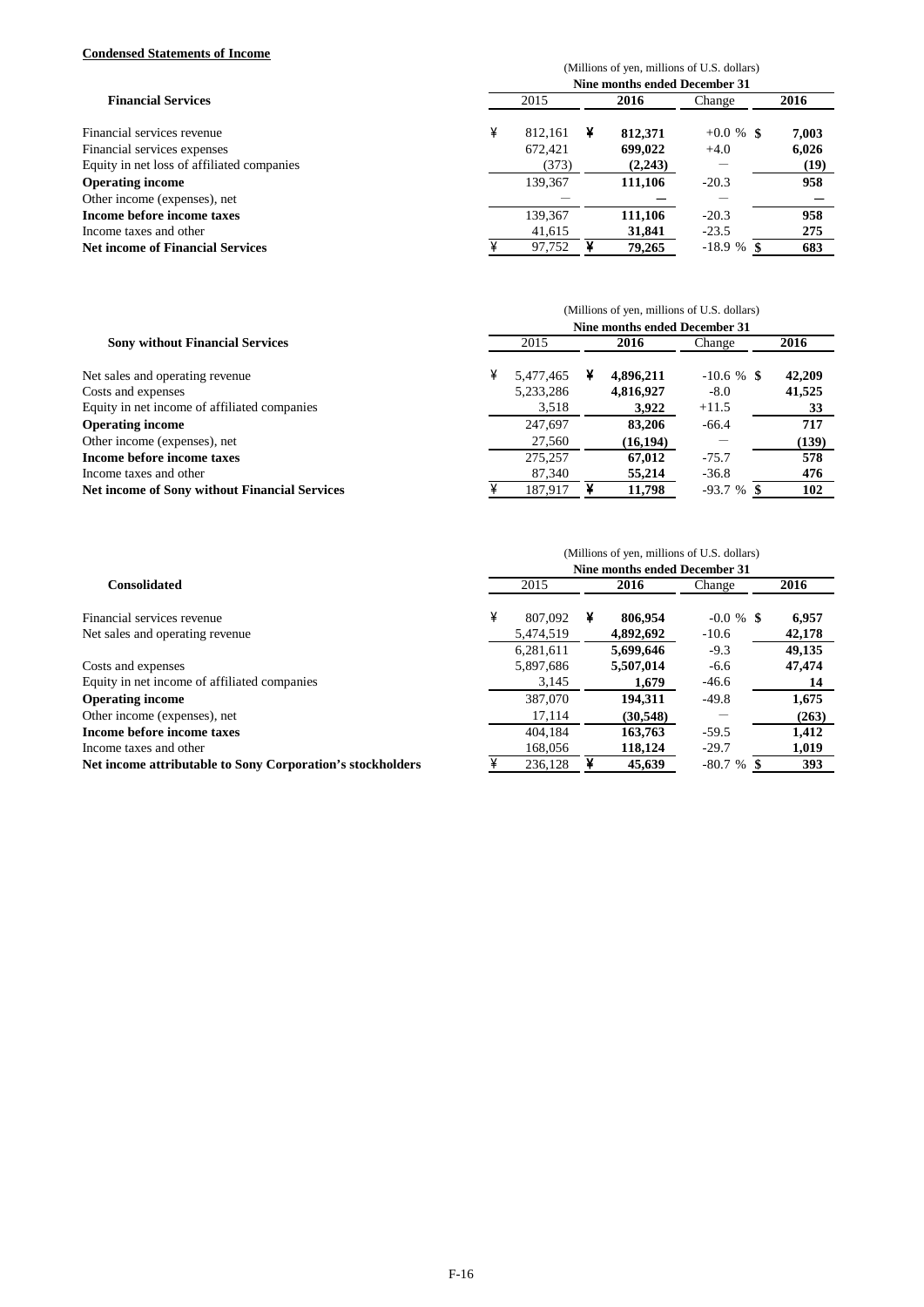#### **Condensed Statements of Cash Flows**

| (Millions of yen, millions of U.S. dollars)<br>Nine months ended December 31 |            |   |            |      |         |  |  |
|------------------------------------------------------------------------------|------------|---|------------|------|---------|--|--|
|                                                                              | 2015       |   | 2016       | 2016 |         |  |  |
| ¥                                                                            | 308,217    | ¥ | 245,671    | \$   | 2,118   |  |  |
|                                                                              | (482, 110) |   | (739, 279) |      | (6,373) |  |  |
|                                                                              | 212,039    |   | 550,896    |      | 4,749   |  |  |
|                                                                              | 38.146     |   | 57,288     |      | 494     |  |  |
|                                                                              | 207,527    |   | 233,701    |      | 2,015   |  |  |
|                                                                              | 245,673    |   | 290,989    |      | 2,509   |  |  |
|                                                                              |            |   |            |      |         |  |  |

#### Net cash provided by operating activities <br>
Net cash used in investing activities <br>
(22,645  $\text{Y}$  **80,582** \$ **694**<br>
(241,153) (2,079) Net cash used in investing activities (186,589) (241,153) (2,079)<br>
Net cash provided by (used in) financing activities (837) (97,128) (837) Net cash provided by (used in) financing activities 275,257<br>Effect of exchange rate changes on cash and cash equivalents (8,235) Effect of exchange rate changes on cash and cash equivalents  $\frac{(8,235)}{103,078}$   $\frac{(11,525)}{(269,224)}$   $\frac{(99)}{(2,321)}$ Net increase (decrease) in cash and cash equivalents 103,078 **(269,224)** (2,321)<br>Cash and cash equivalents at beginning of the fiscal year 141.886 749.911 6.464 Cash and cash equivalents at beginning of the fiscal year  $\frac{741,886}{4} \times \frac{749,911}{8} \times \frac{749,911}{480,687} \times \frac{6,464}{4,143}$ Cash and cash equivalents at end of the period  $\overline{4}$   $\overline{844,964}$   $\overline{4}$   $\overline{844,964}$   $\overline{4}$   $\overline{80,687}$   $\overline{5}$ 2015 **2016 Sony without Financial Services** (Millions of yen, millions of U.S. dollars) **Nine months ended December 31**

#### (Millions of yen, millions of U.S. dollars)

**2016**

|                                                              | Nine months ended December 31 |            |   |            |     |         |  |  |
|--------------------------------------------------------------|-------------------------------|------------|---|------------|-----|---------|--|--|
| Consolidated                                                 |                               | 2015       |   | 2016       |     | 2016    |  |  |
| Net cash provided by operating activities                    | ¥                             | 321.511    | ¥ | 313,252    | -SS | 2,700   |  |  |
| Net cash used in investing activities                        |                               | (669, 802) |   | (981, 514) |     | (8,461) |  |  |
| Net cash provided by financing activities                    |                               | 497.750    |   | 467,851    |     | 4,033   |  |  |
| Effect of exchange rate changes on cash and cash equivalents |                               | (8,235)    |   | (11, 525)  |     | (99)    |  |  |
| Net increase (decrease) in cash and cash equivalents         |                               | 141.224    |   | (211,936)  |     | (1,827) |  |  |
| Cash and cash equivalents at beginning of the fiscal year    |                               | 949,413    |   | 983,612    |     | 8,479   |  |  |
| Cash and cash equivalents at end of the period               |                               | 1.090.637  |   | 771,676    |     | 6.652   |  |  |

| Nine months ended December 31 |      |            |    |          |  |  |  |  |
|-------------------------------|------|------------|----|----------|--|--|--|--|
| 2015                          | 2016 |            |    | 2016     |  |  |  |  |
| 321,511                       | ¥    | 313,252    | \$ | 2,700    |  |  |  |  |
| (669, 802)                    |      | (981, 514) |    | (8, 461) |  |  |  |  |
| 497,750                       |      | 467,851    |    | 4,033    |  |  |  |  |
| (8,235)                       |      | (11, 525)  |    | (99)     |  |  |  |  |
| 141,224                       |      | (211, 936) |    | (1,827)  |  |  |  |  |
| 949,413                       |      | 983,612    |    | 8,479    |  |  |  |  |
| 1,090,637                     |      | 771,676    | \$ | 6,652    |  |  |  |  |
|                               |      |            |    |          |  |  |  |  |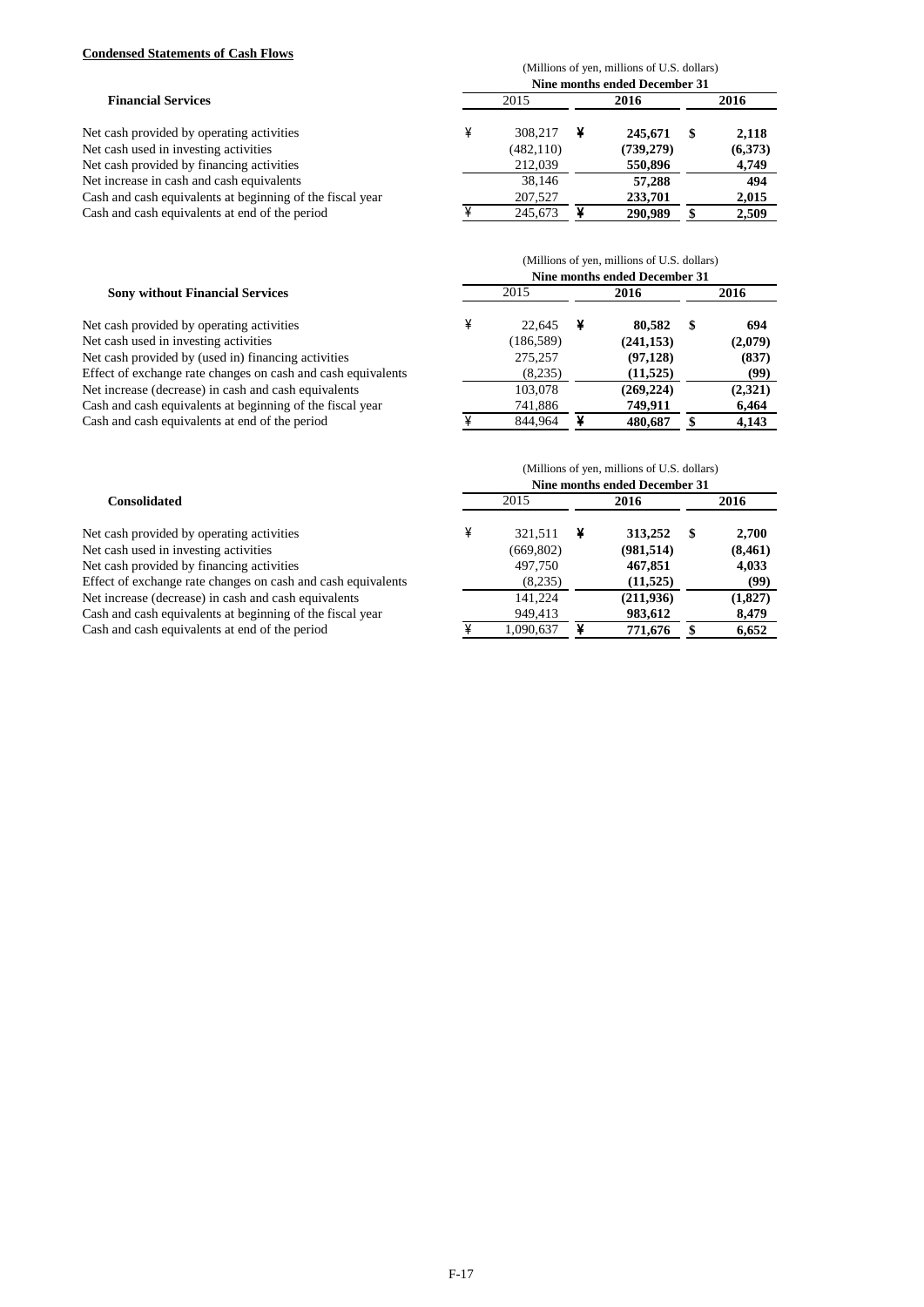#### (Notes)

- 1. U.S. dollar amounts have been translated from yen, for convenience only, at the rate of ¥116 = U.S. \$1, the approximate Tokyo foreign exchange market rate as of December 31, 2016.
- 2. As of December 31, 2016, Sony had 1,304 consolidated subsidiaries (including variable interest entities) and 107 affiliated companies accounted for under the equity method.
- 3. The weighted-average number of outstanding shares used for the computation of earnings per share of common stock are as follows:

| Weighted-average number of outstanding shares              | (Thousands of shares)          |           |  |  |  |  |
|------------------------------------------------------------|--------------------------------|-----------|--|--|--|--|
|                                                            | Three months ended December 31 |           |  |  |  |  |
| Net income attributable to Sony Corporation's stockholders | 2015                           | 2016      |  |  |  |  |
| — Basic                                                    | 1,261,274                      | 1,262,223 |  |  |  |  |
| — Diluted                                                  | 1.287.220                      | 1,288,372 |  |  |  |  |
| Weighted-average number of outstanding shares              | (Thousands of shares)          |           |  |  |  |  |
|                                                            | Nine months ended December 31  |           |  |  |  |  |
| Net income attributable to Sony Corporation's stockholders | 2015                           | 2016      |  |  |  |  |
| — Basic                                                    | 1,229,937                      | 1,261,862 |  |  |  |  |
| — Diluted                                                  | 1.248.258                      | 1,288,061 |  |  |  |  |

The dilutive effect in the weighted-average number of outstanding shares for the three months and nine months ended December 31, 2015 and 2016 primarily resulted from convertible bonds which were issued in July 2015.

#### 4. Recently adopted accounting pronouncements:

#### Amendments to the consolidation analysis

In February 2015, the Financial Accounting Standards Board ("FASB") issued Accounting Standards Update ("ASU") 2015-02 that changes how companies evaluate entities for consolidation. The changes primarily relate to (i) the identification of variable interests related to fees paid to decision makers or service providers, (ii) how entities determine whether limited partnerships or similar entities are variable interest entities, (iii) how related parties and de facto agents are considered in the primary beneficiary determination, and (iv) the elimination of the presumption that a general partner controls a limited partnership. This ASU is effective for Sony as of April 1, 2016. The effect of this ASU did not have a material impact on Sony's results of operations and financial position.

#### Customer's accounting for fees paid in a cloud computing arrangement

In April 2015, the FASB issued ASU 2015-05 for fees paid in a cloud computing arrangement. The ASU requires entities to account for a cloud computing arrangement that includes a software license element in a manner consistent with the acquisition of other software licenses. A cloud computing arrangement without a software license element is to be accounted for as a service contract. This ASU does not affect the accounting for service contracts by a customer. This ASU is effective for Sony as of April 1, 2016. The effect of this ASU did not have a material impact on Sony's results of operations and financial position.

5. Sony realigned its business segments from the first quarter of the fiscal year ending March 31, 2017 to reflect a change in the Corporate Executive Officers in charge of certain segments and modifications to the organizational structure of certain segments as of April 1, 2016. As a result of this realignment, Sony has separated the Devices segment into a Semiconductors segment and a Components segment. In addition, the operations of the automotive camera business, which were included in the IP&S segment, and the operations of the Imaging Device Development Division, which were included in Corporate and elimination, are now included in the Semiconductors segment. Additionally, certain operations which were included in All Other are now included in the Music segment. For further details of current segments and categories, see page F-8 and F-9. In connection with these realignments, the sales and operating revenue and operating income (loss) of each segment for the comparable period have been reclassified to conform to the current presentation.